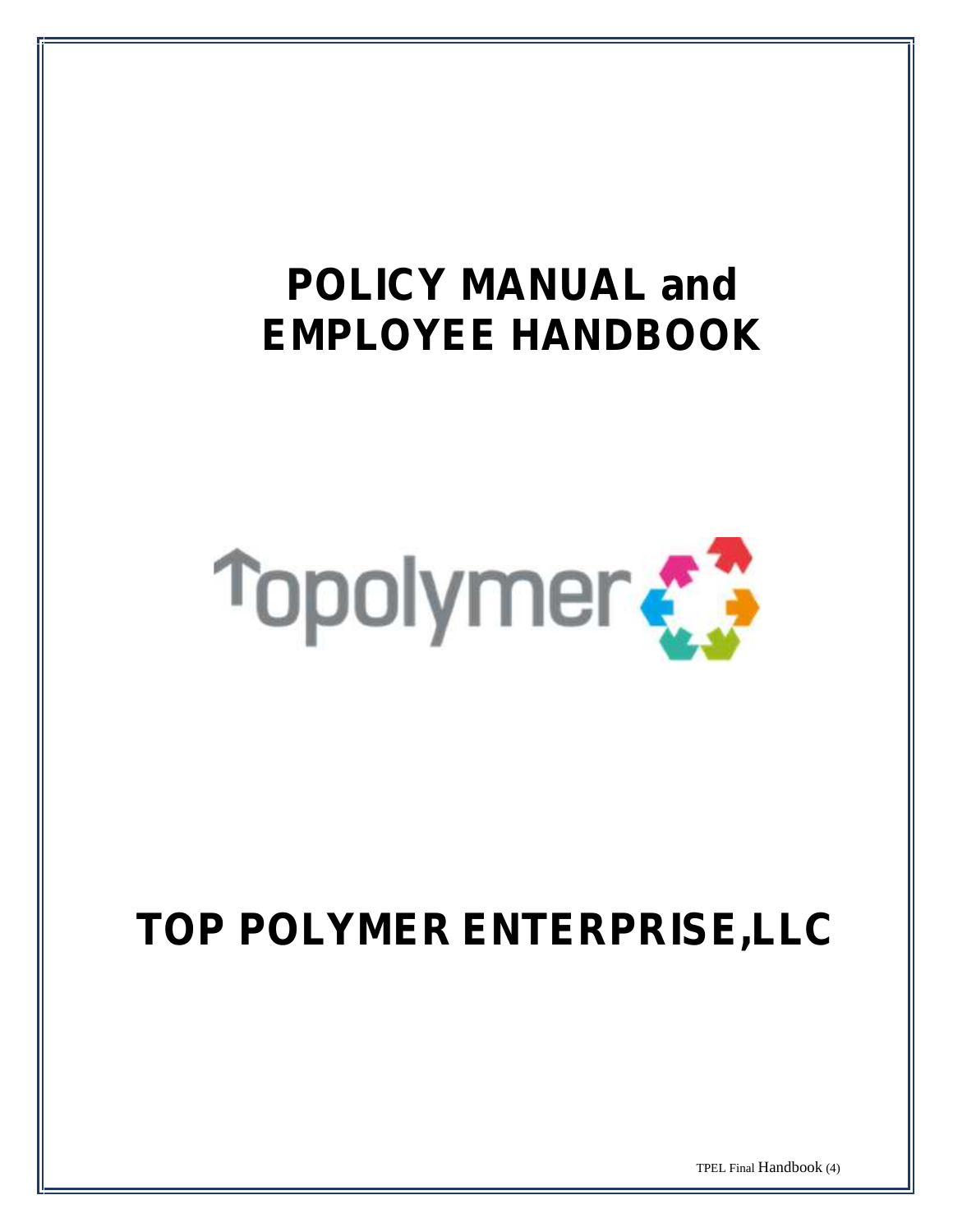### **Table of Contents**

TPEL Final Handbook (4) Page 1 | 47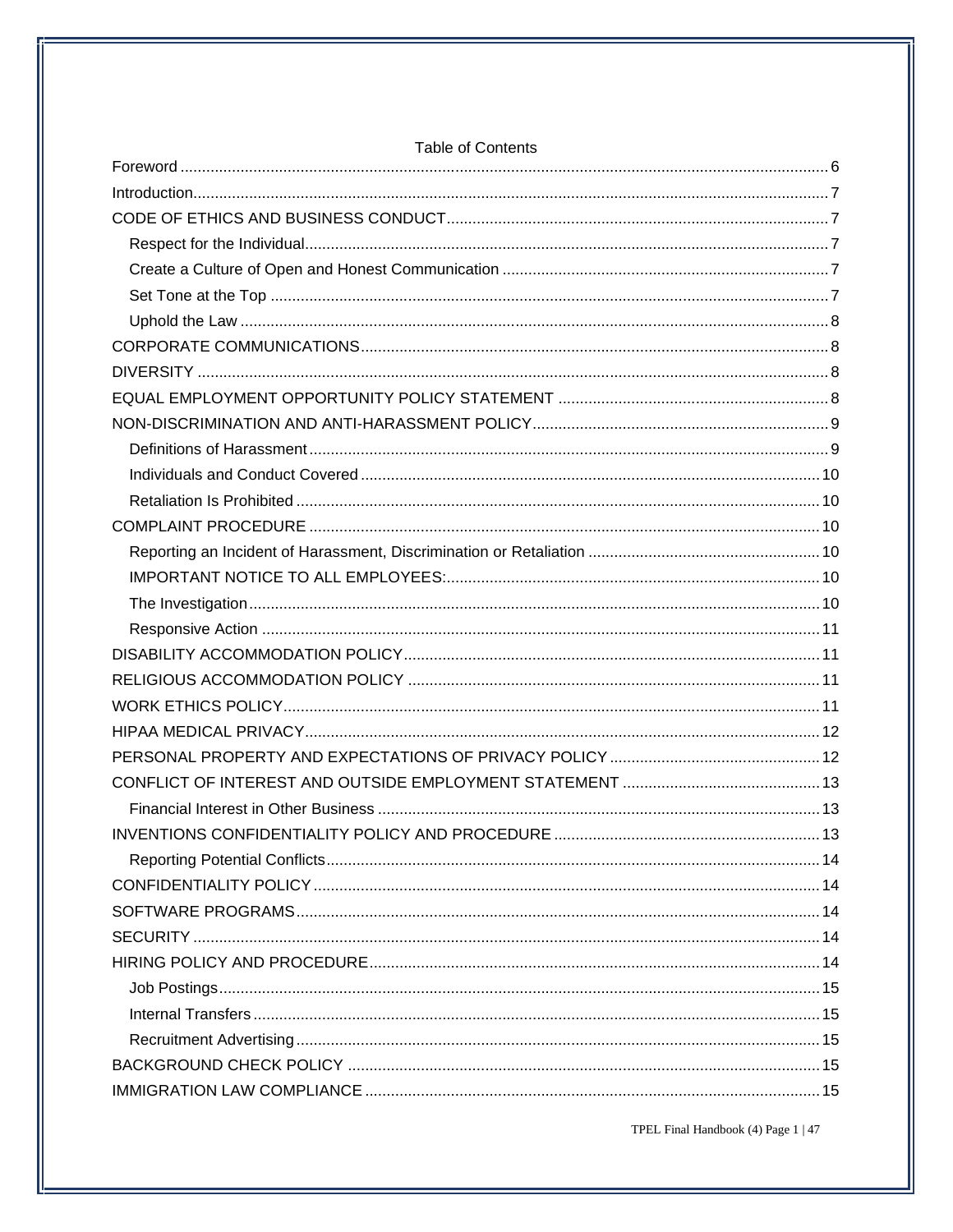| Leave for Training and Other Related Obligations (e.g., fitness for service examinations) 22 |  |
|----------------------------------------------------------------------------------------------|--|
|                                                                                              |  |
|                                                                                              |  |
|                                                                                              |  |
|                                                                                              |  |
|                                                                                              |  |
|                                                                                              |  |
|                                                                                              |  |
|                                                                                              |  |
|                                                                                              |  |
|                                                                                              |  |
|                                                                                              |  |
|                                                                                              |  |
|                                                                                              |  |
|                                                                                              |  |
|                                                                                              |  |

TPEL Final Handbook (4) Page 2 | 47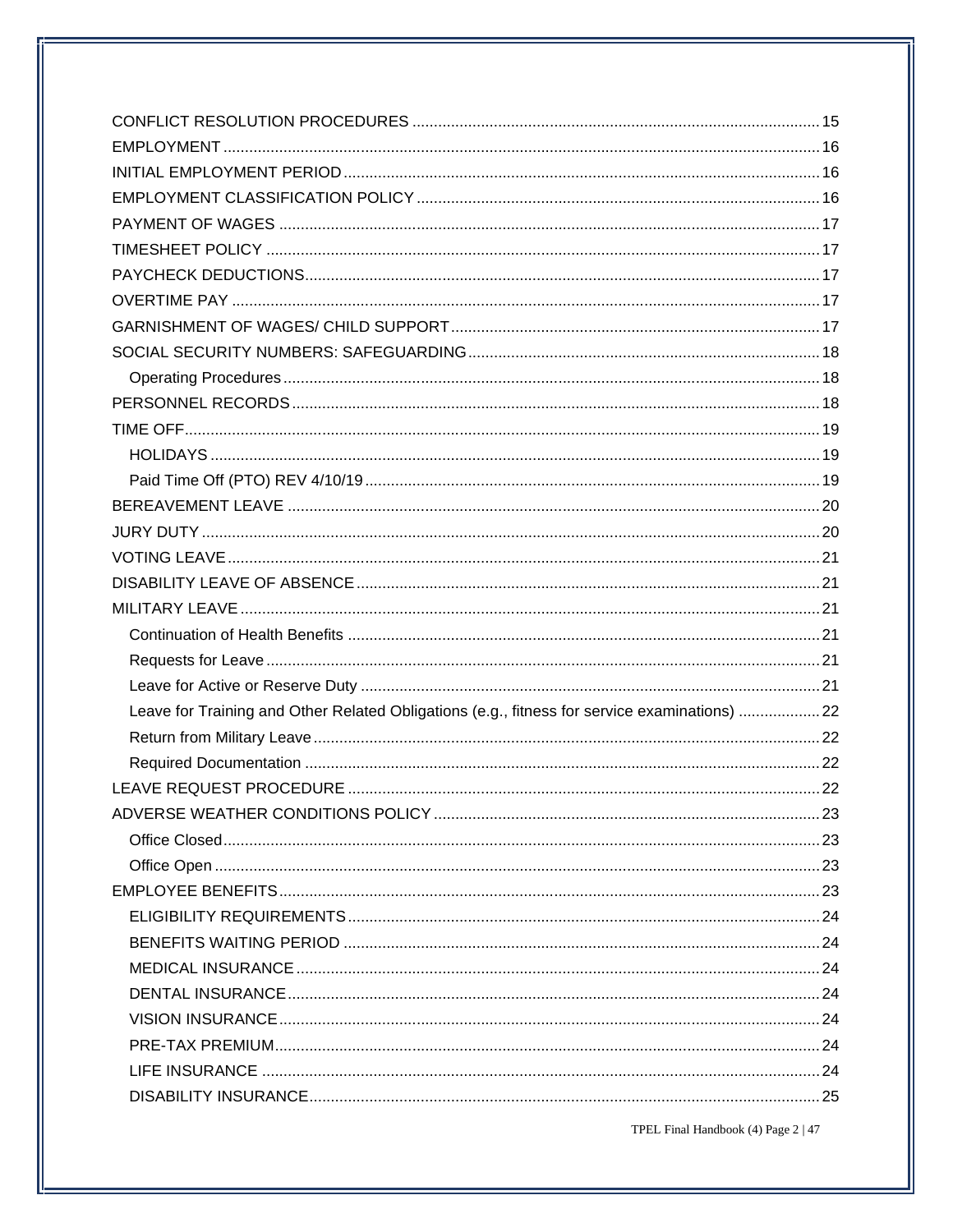TPEL Final Handbook (4) Page 3 | 47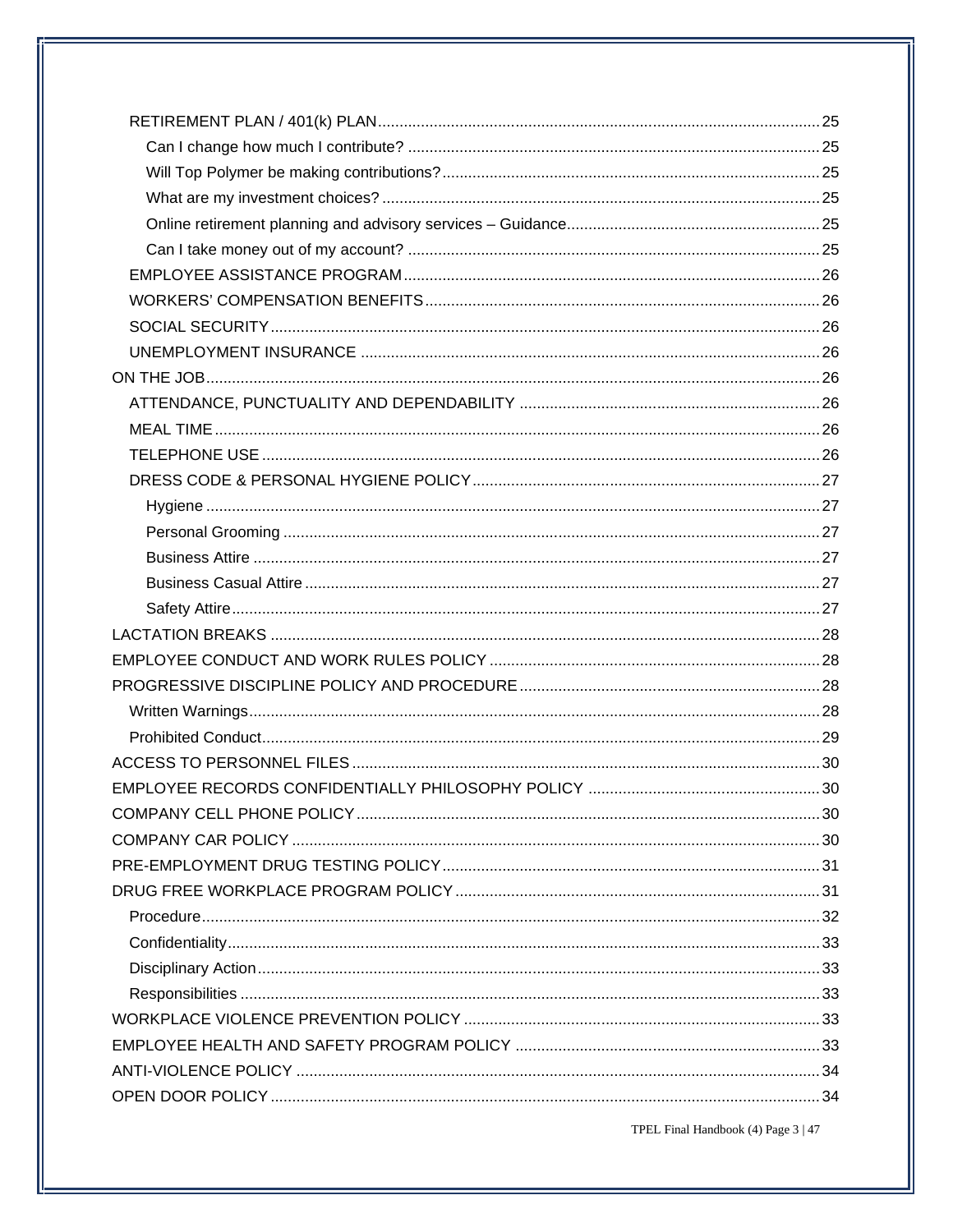| EXPENSE REIMBURSEMENT: EMPLOYEE BUSINESS EXPENSE REPORTS POLICY  39             |  |
|---------------------------------------------------------------------------------|--|
|                                                                                 |  |
|                                                                                 |  |
|                                                                                 |  |
|                                                                                 |  |
|                                                                                 |  |
|                                                                                 |  |
|                                                                                 |  |
|                                                                                 |  |
|                                                                                 |  |
|                                                                                 |  |
|                                                                                 |  |
|                                                                                 |  |
|                                                                                 |  |
|                                                                                 |  |
|                                                                                 |  |
|                                                                                 |  |
| TUITION REINBURSMENT, PROFFESIONAL MEMBERSHIPS AND DESIGNATIONS REV 4-10-201943 |  |
|                                                                                 |  |
|                                                                                 |  |
|                                                                                 |  |
|                                                                                 |  |
|                                                                                 |  |

TPEL Final Handbook (4) Page 4 | 47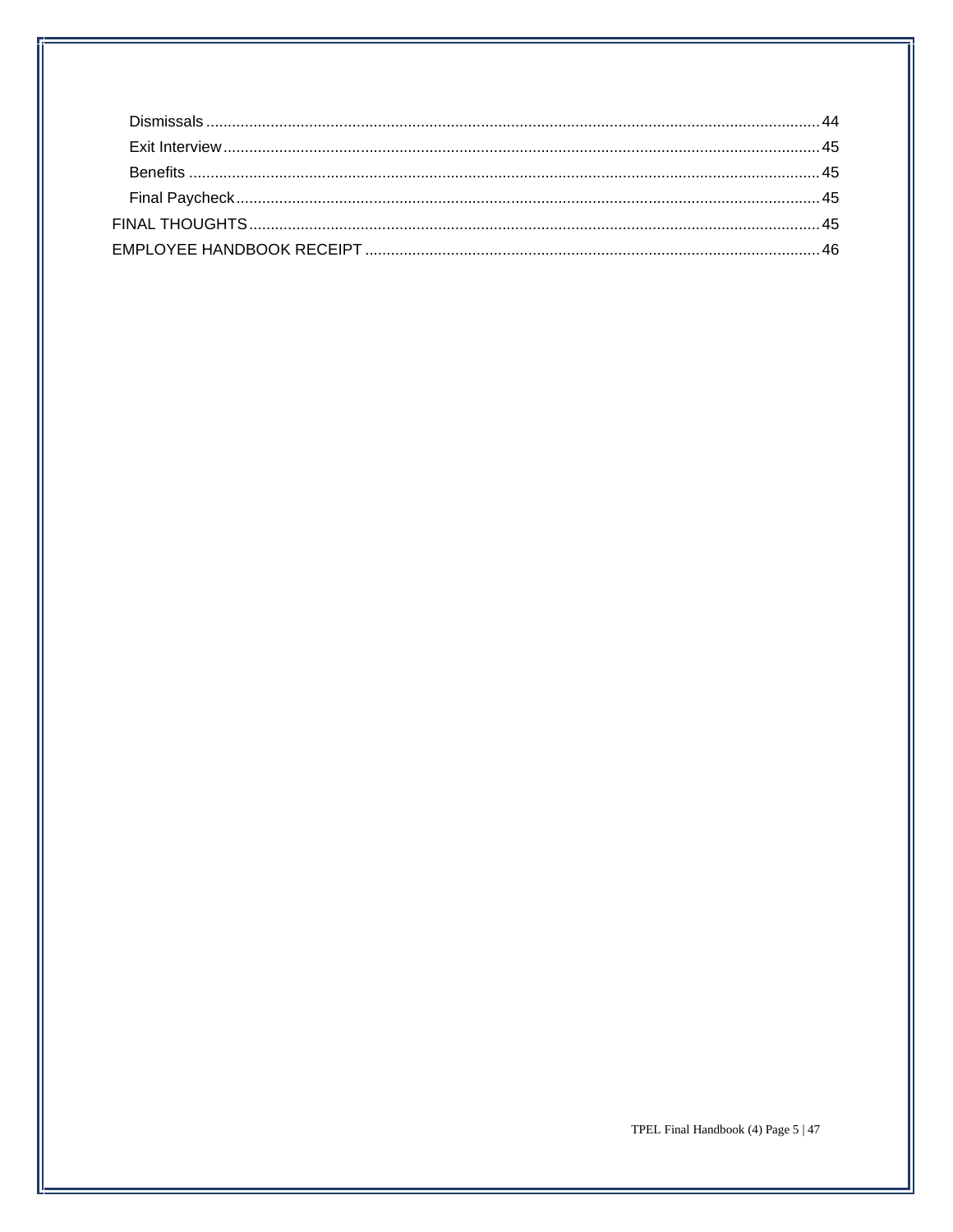### **Foreword**

Whether you have just joined our staff or have been at Top Polymer Enterprise, LLC. ("TOP POLYMER") for a while, we are confident that you will find our company a dynamic and rewarding place in which to work and we look forward to a productive and successful association. We consider the employees of TOP POLYMER to be one of its most valuable resources. This manual has been written to serve as the guide for the employer/employee relationship.

There are several things that are important to keep in mind about this handbook. First, it contains only general information and guidelines. It is not intended to be comprehensive or to address all the possible applications of, or exceptions to, the general policies and procedures described. For that reason, if you have any questions concerning eligibility for a particular benefit, or the applicability of a policy or practice to you, you should address your specific questions to the Human Resources Department managed by Human Resources Dimensions, (770-) 857-0002 ext. 224 or jim@hrdracc.com. Neither this handbook nor any other Company document, confers any contractual right, either express or implied, to remain in TOP POLYMER's employ. Nor does it guarantee any fixed terms and conditions of your employment. Your employment is not for any specific time and may be terminated at will, with or without cause and without prior notice, by TOP POLYMER or you may resign for any reason at any time. No supervisor or other representative of TOP POLYMER has the authority to enter into any agreement for employment for any specified period of time, or to make any agreement contrary to the above.

Second, all TPEL employees are required to agree to and sign the NON-DISCLOSURE AND INVENTION ASSIGNMENT AGREEMENT as a condition of employment with the company. A copy of the agreement may be found on our WEB PORTAL. In addition, depending upon an employee's position and job responsibilities they may be required to agree to and sign a NON-COMPETE AGREEMENT as a condition of employment. Employees who sign the agreement will be provided a copy for their records.

Third, the procedures, practices, policies and benefits described here may be modified or discontinued from time to time. We will try to inform you of any changes as they occur.

Fourth, this handbook and the information in it should be treated as confidential. No portion of this handbook should be disclosed to others, except TOP POLYMER employees and others affiliated with TOP POLYMER whose knowledge of the information is required in the normal course of business.

Finally, some of the subjects described here are covered in detail in official policy documents. You should refer to these documents for specific information, since this handbook only briefly summarizes those benefits. Please note that the terms of the written insurance policies are controlling.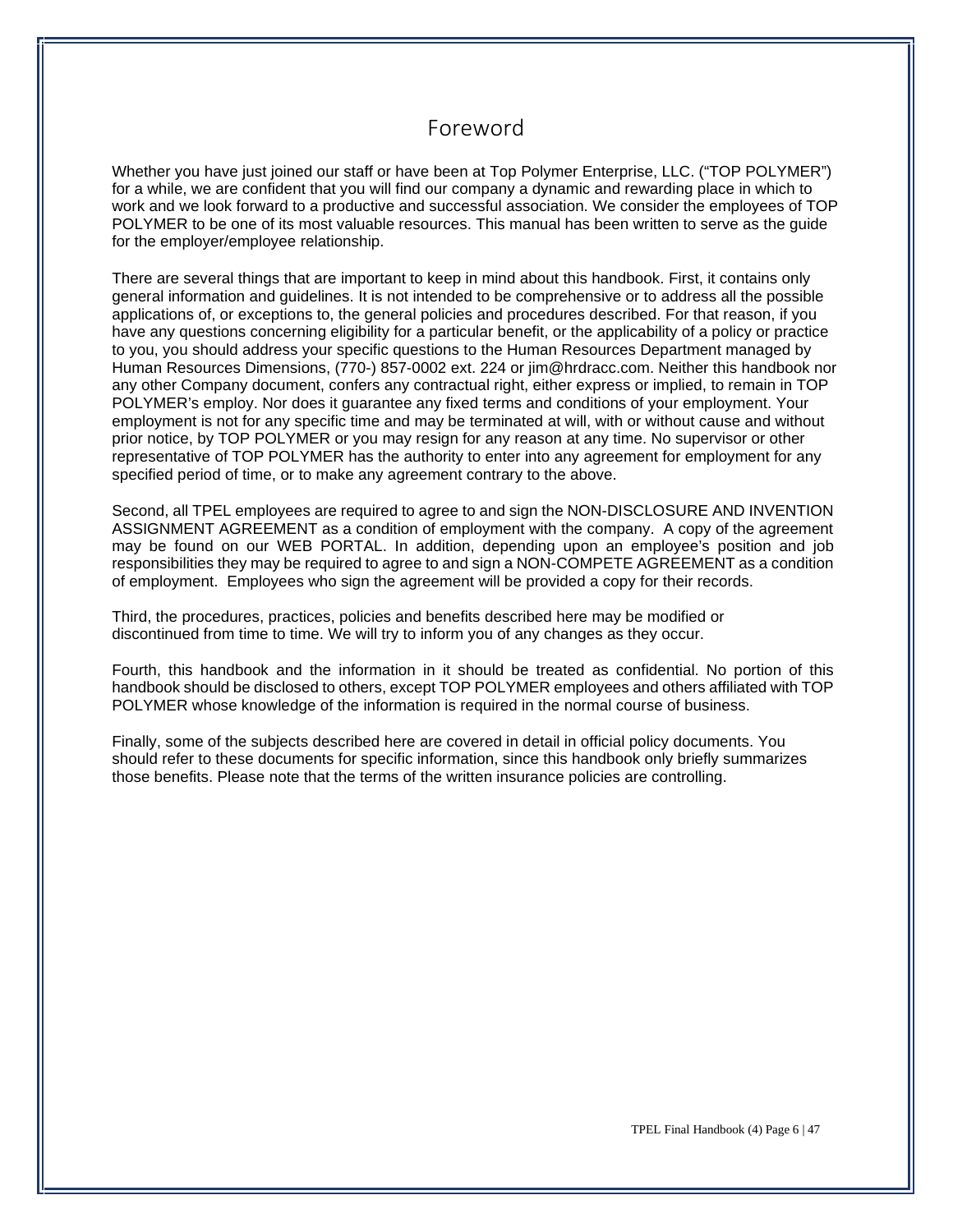### **Introduction**

### **CODE OF ETHICS AND BUSINESS CONDUCT**

The success of our business is dependent on the trust and confidence we earn from our employees, customers and shareholders. We gain credibility by adhering to our commitments, displaying honesty and integrity and reaching company goals solely through honorable conduct. It is easy to say what we must do, but the proof is in our actions. Ultimately, we will be judged on what we do.

When considering any action, it is wise to ask: will this build trust and credibility for TOP POLYMER? Will it help create a working environment in which TOP POLYMER can succeed over the long term? Is the commitment I am making one I can follow through with?

The only way we will maximize trust and credibility is by answering "yes" to those questions and by working every day to build our trust and credibility.

### **Respect for the Individual**

We all deserve to work in an environment where we are treated with dignity and respect. TOP POLYMER is committed to creating such an environment because it brings out the full potential in each of us, which, in turn, contributes directly to our business success. We cannot afford to let anyone's talents go to waste. TOP POLYMER is an equal employment/affirmative action employer and is committed to providing a workplace that is free of discrimination of all types from abusive, offensive or harassing behavior. Any employee who feels harassed or discriminated against should report the incident to his or her manager or to human resources.

### **Create a Culture of Open and Honest Communication**

At TOP POLYMER everyone should feel comfortable to speak his or her mind, particularly with respect to ethics concerns. Managers have a responsibility to create an open and supportive environment where employees feel comfortable raising such questions. We all benefit tremendously when employees exercise their power to prevent mistakes or wrongdoing by asking the right questions at the right times.

TOP POLYMER will investigate all reported instances of questionable or unethical behavior. In every instance where improper behavior is found to have occurred, TOP POLYMER will take appropriate action. We will not tolerate retaliation against employees who raise genuine ethics concerns in good faith.

For your information TOP POLYMER's whistleblower policy is as follows:

Employees are encouraged, in the first instance, to address such issues with their managers or the President, as most problems can be resolved swiftly. If for any reason that is not possible or if an employee is not comfortable raising the issue with his or her manager or the President, the issue should be taken to Human Resources. TOP POLYMER does operate with an open-door policy.

### **Set Tone at the Top**

Management has the added responsibility for demonstrating, through their actions, the importance of this Code. In any business, ethical behavior does not simply happen; it is the product of clear and direct communication of behavioral expectations, modeled from the top and demonstrated by example. Again, ultimately, our actions are what matters.

To make our Code work, managers must be responsible for promptly addressing ethical questions or concerns raised by employees and for taking the appropriate steps to deal with such issues. Managers should not consider employees' ethics concerns as threats or challenges to their authority, but rather

TPEL Final Handbook (4) Page 7 | 47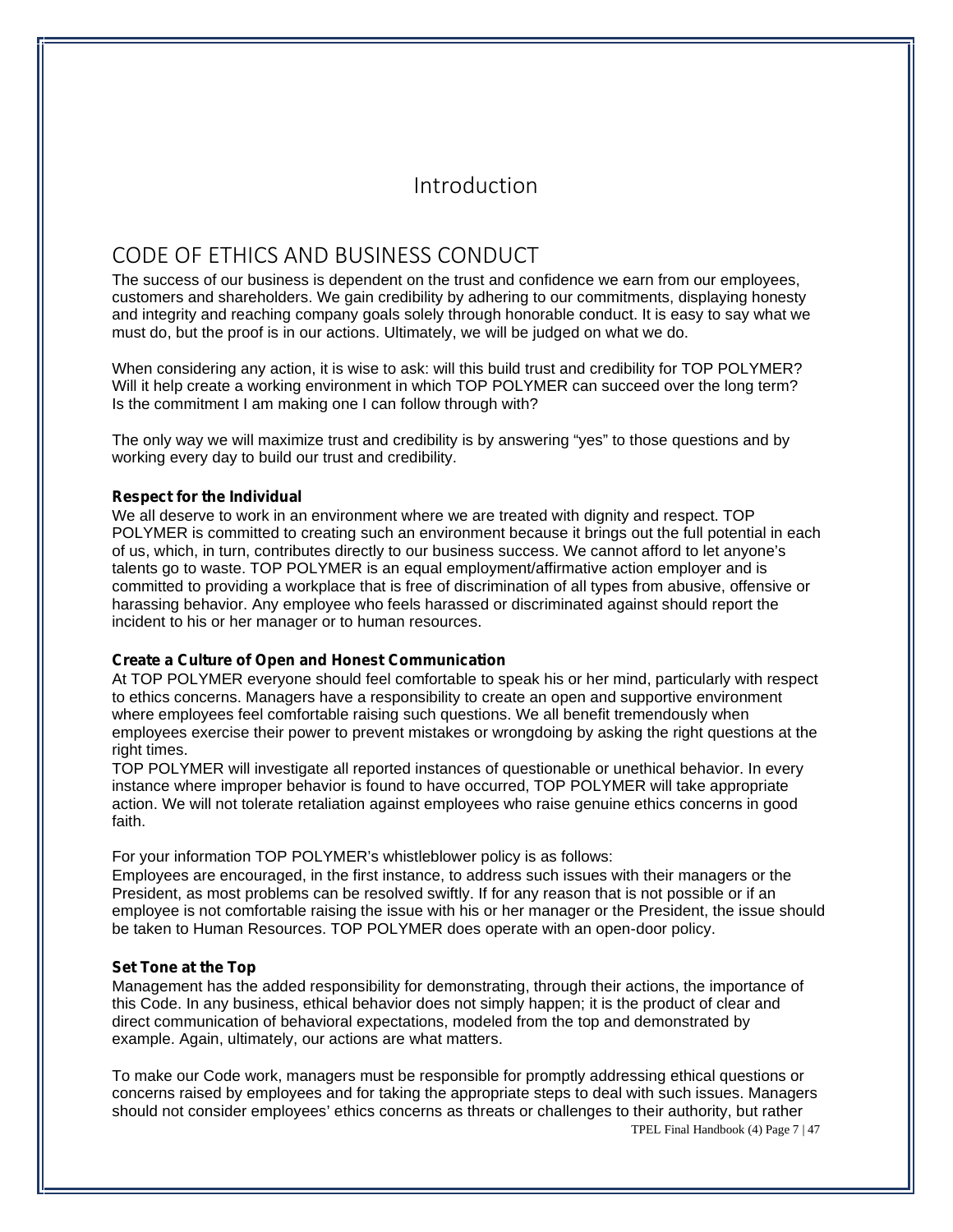as another encouraged form of business communication. At TOP POLYMER, we want the ethics dialogue to become a natural part of daily work.

### **Uphold the Law**

TOP POLYMER's commitment to integrity begins with complying with laws, rules and regulations where we do business. Further, each of us must have an understanding of TOP POLYMER policies, laws, rules and regulations that apply to our specific roles. If we are unsure of whether a contemplated action is permitted by law or TOP POLYMER policy, we should seek the advice from the resource expert. We are responsible for preventing violations of law and for speaking up if we see possible violations.

### **CORPORATE COMMUNICATIONS**

All corporate communications, media releases, advertising, and so forth must be cleared in advance with the TOP POLYMER's President.

The following must be submitted to the President for approval prior to use:

- A. Advertisements for newspapers, radio, television, trade journals, magazines, brochures, trade association bulletins, and so forth. All advertisements must comply with official corporate format and specification and must only be placed through corporate-approved advertising agencies.
- B. Requests for in-plant photographs, videotape footage, and so forth.
- C. Requests for endorsements from machinery, equipment, product vendors, consultants, and so forth.
- D. Requests for sponsorships from civic, professional community and/or other groups.
- E. News articles, interviews, editorials, research papers and/or other business-related commentary.
- F. Announcements/notices dealing with:
	- 1. Purchases
	- 2. Management changes
	- 3. Operating schedules
	- 4. Wages
	- 5. Benefits
	- 6. Working conditions
	- 7. Policy
- G. Technical and/or financial data or any other proprietary information.

### **DIVERSITY**

Diversity is both embraced and encouraged at TOP POLYMER. We strongly believe in the value of diversity in the workforce. We are committed to providing an environment of fairness and equitable treatment of everyone, regardless of race, religion, color or creed.

Embracing individual uniqueness brings creativity and vitality to our environment. In recognition of that, we have implemented diversity training, we continue to work to increase minority vendors and to increase the hiring and retention of diverse associates throughout TOP POLYMER.

Our goals are to effectively serve customers from all backgrounds, to encourage the growth of all employees and to embrace and celebrate the diversity of our communities.

### **EQUAL EMPLOYMENT OPPORTUNITY POLICY STATEMENT**

Equal Employment Opportunity has been, and will continue to be, a fundamental principle at TOP POLYMER, where employment is based upon personal capabilities and qualifications without discrimination because of race, color, religion, sex, age, national origin, disability, genetic information, or any other protected characteristic as established by state or federal law.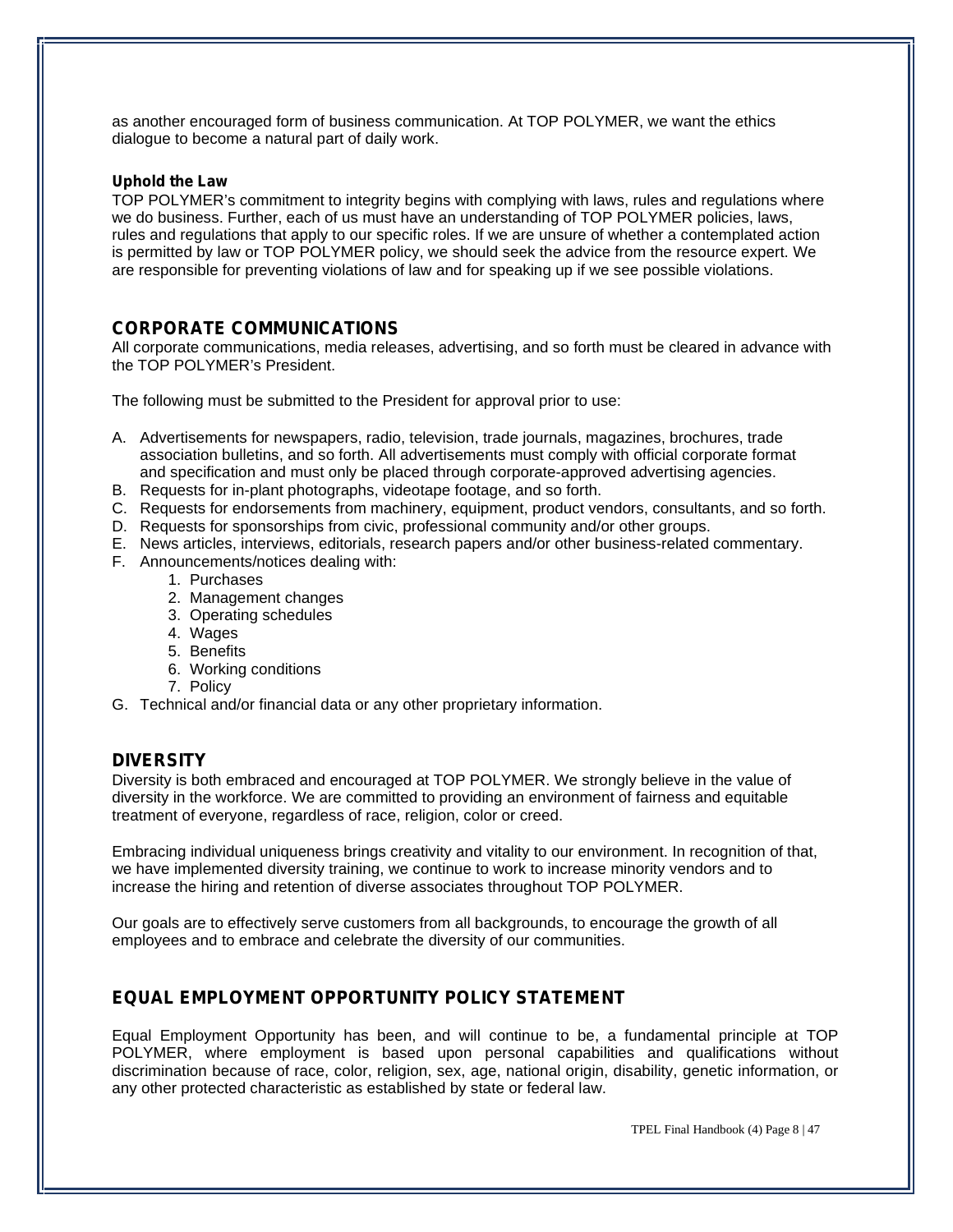This policy of Equal Employment Opportunity applies to all policies and procedures relating to recruitment and hiring, compensation, benefits, termination and all other terms and conditions of employment.

The Human Resources Department has overall responsibility for this policy and maintains reporting and monitoring procedures. Employees' with questions or concerns should contact the Human Resources Department.

Appropriate disciplinary action may be taken against any employee willfully violating this policy.

### **NON-DISCRIMINATION AND ANTI-HARASSMENT POLICY**

TOP POLYMER is committed to a work environment in which all individuals are treated with respect and dignity. Each individual has the right to work in a professional atmosphere that promotes equal employment opportunities and prohibits discriminatory practices, including harassment. Therefore, TOP POLYMER expects that all relationships among persons in the workplace will be business-like and free of bias, prejudice and harassment.

### **Definitions of Harassment**

Harassment on the basis of any protected characteristic is strictly prohibited. Under this policy, harassment is verbal or physical conduct that denigrates or shows hostility or aversion toward an individual because of his/her race, color, religion, national origin, age, disability, alien or citizenship status, marital status, creed, genetic predisposition or carrier status, sexual orientation or any other characteristic protected by law, and that: (i) has the purpose or effect of creating an intimidating, hostile or offensive work environment; (ii) has the purpose or effect of unreasonably interfering with an individual's work performance; or (iii) otherwise adversely affects an individual's employment opportunities.

Harassing conduct includes, but is not limited to: epithets, slurs or negative stereotyping; threatening, intimidating or hostile acts; denigrating jokes and display or circulation in the workplace of written or graphic material that denigrates or shows hostility or aversion toward an individual or group (including through e mail or text message).

B. Because sexual harassment continues to be a societal concern, this policy addresses sexual harassment in detail; however, it applies to any form of harassment and the complaint procedure should be used for any concerns related to harassment based on any protected category.

Sexual harassment includes unwelcome sexual advances, requests for sexual favors and other verbal or physical conduct of a sexual nature when, for example: (i) submission to such conduct is made either explicitly or implicitly a term or condition of an individual's employment; (ii) submission to or rejection of such conduct by an individual is used as the basis for employment decisions affecting such individual; or (iii) such conduct has the purpose or effect of unreasonably interfering with an individual's work performance or creating an intimidating, hostile or offensive working environment.

Sexual harassment may include a range of subtle and not so subtle behaviors and may involve individuals of the same or different gender. Depending on the circumstances, these behaviors may include, but are not limited to: unwanted sexual advances or requests for sexual favors; sexual jokes and innuendo; verbal abuse of a sexual nature; commentary about an individual's body, sexual prowess or sexual deficiencies; leering, catcalls or touching; insulting or obscene comments or gestures; display or circulation in the workplace of sexually suggestive objects or pictures (including through e-mail or text message); and other physical, verbal or visual conduct of a sexual nature. Sex-based harassment that is, harassment not involving sexual activity or language (e.g., male manager yells only at female employees and not males) may also constitute discrimination if it is severe or pervasive and directed at employees because of their sex or color.

TPEL Final Handbook (4) Page 9 | 47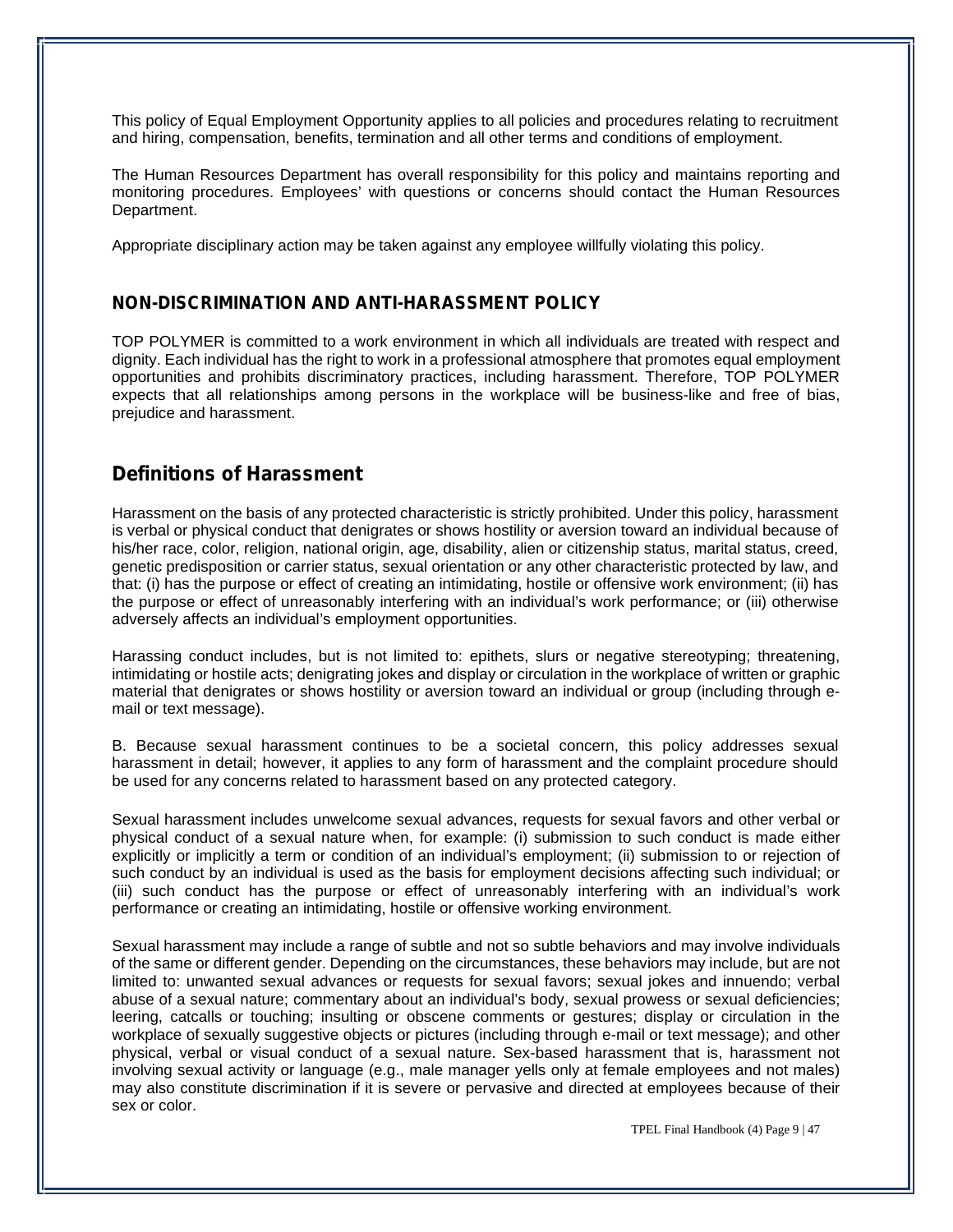#### **Individuals and Conduct Covered**

These policies apply to all applicants and employees, and prohibit harassment, discrimination and retaliation whether engaged in by fellow employees, by a supervisor or manager or by someone not directly connected to TOP POLYMER (e.g., an outside vendor, consultant or customer).

Conduct prohibited by these policies is unacceptable in the workplace and in any work-related setting outside the workplace, such as during business trips, business meetings and business-related social events.

#### **Retaliation Is Prohibited**

TOP POLYMER prohibits retaliation against any individual who reports discrimination or harassment or participates in an investigation of such reports. Retaliation against an individual for reporting harassment or discrimination or for participating in an investigation of a claim of harassment or discrimination is a serious violation of this policy and, like harassment or discrimination itself, will be subject to disciplinary action.

### **COMPLAINT PROCEDURE**

#### **Reporting an Incident of Harassment, Discrimination or Retaliation**

TOP POLYMER strongly urges the reporting of all incidents of discrimination, harassment or retaliation, regardless of the offender's identity or position. Any employee who believes that they have been harassed should report the situation immediately to one of the following members of management who have been designated to receive such complaints: the employee's local designated manager; if an employee is not comfortable contacting the local designated manager, the employee can contact the President or Human Resources. If an employee makes a report to any of these members of management and the manager either does not respond or does not respond in a manner the employee deems satisfactory or consistent with this policy, the employee is required to report the situation to one of the other members of management designated in this policy to receive complaints

### **IMPORTANT NOTICE TO ALL EMPLOYEES:**

Employees who have experienced conduct they believe is contrary to this policy have an obligation to take advantage of this complaint procedure.

Early reporting and intervention have proven to be the most effective method of resolving actual or perceived incidents of harassment. Therefore, while no fixed reporting period has been established, TOP POLYMER strongly urges the prompt reporting of complaints or concerns so that rapid and constructive action can be taken. TOP POLYMER will make every effort to stop alleged harassment before it becomes severe or pervasive, but it needs the cooperation of its staff/employees to do so.

The availability of this complaint procedure does not preclude individuals who believe they are being subjected to harassing conduct from promptly advising the offender that his or her behavior is unwelcome and requesting that it be discontinued.

#### **The Investigation**

Any reported allegations of harassment, discrimination, or retaliation will be investigated promptly, thoroughly and impartially. The investigation may include individual interviews with the parties involved and, where necessary, with individuals who may have observed the alleged conduct or may have other relevant knowledge.

Confidentiality will be maintained throughout the investigatory process to the extent consistent with adequate investigation and appropriate corrective action.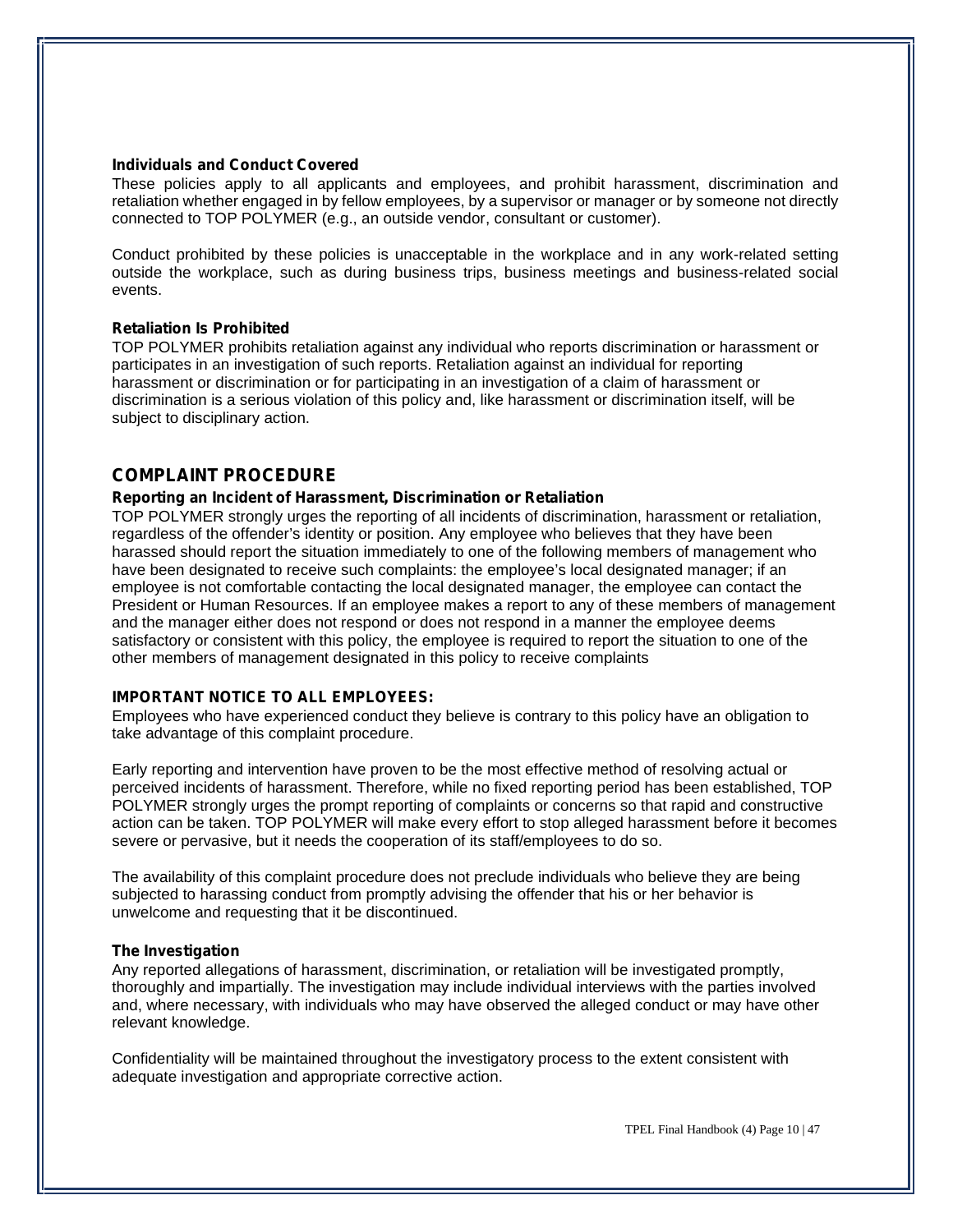#### **Responsive Action**

Misconduct constituting harassment, discrimination or retaliation will be dealt with promptly and appropriately. Responsive action may include, for example, training, referral to counseling, monitoring of the offender and/or disciplinary action such as warning, reprimand, withholding of a promotion or pay increase, reduction of wages, demotion, reassignment, temporary suspension without pay or termination, as TOP POLYMER believes appropriate under the circumstances.

If an employee making a complaint does not agree with its resolution, the employee may appeal to TOP POLYMER's President.

Individuals who have questions or concerns about these policies should talk with the President.

### **DISABILITY ACCOMMODATION POLICY**

It is TOP POLYMER's policy not to discriminate against any qualified employee or applicant with regard to any terms or conditions of employment because of such individual's disability or perceived disability so long as the employee can perform the essential functions of the job. Consistent with this policy of nondiscrimination, TOP POLYMER will work with employees to identify and provide reasonable accommodations to a qualified individual with a disability, who has made TOP POLYMER aware of his or her disability, provided that such accommodation does not constitute an undue hardship on TOP POLYMER.

Employees with a disability who believe they need a reasonable accommodation to perform the essential functions of their job should contact the Human Resources Department. TOP POLYMER encourages individuals with disabilities to seek reasonable accommodation if necessary, to perform the essential functions of the job.

### **RELIGIOUS ACCOMMODATION POLICY**

TOP POLYMER respects the religious beliefs and practices of all employees and will make, upon request, an accommodation for such observances when a reasonable accommodation is available that does not create an undue hardship on TOP POLYMER's business.

### **WORK ETHICS POLICY**

TOP POLYMER will comply with all applicable laws and regulations and expects its directors, officers, volunteers and employees to conduct business in accordance with the letter and spirit of relevant laws and refrain from dishonest or unethical conduct.

Employees shall, during both working and nonworking hours, act in a manner which will inspire public trust in their integrity, impartiality and devotion to the best interests of TOP POLYMER, its customers and citizens. To ensure ethical and impartial business, it is prohibited for TOP POLYMER employees to:

1. Offer, accept or solicit money, property, service or other items of value by way of gift, favor, inducement or loan with the intent that the offer would influence or the recipient would be influenced by such conduct in the discharge of public duties. The value of a gift must be \$50 or less.

2. Use their official position, uniform or badge to secure special advantage in business, personal gain or other benefit derived from such relationship.

3. Use any company-owned facility, building, equipment, materials or vehicle for their personal use or benefit, or for the personal use or benefit of any other individual. No employee shall have unauthorized possession of company property.

TPEL Final Handbook (4) Page 11 | 47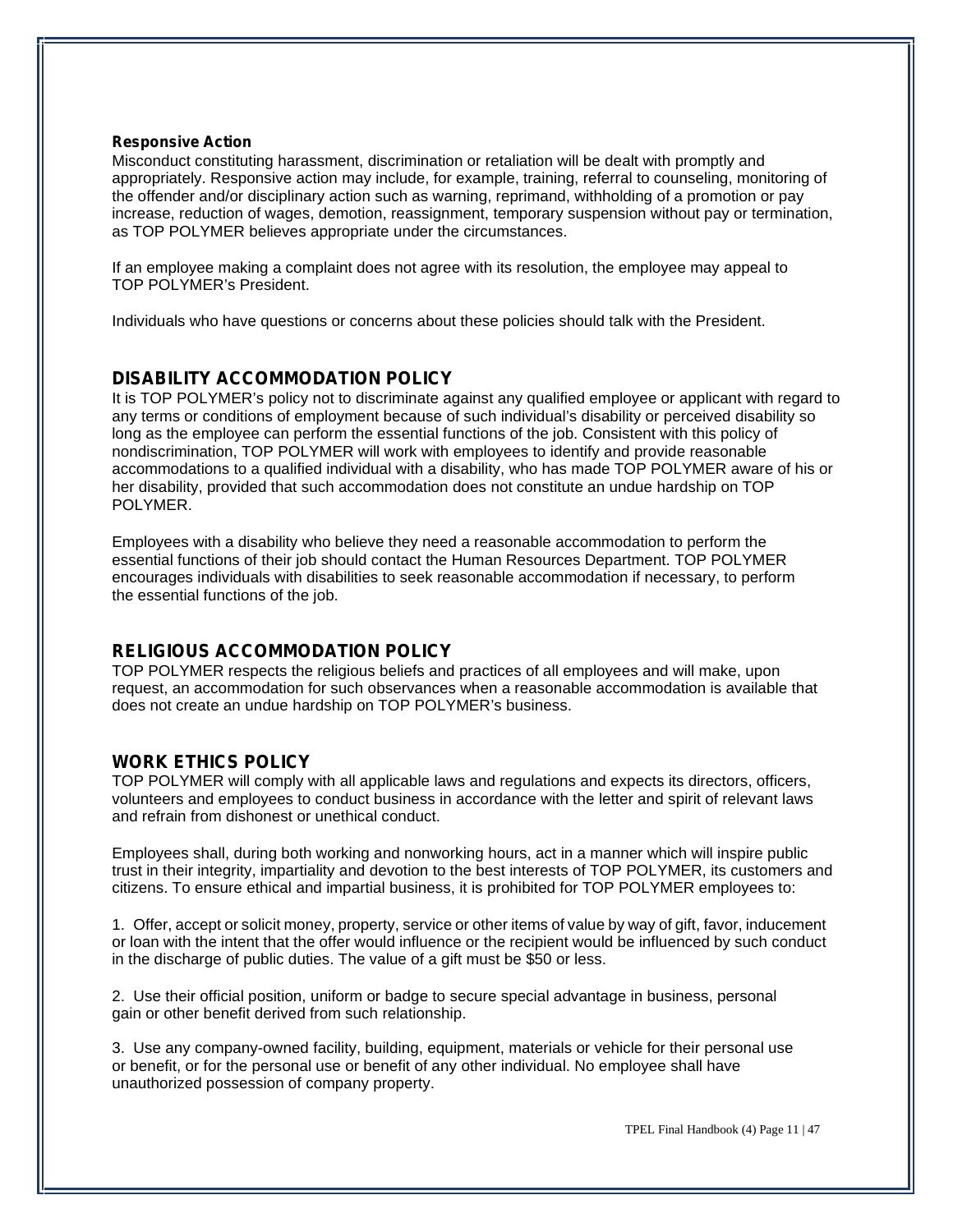4. Invest or hold a financial interest, directly or indirectly, in any business entity, transaction or business endeavor that would create a conflict between TOP POLYMER employee's duty to uphold the public trust and the individual's private interest.

5. Company employees may be offered honorariums. If the employee is being paid by TOP POLYMER for the time for which the honorarium will be received, the honorarium will be rejected.

In general, the use of good judgment, based on high ethical principles, will be the guide with respect to lines of acceptable conduct. If a situation arises where it is difficult to determine the proper course of action, the matter must be disclosed to the immediate supervisor. The supervisor shall immediately inform the Human Resources for the purpose of precluding any real or apparent conflict of interest.

### **HIPAA MEDICAL PRIVACY**

Privacy and security of health information is a concern, which is wide spread throughout the United States. TOP POLYMER is committed to protecting private data of its employees including health information. New federal laws call for additional protections of health information as well as to provide you with rights to access your health information and understand how it is being used. The TOP POLYMER Group Health Plan describes in detail how TOP POLYMER protects your health information and what your rights are regarding your health information.

Summary of the Federal Privacy Regulations and TOP POLYMER Notice of Privacy Practices.

Privacy regulations are part of the Health Insurance Portability and Accountability Act – also referred to as HIPAA. HIPAA will help protect the privacy of your health information as follows:

- 1. Defines Individual Health Information. HIPAA defines what is considered to be health information.
- 2. Defines Health Care Organizations. HIPAA directs what kind of organizations must follow standard privacy regulations. HIPAA covers health plans and many other organizations that are involved in the healthcare delivery process.
- 3. Defines Individual Rights Regarding Health Information. HIPAA provides you with rights to help you understand and control how your health information is being used.

For any questions or complaints, please contact: Human Resources, James Dyak, SPHR.

### **PERSONAL PROPERTY AND EXPECTATIONS OF PRIVACY POLICY**

TOP POLYMER assumes no liability whatsoever for the damage, loss or theft caused by third parties to the personal property of staff members.

All storage facilities, office and workspaces, including desks and lockers, are the property of TOP POLYMER and TOP POLYMER reserves the right to have access to these areas and to search property at any time, without advance notice to any employee. Therefore, employees should not expect that such property would be treated as private and personal to the employee. Likewise, electronic mail and voicemail are also company property and are to be used only for business purposes. Internet accounts are also to be used only for company business. TOP POLYMER reserves the right to inspect, monitor and have access to company computers, electronic mail, voicemail messages and Internet communications.

In order to promote the safety of employees and company visitors, as well as the security of its facilities, TOP POLYMER reserves the right to conduct video surveillance of any portion of its premises at any time. Video cameras will be positioned in appropriate places within and around company buildings. The only exceptions to this policy include private areas of restrooms, showers and dressing rooms.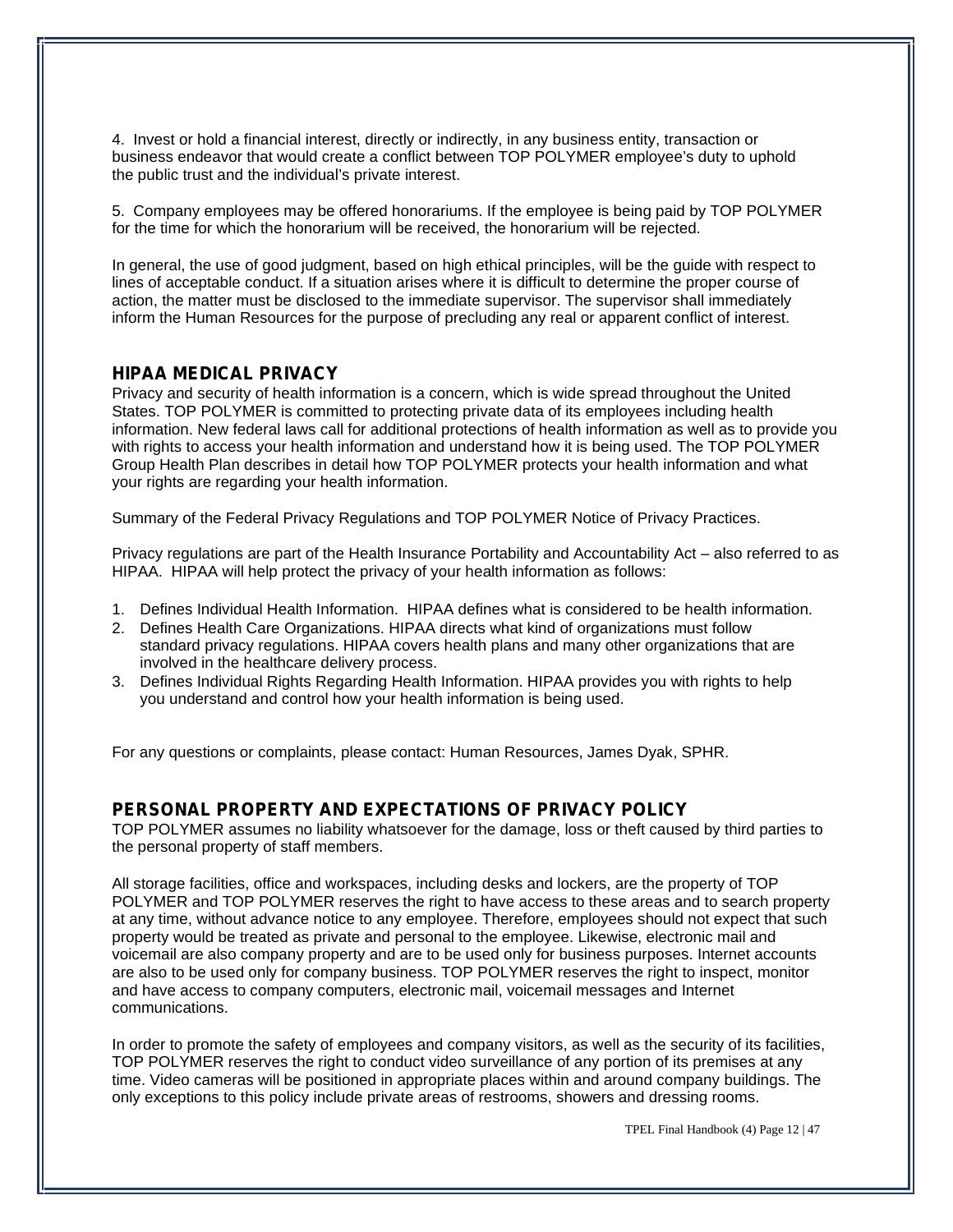### **CONFLICT OF INTEREST AND OUTSIDE EMPLOYMENT STATEMENT**

TPEL recognizes that some employees may need or want to hold additional jobs outside their employment with the company. Employees of TPEL are permitted to engage in outside work or hold other jobs, subject to certain restrictions based on reasonable business concerns.

TPEL applies this policy consistently and without discrimination to all employees, and in compliance with all applicable employment and labor laws and regulations. The following rules for outside employment apply to all employees notifying their supervisors or managers of their intent to engage in outside employment, using the Request for Moonlighting Form found on the portal:

- Work-related activities and conduct away from TPEL must not compete with, conflict with or compromise the company's interests or adversely affect job performance and the ability to fulfill all responsibilities to TPEL. Employees are prohibited from performing any services for customers of TPEL that are normally performed by TPEL. This prohibition also extends to the unauthorized use of any company tools or equipment and the unauthorized use or application of any company confidential information. In addition, employees may not solicit or conduct any outside business during work time for TPEL.
- TPEL employees must carefully consider the demands that additional work activity will create before accepting outside employment. Outside employment will not be considered an excuse for poor job performance, absenteeism, tardiness, leaving early, refusal to travel, or refusal to work overtime or different hours. If outside work activity causes or contributes to job-related problems at TPEL, the employee will be asked to discontinue the outside employment, and the employee may be subject to the normal disciplinary procedures for dealing with the resulting job-related problem(s).
- Employees may not use TPEL paid sick leave to perform work for another employer.
- If an employee's outside employment presents a conflict of interest with TPEL, as defined in the Conflict of Interest Policy, or if such outside employment has any potential for negative impact on TPEL, the employee will be asked to terminate the outside employment.

Fraudulent use of company unscheduled absences or an employee's refusal to comply with TPEL's reasonable request to terminate outside employment may result in immediate termination of employment with TPEL.

### **Financial Interest in Other Business**

An employee and his or her immediate family may not own or hold any significant interest in a supplier, customer or competitor of TOP POLYMER, except where such ownership or interest consists of securities in a publicly owned company and that securities are regularly traded on the open market.

### **INVENTIONS CONFIDENTIALITY POLICY AND PROCEDURE**

All TOP POLYMER employees must be aware that TOP POLYMER retains legal ownership of the product of their work. No work product created while employed by TOP POLYMER can be claimed, construed, or presented as property of the individual, even after employment by TOP POLYMER has been terminated or the relevant project completed. This includes written and electronic documents, audio and video recordings, system code, and also any concepts, ideas, or other intellectual property developed for TOP POLYMER, regardless of whether the intellectual property is actually used by TOP POLYMER. Although it is acceptable for an employee to display and/or discuss a portion or the whole of certain work product as an example in certain situations (e.g., on a resume, in a freelancer's meeting with a prospective client), one must bear in mind that information classified as confidential must remain so

TPEL Final Handbook (4) Page 13 | 47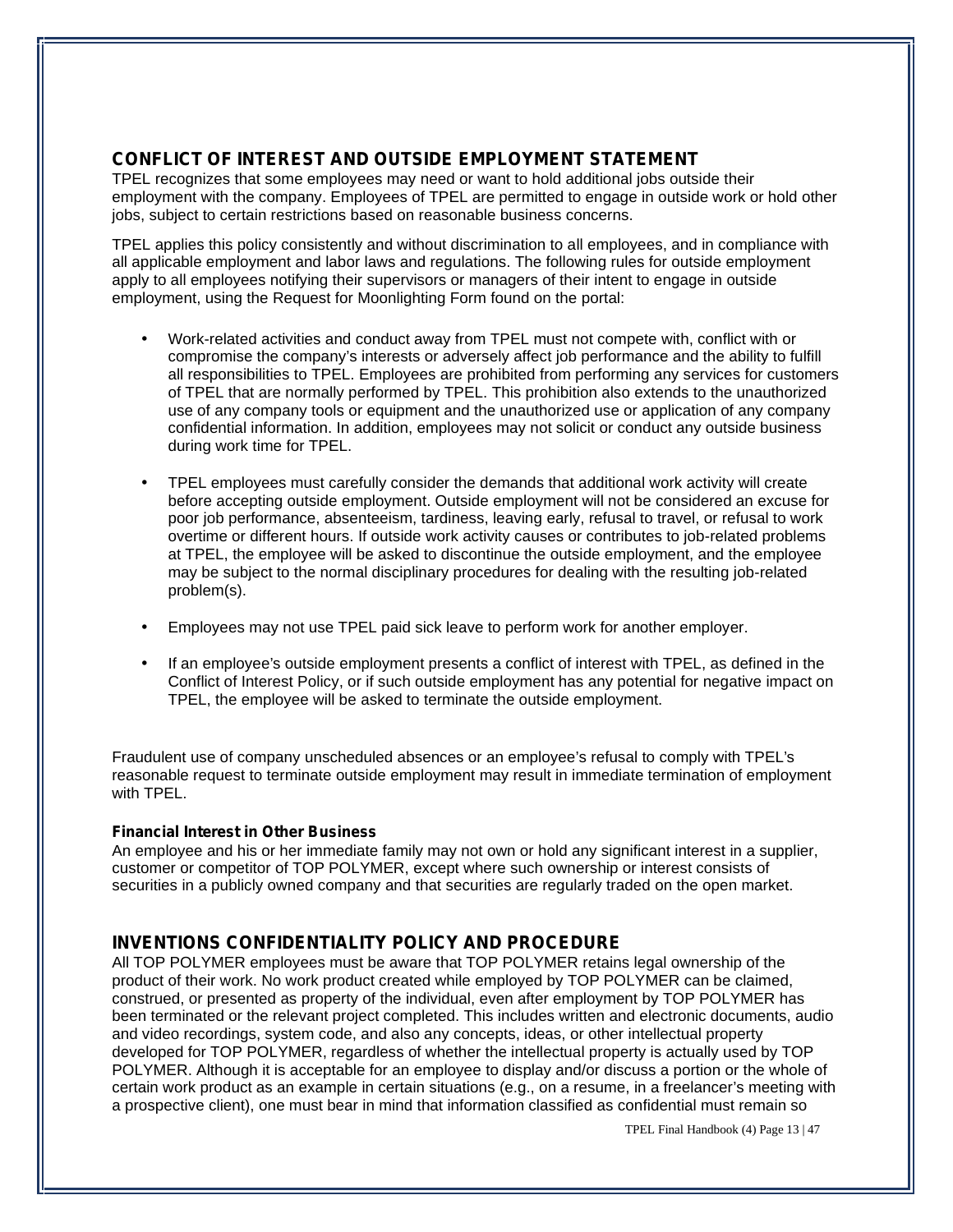even after the end of employment, and that supplying certain other entities with certain types of information may constitute a conflict of interest. In any event, it must always be made clear that work product is the sole and exclusive property of TOP POLYMER. Freelancers and temporary employees must be particularly careful in the course of any work they discuss doing, or actually do, for a competitor of TOP POLYMER.

### **Reporting Potential Conflicts**

An employee must promptly disclose actual or potential conflicts of interest, in writing, to his or her supervisor. Approval will not be given unless the relationship will not interfere with the employee's duties or will not damage TOP POLYMER's relationship.

### **CONFIDENTIALITY POLICY**

All TOP POLYMER records and information relating to TOP POLYMER or its customers and suppliers are confidential and employees must, therefore, treat all matters accordingly. No TOP POLYMER or TOP POLYMER-related information, including without limitation, documents, notes, files, records, oral information, computer files (virtual and 3<sup>rd</sup> party hosted) or similar materials (except in the ordinary course of performing duties on behalf of TOP POLYMER) may be removed from TOP POLYMER's premises without permission from TOP POLYMER. Additionally, the contents of TOP POLYMER's records or information otherwise obtained in regard to business may not be disclosed to anyone, except where required for a business purpose. Employees must not disclose any confidential information, purposefully or inadvertently through casual conversation, to any unauthorized person inside or outside TOP POLYMER. Employees who are unsure about the confidential nature of specific information must ask their supervisor for clarification. Employees will be subject to appropriate disciplinary action, up to and including dismissal, for knowingly or unknowingly revealing information of a confidential nature.

### **SOFTWARE PROGRAMS**

TOP POLYMER employees are required to fill out Software Audit forms. These forms should include all software that employees use for business purposes on TOP POLYMER provided computer equipment, software that employees use for business purposes on their own computer equipment, and virtual places Top Polymer owns and/or rents to store data. Periodic audit requests by TOP POLYMER are required to ensure that we are in full compliance with our software license agreements at all times. TOP POLYMER employees are only entitled to use licensed software for business purposes, on either company provided, client provided or employee owned computer equipment. If employees are in any doubt as to the software they are licensed to use, they should contact TOP POLYMER's internal Network Administrator or the client equivalent, depending upon the licenser of the software. TOP POLYMER accepts no responsibility for software licensing violations that an employee may incur relative to using software that has not been authorized by the TOP POLYMER or the client (whichever is applicable).

#### Enhancing or Extending Software Products (TOP POLYMER or client licensed)

TOP POLYMER employees that are required to extend or enhance a software product must request a waiver in writing against any software licensing infringement. This applies only when changes are being made to the source code of the original software. Any extensions that are made using published API's or macro languages are not subject to this requirement.

### **SECURITY**

All vehicles, lockers, desks, offices or containers that are TOP POLYMER property as well as briefcases, backpacks, parcels and other personal belongings of employees, and virtual places Top Polymer owns and/or rents to store data are subject to inspection and search by TOP POLYMER or their designated agents.

### **HIRING POLICY AND PROCEDURE**

TPEL Final Handbook (4) Page 14 | 47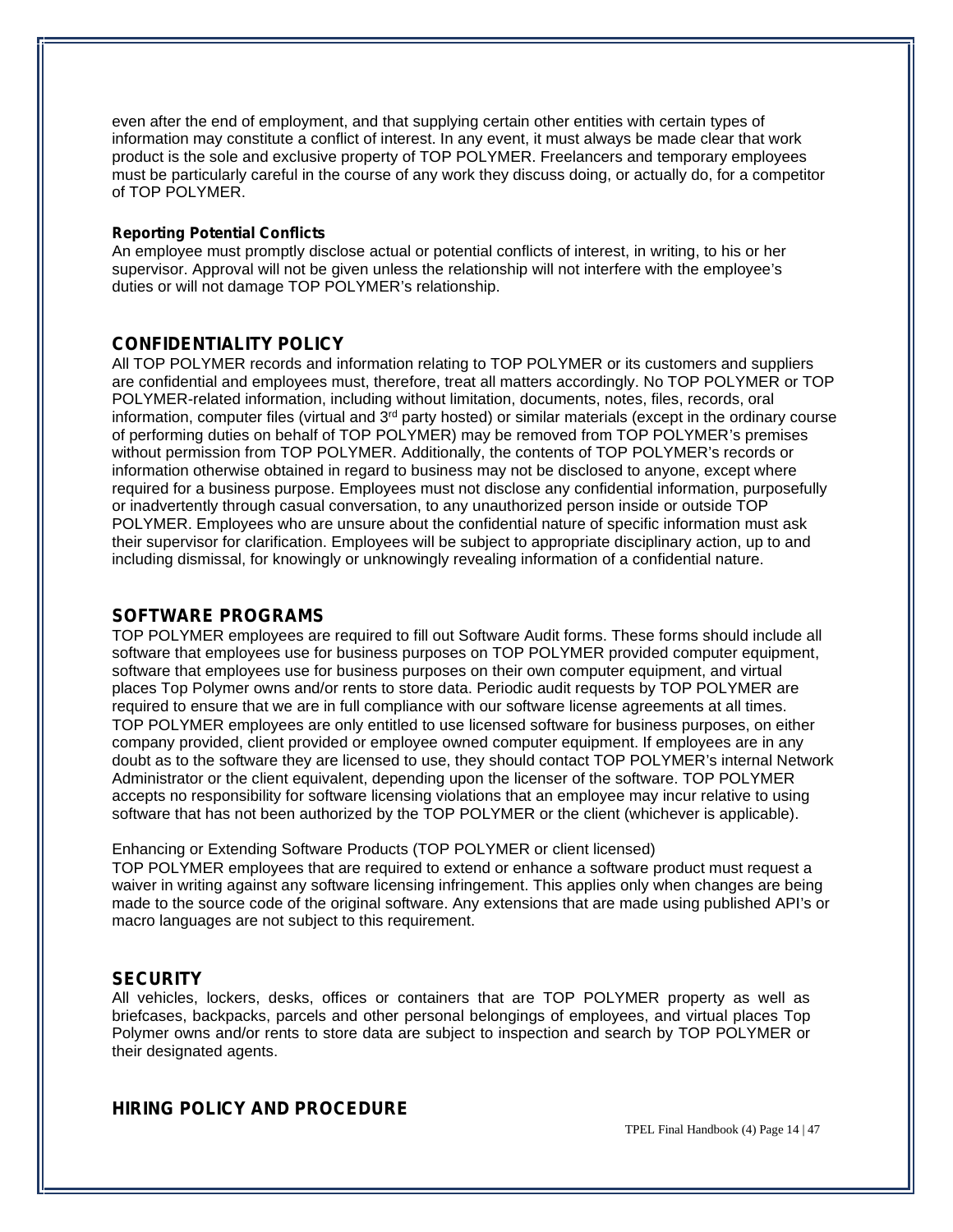TOP POLYMER believes that hiring qualified individuals to fill positions contributes to the overall strategic success of TOP POLYMER. Each employee, while employed, is hired to make significant contributions to TOP POLYMER.

#### **Job Postings**

All regular exempt and non-exempt job openings are posted on TOP POLYMER's bulletin board(s) for employees to review. The bulletin boards are located in the employee lunchroom. Jobs will be posted for a minimum of one (1) week or at management's discretion.

#### **Internal Transfers**

Employees who have been in their current position for at least one year may apply for internal job openings. This may be waived with the consent of the employee's manager and the President. Employees must complete the "Internal Job Opening Request Form". The form should be completed and turned into James Dyak, Human Resources within the first week the job is posted. All applicants for a posted vacancy will be considered on the basis of their qualifications and ability to perform the job successfully. Internal candidates who are not selected will be notified by Human Resources. Once transferred to a new position, employees will enter into probationary period for the new position.

#### **Recruitment Advertising**

Positions are advertised externally based upon need and budget requirements. The President and Human Resources are responsible for placing all recruitment advertising.

### **BACKGROUND CHECK POLICY**

TOP POLYMER believes that hiring qualified individuals to fill positions contributes to the overall strategic success of TOP POLYMER. Background checks serve as an important part of the selection process at TOP POLYMER. This type of information is collected as a means of promoting a safe work environment for current and future TOP POLYMER employees. Background checks also help TOP POLYMER obtain additional applicant related information that helps determine the applicant's overall employability, ensuring the protection of the current people, property, and information of the organization.

### **IMMIGRATION LAW COMPLIANCE**

TOP POLYMER will adhere to all state and federal laws ensuring that all of our employees have the proper legal documents to work in the United States.

### **CONFLICT RESOLUTION PROCEDURES**

It is the purpose of TOP POLYMER to provide an effective way for employees to bring problems concerning their wellbeing at work to the attention of company's management. Therefore, an informal Conflict Resolution Procedure has been established for the benefit and use of the employees.

When an employee believes a work condition or treatment is unjust, inequitable, a hindrance to effective operation or creates a problem, he/she is encouraged to discuss the condition or treatment with his/her supervisor.

Misunderstandings or conflicts can arise in any organization and should be resolved before serious problems develop. Most incidents resolve themselves naturally; however, should a situation persist that the employee believes is detrimental to himself/herself or TOP POLYMER, the employee should follow the procedure described here for bringing the complaint to management's attention.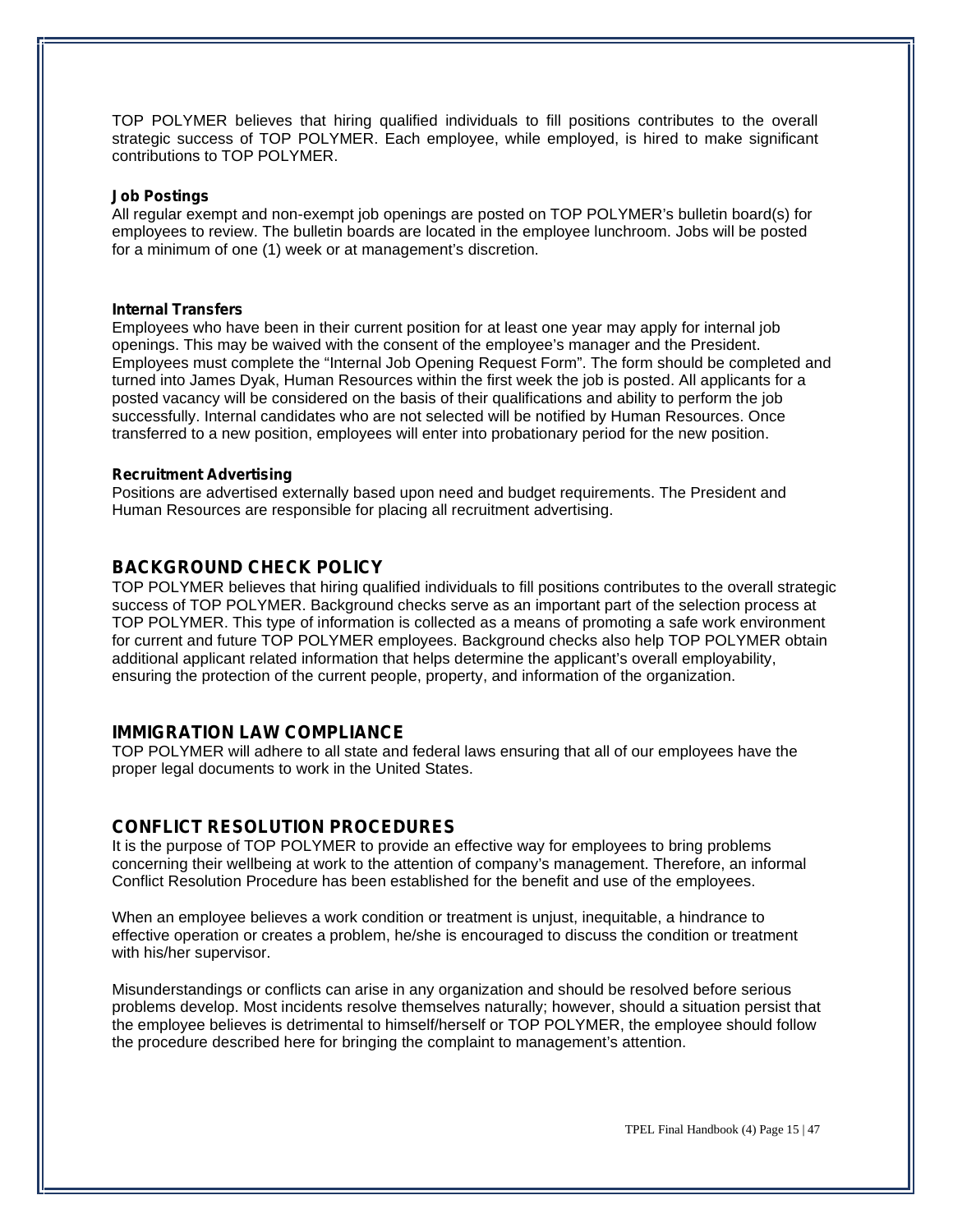1. Discussion of the problem with the immediate supervisor is encouraged as a first step. If the employee does not believe a discussion with the supervisor is appropriate, the employee should proceed directly to Step 2.

2. If the problem is not resolved after discussion with the supervisor or if the employee thinks a discussion with the supervisor is inappropriate, the employee is then encouraged to request a meeting with the Human Resources. The employee will normally receive a response regarding the problem within five working days of meeting.

3. If the employee is not satisfied with the decision and wishes to pursue the matter further, he/she may prepare a written summary of the concerns and request that TOP POLYMER review the matter. This request should be made through TOP POLYMER Human Resources Department, who will notify the President. The President or his/her designee and the Human Resources, after a full review of the facts (which may include a review of the written summary of the problem, interviews with the people involved, and further investigation if necessary), will inform the employee of its decision, usually within 15 working days. The decision of the President will be final.

### **EMPLOYMENT**

### **INITIAL EMPLOYMENT PERIOD**

Every new employee goes through an initial period of adjustment in order to learn about TOP POLYMER and about his/her job. During this time, the employee will have an opportunity to find out if he/she is suited to, and likes, his/her new position.

Additionally, the initial employment period gives the employee's supervisor a reasonable period of time to evaluate his/her performance. The initial employment period is 90 days.

During this time, the new employee will be provided with training and guidance from his/her supervisor. He/she may be discharged at any time during this period if his/her supervisor concludes that he/she is not progressing or performing satisfactorily. Under appropriate circumstances, the initial employment may be extended. Additionally, as is true at all times during an employee's employment with TOP POLYMER, employment is not for any specific time and may be terminated at will, with or without cause and without prior notice.

At the end of the initial employment period, the employee and his/her supervisor may discuss his/her performance. Provided his/her job performance is "satisfactory" at the end of the initial employment period, he/she will continue in our employment as an at-will employee.

### **EMPLOYMENT CLASSIFICATION POLICY**

There are two sorts of employees, including regular United States employees and employee's seconded by the Company's headquarters to the U.S. operations. While working in the United States and based on the conditions of employment, employees of TOP POLYMER fall into the following categories:

- ∣ ⊗ Full-Time Employee|
	- Part-time Employee

Full-time Employee – Full-time employees are scheduled to work at least 40 hours per week. Fulltime employees are currently eligible for company benefits as outlined in this handbook.

TPEL Final Handbook (4) Page 16 | 47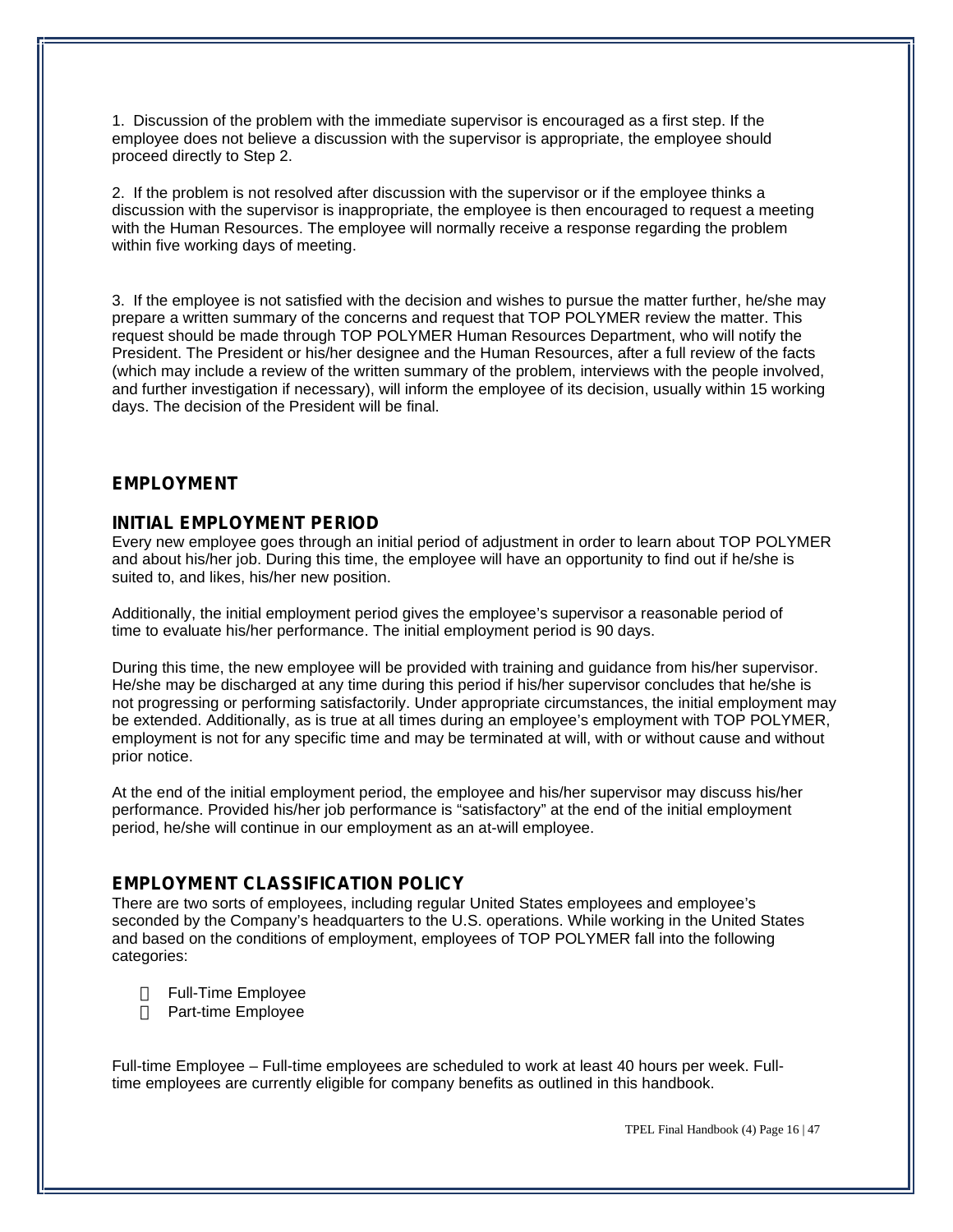Part-time Employee – Part-time employees work on average less than 30 hours per week. Parttime Employees are not eligible for benefits.

In addition to the preceding categories employees are also categorized as "exempt" or "non-exempt".

Exempt Employees – are classified as such if their job duties are exempt from the overtime provisions of the Federal and State Wage and Hour Laws. Exempt employees are not eligible for overtime pay. Their salaries are established on a weekly basis. Benefits, compensation and work rules for exempt workers are established by the Company's Headquarters consistent with applicable laws. Non-Exempt Employees – receive overtime pay in accordance with our overtime policy. Their salaries are calculated on an hourly basis.

Upon hire, your supervisor will notify you of your employment classification.

### **PAYMENT OF WAGES**

Payment of wages will be on a semi-monthly basis. Pay days are on the 15<sup>th</sup> and the last day of the month. The pay day will be moved to the last working day before the pay day in case of holidays.

### **TIMESHEET POLICY**

Exempt employee must keep a record of time worked on a daily basis by completing a timesheet or timecard. Non-exempt employees must keep a record of all time worked by completing a timesheet. Record your time on your time sheet at the beginning and end of your shift and for your meal break. Falsifying a time record or recording time for another person is prohibited and will result in disciplinary action, up to and including discharge.

### **PAYCHECK DEDUCTIONS**

TOP POLYMER is required by law to make certain deductions from your paycheck each pay period. Such deductions typically include federal and state taxes and Social Security (FICA) taxes. Depending on the state in which you are employed and the benefits you choose, there may be additional deductions. All deductions and the amount of the deductions are listed on your pay stub. These deductions are totaled each year for you on your Form W-2, Wage and Tax Statement.

The amount of Federal withholding is affected by the number of exemptions claimed on Form W-4, Employee's Withholding Allowance Certificate. If an employee's marital status changes or the number of exemptions previously claimed increases or decreases, a new Form W-4 must be submitted to the Human Resources Department.

### **OVERTIME PAY**

Depending on TOP POLYMER work needs, non-exempt employees may be required to work overtime when requested to do so. Prior approval of a responsible manager, however, is required before any non-exempt employee works overtime. Employees working overtime without approval will be subject to disciplinary action. After the employee has worked the normal 40 hours, all additional time is paid at a rate of 1  $\frac{1}{2}$  times the employee's regular hourly rate. Holiday and PTO pay does not count towards overtime eligibility.

### **GARNISHMENT OF WAGES/ CHILD SUPPORT**

When an employee's wages are garnished by a court order, our Company is legally bound to withhold the amount indicated in the garnishment order from the employee's paycheck. TOP POLYMER will, however, honor applicable federal and state guidelines that protect a certain amount of an employee's income from being subject to garnishment.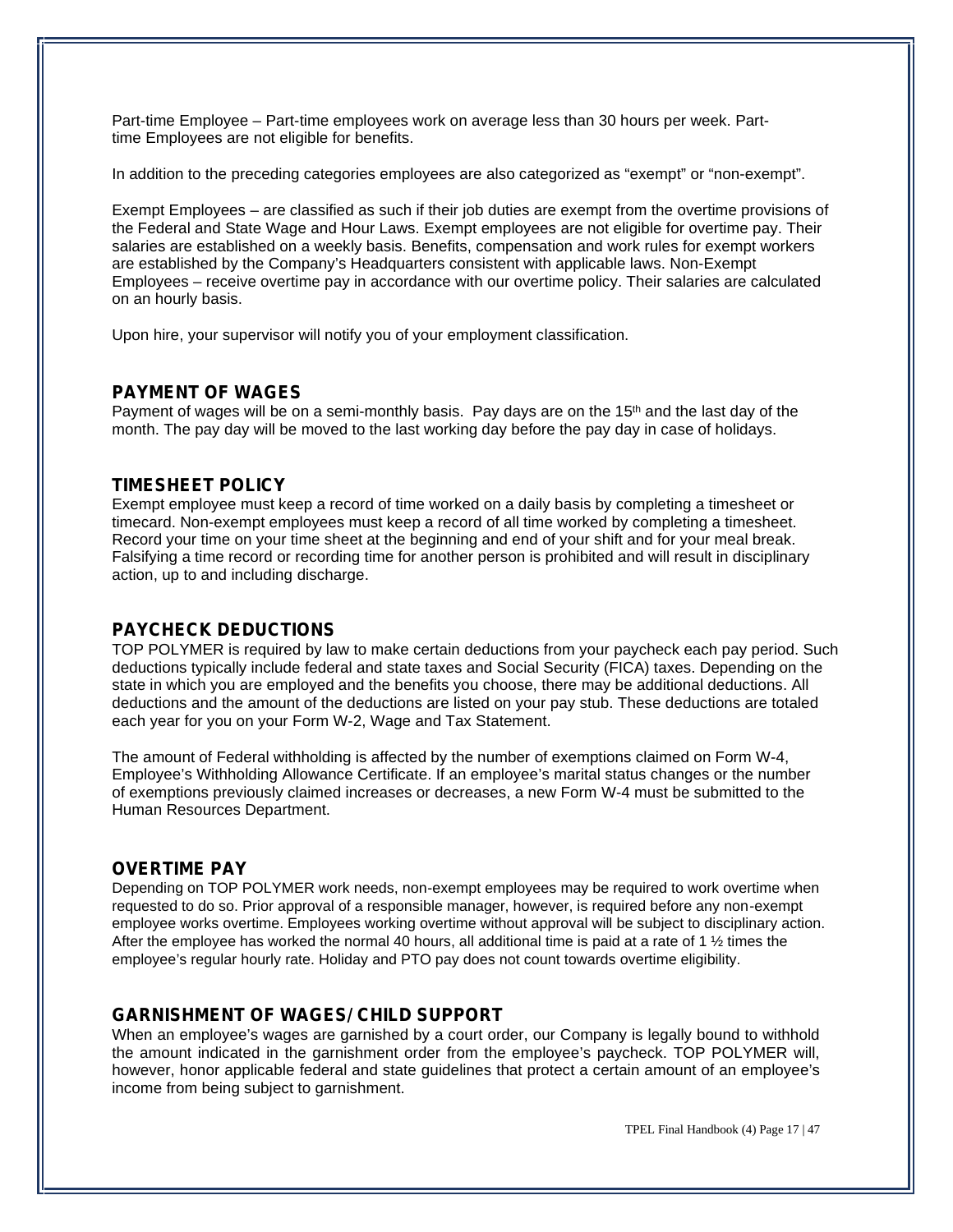### **SOCIAL SECURITY NUMBERS: SAFEGUARDING**

It is the policy of TOP POLYMER to protect the confidentiality of Social Security numbers obtained and used in the course of business from its employees and applicants. All executives, managers and employees are expected to rigorously adhere to this policy. Any employee violating the provisions of this policy and its operating procedures will be disciplined in accordance with company rules.

### **Operating Procedures**

1. Collection of Numbers: Social Security numbers will be collected from applicants and employees as required in order to meet federal and/or state reporting requirements.

2. Use of Numbers: Except for verification and reporting uses for the above-referenced reasons, no Social Security number or portion of a Social Security number will be used in the conduct of TOP POLYMER's business and

- o No Social Security number or portion of a Social Security number will be permitted to be used for the following purposes: identification badges, parking permits, time cards, employee rosters, employee identification records, computer passwords, company account records, licenses, agreements or contracts.
- o No Social Security number or portion of a Social Security number will be used in open computer transmissions, company distributions or through TOP POLYMER intranet except where such transmission of information is by secure connection or is encrypted. As examples, reporting of payroll withholding taxes and benefit plan participation require such data; thus, such transmissions of data will be handled through secured computer transmission only.
- 3. Storage of and Access to Numbers:

Storage: All documents containing Social Security numbers shall be stored in locked secured areas. All computer applications containing Social Security numbers shall be maintained on secured, authorized-access computer stations only.

> o Access: Only persons who have a legitimate business reason will have access to Social Security numbers; such access will be granted through department heads responsible for functions with reporting or transporting of such data responsibilities. Department heads and employees granted such access must take all necessary precautions to ensure the integrity of records that include such numbers when the records are not being used.

3. Destruction of Numbers: Records that include Social Security numbers will be maintained in accordance with federal and state laws. When such documents are released for destruction, the records will be destroyed by shredding.

4. State Laws: Where this company policy and operating procedures may conflict with a state law in any state in which TOP POLYMER operates, the state law shall supersede this policy.

### **PERSONNEL RECORDS**

To keep necessary Company records up to date, it is extremely important that you notify the Human Resources Department of any changes in:

- Name and/or marital status
- Address and/or telephone number
- # of eligible dependents
- W-4 deductions

TPEL Final Handbook (4) Page 18 | 47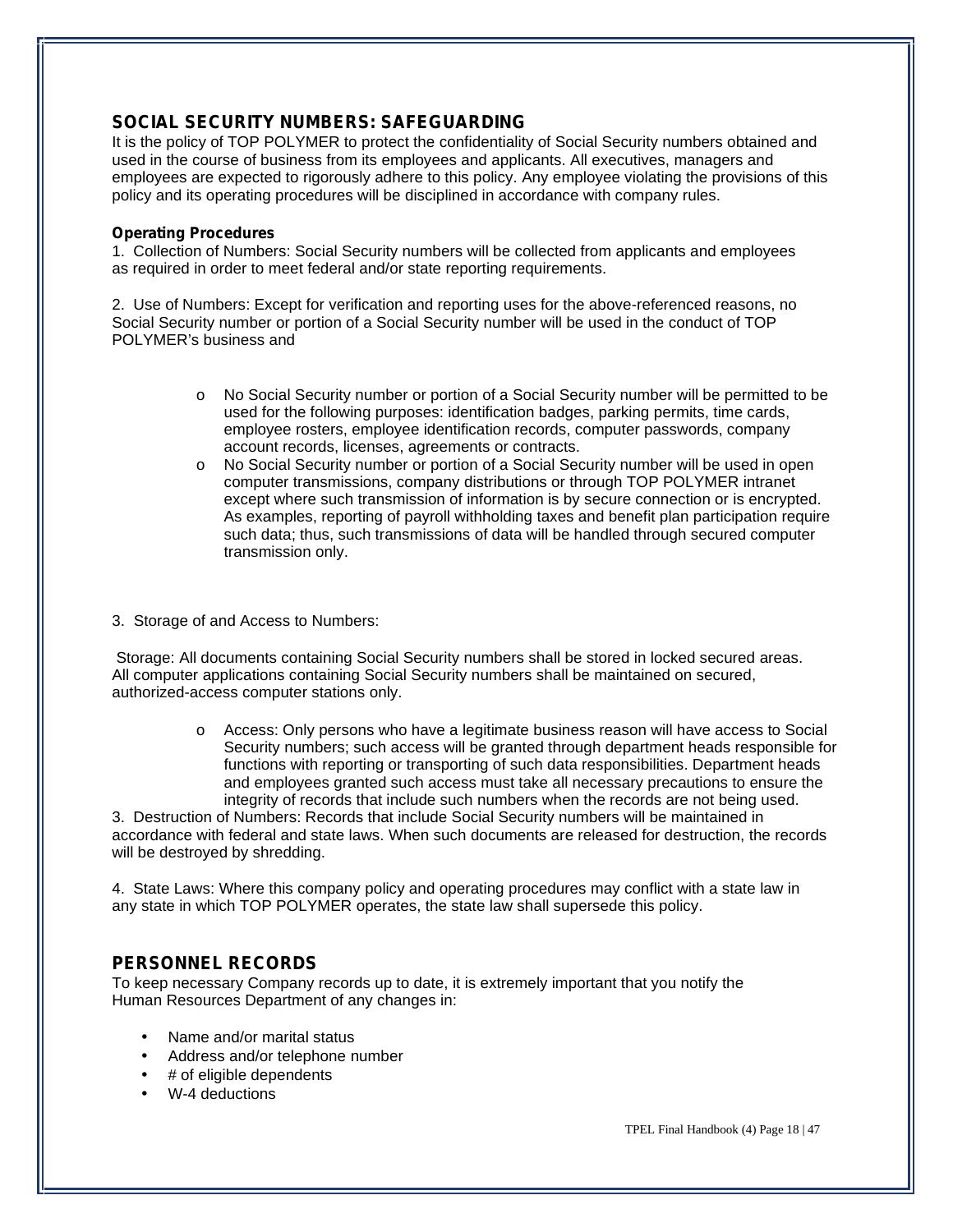Person to contact in case of emergency

### **TIME OFF**

We provide time off benefits to give our employees an opportunity for rest and relaxation and time to pursue personal interests. This section of the Handbook generally describes the time off benefits provided by the Company.

### **HOLIDAYS**

TOP POLYMER normally observes the following holidays during the year:

New Year's Eve | New Year's Day \* Floating Holiday: MLK Day or Good Friday Memorial Day Independence Day Labor Day Thanksgiving Day The Day after Thanksgiving Christmas Eve Christmas Day

If one of the above holidays falls on Saturday, it normally is observed on the preceding Friday. If a holiday falls on Sunday, it normally is observed on the following Monday.

\*Floating holiday must be approved by your supervisor. Floating Holiday Form can be found on the portal and must be submitted by December 31<sup>st</sup> to choose holiday for following year.

### **Paid Time Off (PTO) REV 4/10/19**

**Top Polymer Enterprise** recognizes the importance of time off from work. Paid Time Off (PTO) may be used for any purpose, including but not limited to vacation, personal matters, and recovery from injury or illness. Employees are encouraged to take PTO during the calendar year. All full-time regular employees will accrue PTO according to the schedule below.

PTO begins to accrue immediately upon hire on a pay-period basis and may be used after completion of an employee's introductory period. New employees accrue PTO at the start of employment but may not take any PTO until they have completed a minimum of 30 days of employment.

Part-time employees who are regularly scheduled to work 30 or more hours per week will be eligible for PTO on a pro rata schedule.

| <b>Service Period</b>      | <b>Semi-Monthly Vacation Accrual</b> | <b>Maximum Hours Days per Year</b> |
|----------------------------|--------------------------------------|------------------------------------|
| First Calendar Year        | 3.333 hours per pay period           | 80 hours 10 days                   |
| Calendar Years $2-5$       | 5.000 hours per pay period           | 120 hours 15 days                  |
| Calendar Years 6-10        | 6.667 hours per pay period           | 160 hours 20 days                  |
| Calendar Years 11-19       | 8.333 hours per pay period           | 200 hours 25 days                  |
| Calendar Years 20 and over | 10.000 hours per pay period          | 240 hours 30 days                  |

TPEL Final Handbook (4) Page 19 | 47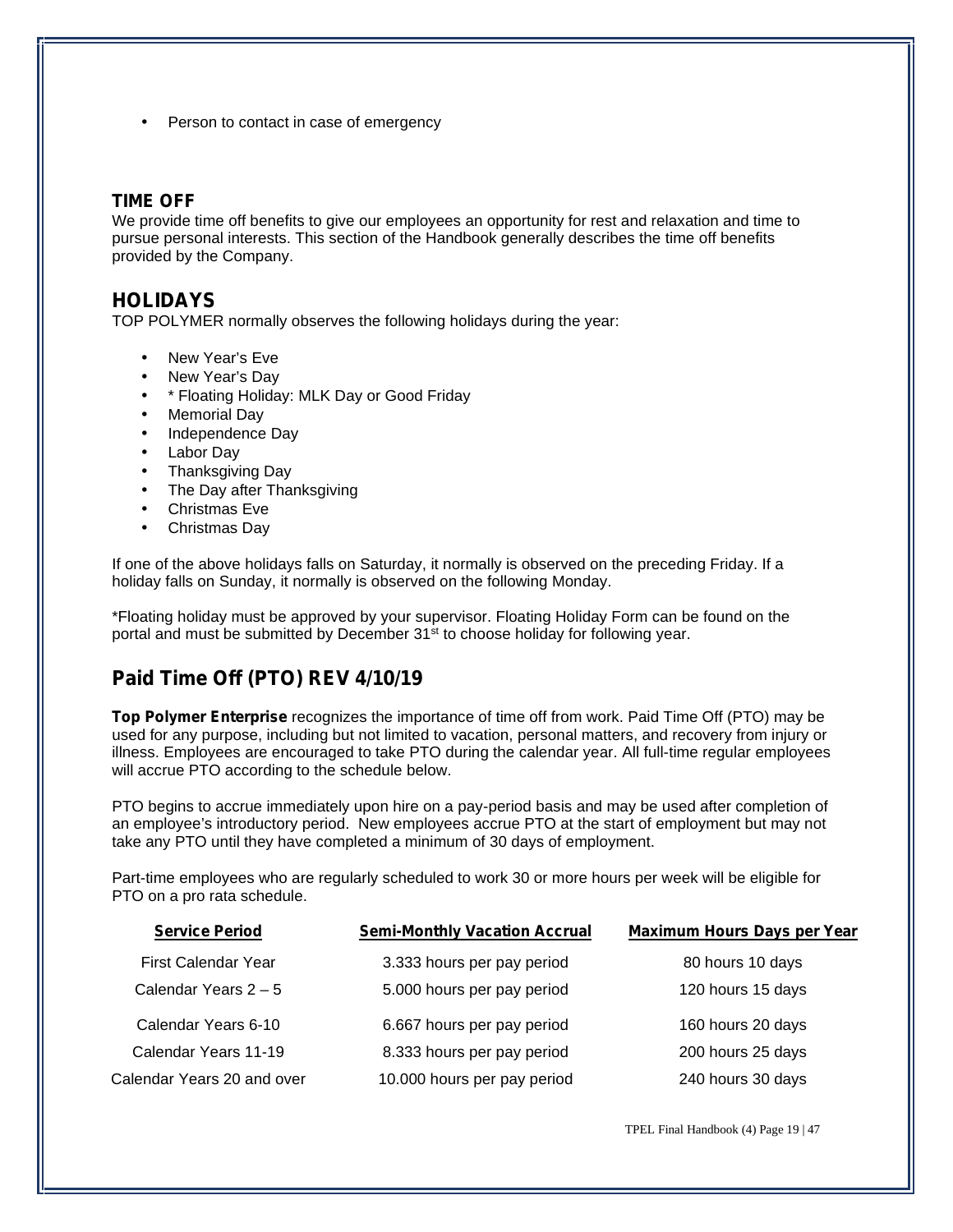Generally, PTO should be scheduled with the appropriate manager with as much notice as is possible so as to not disrupt the workplace. PTO may be scheduled in increments of 1 full work day up to a maximum of 2 weeks in a row. Managers have the right to designate when some or all of the accrued PTO must be taken.

PTO should be used in the year it is earned. Employees will be permitted to carry-over up to 80 hours of accrued vacation to the following calendar year if they receive prior approval from their appropriate supervisor. All approved carry-over PTO must be used by March 31 of the following year. Employees will not be paid wages in lieu of unused PTO. Unused PTO will be forfeited.

Employees whose employment terminates will be paid for unused PTO that has accrued during the calendar year of the termination.

Employees may request to borrow and use up to 80 hours of PTO time prior to it being accrued. The request must be made in writing to the President of Top Polymer Enterprise US a minimum of 1 week in advance of the planned time off. In the event of a sickness or emergency, salaried employees will have their PTO Account debited for the time off. Hourly employees may request during their time off to use PTO or immediately upon their return to work. All PTO used but not accrued must be paid back to the Company upon termination of employment in all circumstances.

### **BEREAVEMENT LEAVE**

Full-time employees and part-time employees scheduled to work 30 hours or more per week are eligible for bereavement pay for the death of a family member. Depending upon the relationship, the amount of paid time off varies as follows:

- Five (5) days paid time off is granted for the death of a spouse, eligible domestic partner, child, stepchild, and the biological child of a domestic partner, parent or in-law parent.
- Three (3) days paid time off is granted for the death of a grandparent, grandchild, brother or sister.
- Two (2) days paid time off is granted for all other immediate family members, which includes current
	- o "step" and "in-law" versions of any of the above.

An eligible domestic partner must satisfy legal eligibility requirements, as specified under medical plan eligibility procedures.

Time off for bereavement should be taken in consecutive workdays.

Time off for bereavement is not charged to PTO, but must be tracked on the time record as "Bereavement".

Time off for bereavement is paid at the current base salary.

Requests for bereavement leave should be made to your immediate supervisor as soon as possible. TOP POLYMER reserves the right to request written verification of an employee's familial relationship to the deceased and his or her attendance at the funeral service as a condition of the bereavement pay.

### **JURY DUTY**

 $\overline{1}$ 

Employees summoned for jury duty receive their regular wages while they are serving as jurors, less any compensation received from the courts for jury duty, for a period of up to five working days provided that they give reasonable advance notice to your immediate supervisor that they will need time off to serve.

Employees must provide TOP POLYMER with a copy of the court payment records.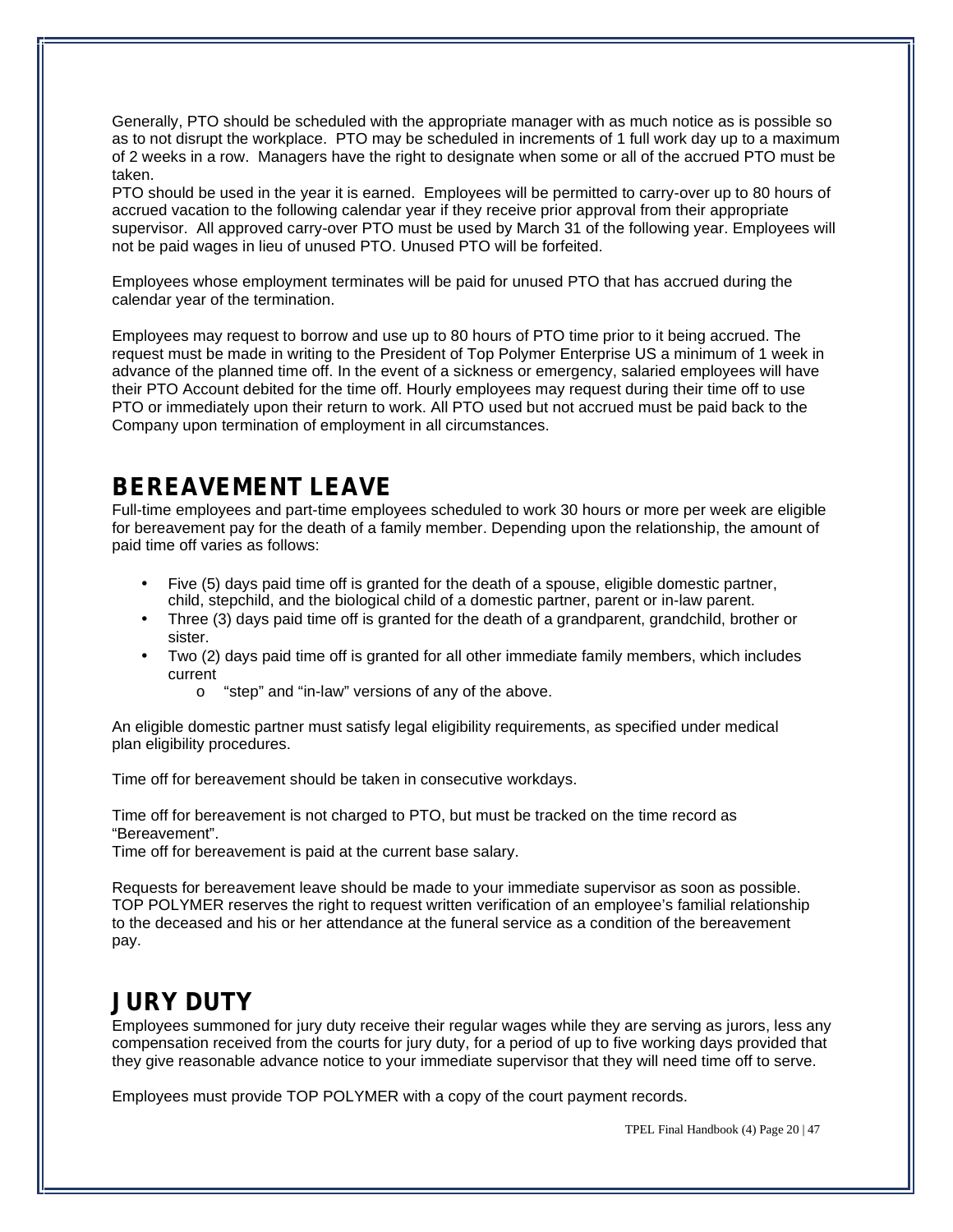We expect you to return to your job if you are excused from jury duty during your regular working hours.

### **VOTING LEAVE**

TOP POLYMER believes that every employee should have the opportunity to vote in any municipal, county, state or federal election, general primary or special primary. Any employee whose work schedule does not provide him or her two consecutive hours either between the opening of the polls and the beginning of his or her shift or between the end of his or her shift and the close of the polls will be granted up to two unpaid hours off in order to vote. We reserve the right to select the hours you are excused to vote.

Employees will have an opportunity to make up the time lost from voting.

Notify your direct supervisor of the need for voting leave as soon as possible. When you return from voting leave, you must present a voter's receipt to your direct supervisor as soon as possible.

## **DISABILITY LEAVE OF ABSENCE**

If you need time off because of a medically disabling condition, TOP POLYMER wants to work with you to ensure that you get the time that you need to recover and return to work. You can request a medical leave of absence by contacting HR to discuss the nature of your situation and the leave time that you are requesting. HR will work with you, your healthcare provider, and other professionals as necessary to obtain the documentation and supporting information needed for the company to evaluate the leave request and make a determination about time off as well as pay and benefit issues. In these circumstances, it's important to get back to the company promptly with information so that we can accurately assess the situation. Failure to provide required documents in a timely manner will result in delay or denial of leave and could affect employment status.

At the end of a disability leave of absence, you must provide documentation from your physician indicating your ability to return to work and whether any accommodations are necessary.

### **MILITARY LEAVE**

An employee who is a member of the United States Army, Navy, Air Force, Marines, Coast Guard, National Guard, Reserves or Public Health Service will be granted an unpaid leave of absence (except where state law dictates otherwise) for military service, training or related obligations in accordance with applicable law. Employees on military leave may substitute their accrued paid leave time for unpaid leave. At the conclusion of the leave, upon the satisfaction of certain conditions, an employee generally has a right to return to the same position he or she held prior to the leave or to a position with like seniority, status and pay that the employee is qualified to perform.

### **Continuation of Health Benefits**

During a military leave of less than 31 days, an employee is entitled to continued group health plan coverage under the same conditions as if the employee had continued to work. For military leaves of more than 30 days, an employee may elect to continue his/her health coverage for up to 24 months of uniformed service, but will be required to pay all or part of the premium for the continuation coverage.

### **Requests for Leave**

#### **Leave for Active or Reserve Duty**

Upon receipt of orders for active or reserve duty, an employee should notify his/her supervisor, as well as Human Resources, as soon as possible, and submit a copy of the military orders to his/her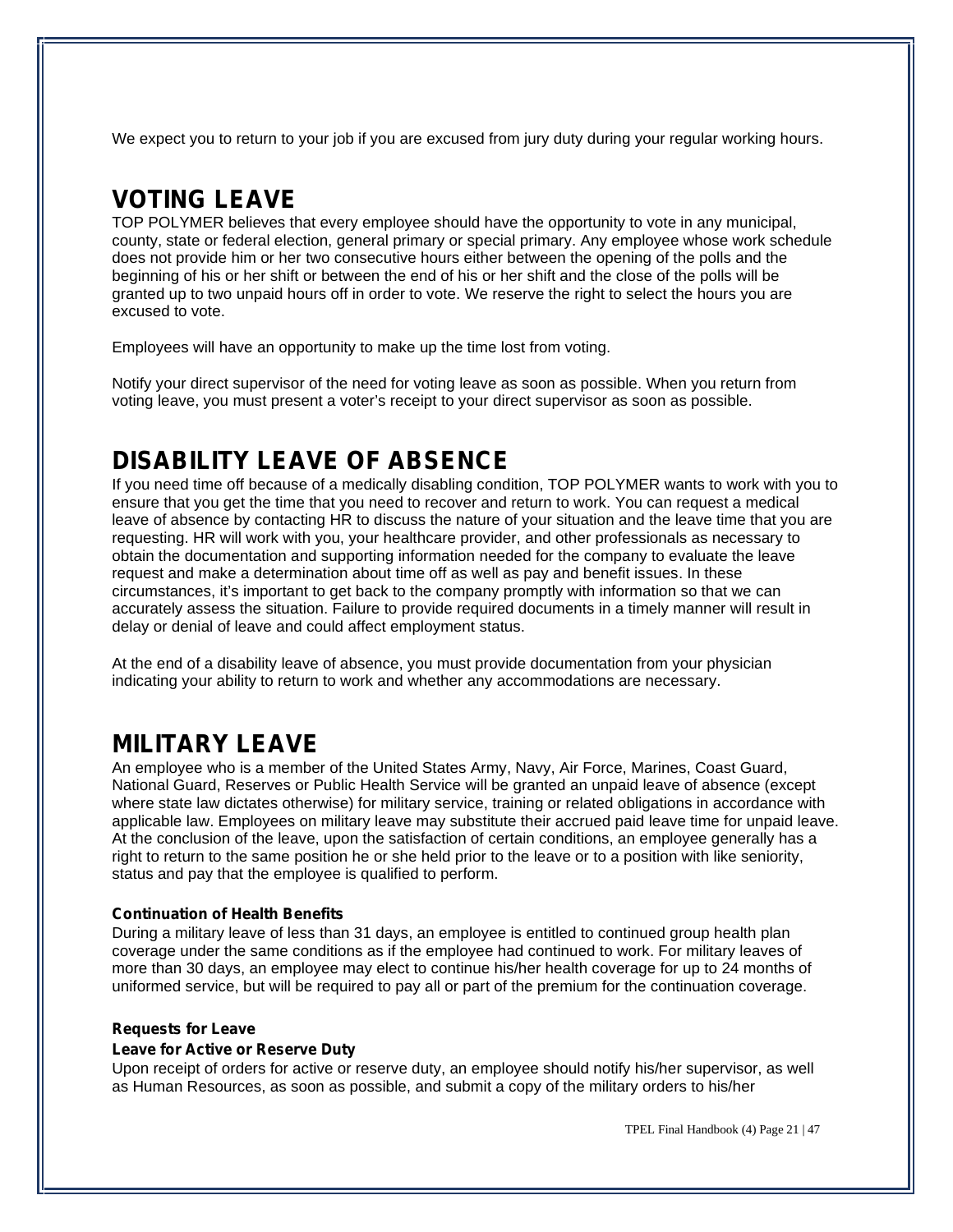supervisor and the Human Resources Department (unless he/she is unable to do so because of military necessity or it is otherwise impossible or unreasonable).

### **Leave for Training and Other Related Obligations (e.g., fitness for service examinations)**

Employees will also be granted time off for military training (normally 14 days plus travel time) and other related obligations, such as for an examination to determine fitness to perform service. Employees should advise their supervisor and/or department head of their training schedule and/or other related obligations as far in advance as possible. Employees should retain their military pay vouchers. Upon return from training, the employee should submit his/her military pay voucher to the Human Resources Department; TOP POLYMER will pay an employee's full salary, less base military pay, for the training period.

### **Return from Military Leave**

#### Notice Required

Upon return from military service, an employee must provide notice of or submit an application for reemployment in accordance with the following schedule:

1) An employee who served for less than 31 days or who reported for a fitness examination, must provide notice of reemployment at the beginning of the first full regular scheduled work period that starts at least eight hours after the employee has returned from the location of service.

2) An employee who served for more than 30 days, but less than 181 days, must submit an application for reemployment no later than 14 days after completing his/her period of service, or, if this deadline is impossible or unreasonable through no fault of the employee, then on the next calendar day when submission becomes possible.

3) An employee who served for more than 180 days must submit an application for reemployment no later than 90 days after the completion of the uniformed service.

4) An employee who has been hospitalized or is recovering from an injury or illness incurred or aggravated while serving must report to the Human Resources Department (if the service was less than 31 days), or submit an application for reemployment (if the service was greater than 30 days), at the end of the necessary recovery period (but which may not exceed two years).

### **Required Documentation**

An employee whose military service was for more than 30 days must provide documentation within two weeks of his/her return (unless such documentation does not yet exist or is not readily available) showing the following: (i) the application for reemployment is timely (i.e. submitted within the required time period); (ii) the period of service has not exceeded five years; and (iii) the employee received an honorable or general discharge.

### **LEAVE REQUEST PROCEDURE**

All leave requests must be documented by using the Leave Request Form. Before requesting paid leave, employees are required to confirm that the leave to be requested is available by checking their available leave balances. Then the employee completes the Leave Request Form indicating the type of leave to be taken (PTO/Sick/Military/Jury Duty/FMLA/LWOP), the dates of the leave and the total hours to be taken from the designated leave category. After signing the Leave Request Form, the employee submits the form to their immediate supervisor for approval.

TPEL Final Handbook (4) Page 22 | 47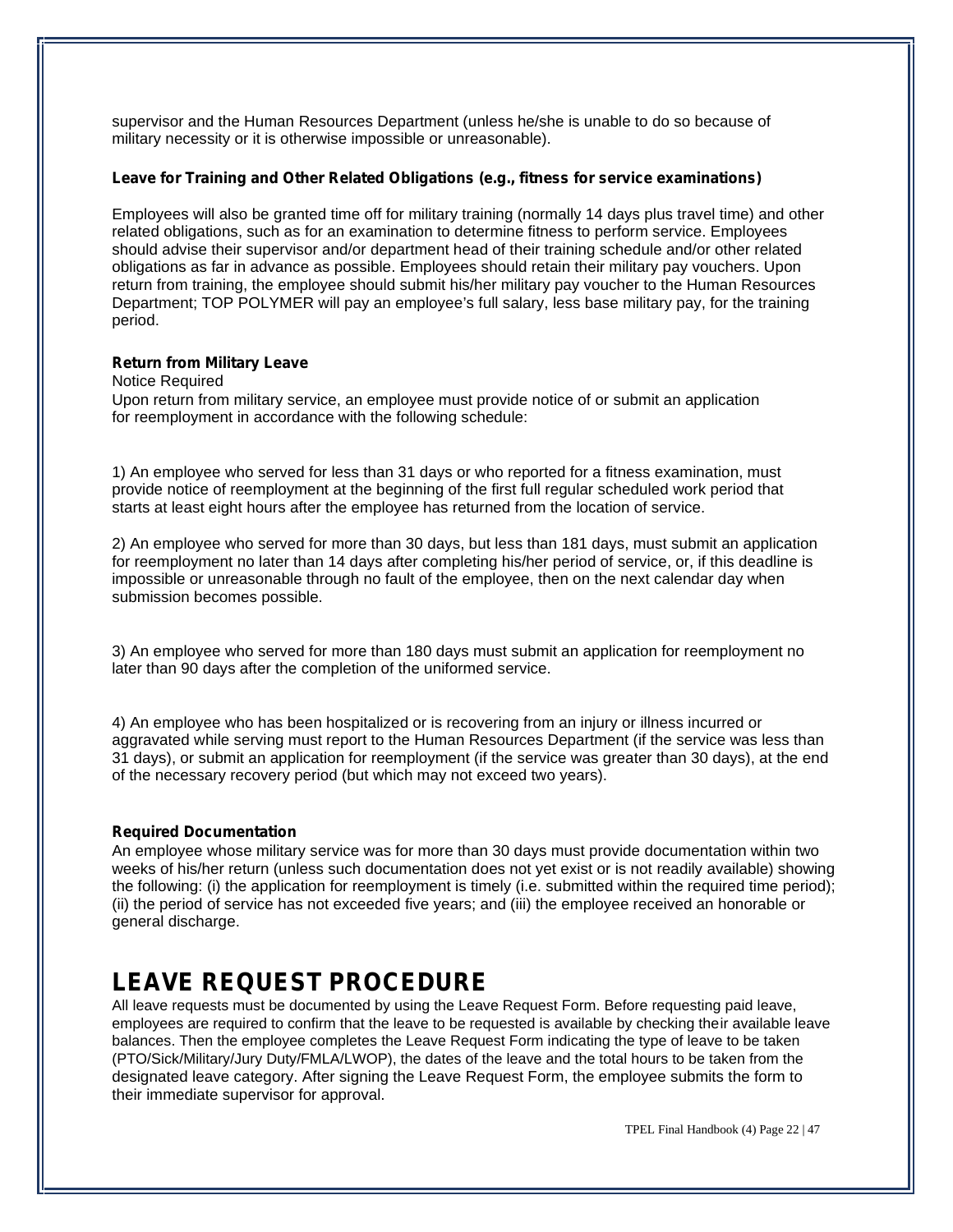The supervisor confirms whether the employee has the leave available before approving a request for paid leave. Once confirmed, the supervisor returns a copy of the approved Leave Request Form to the employee, keeps one copy for his/her records and submit a copy to payroll. If the leave is not approved, the supervisor returns a copy of the form to the employee stating the reason the leave was not approved.

To assist with scheduling and operational requirements, all foreseeable leave must be requested at least two weeks prior to the requested leave date.

If the leave is unforeseeable, the leave form should be completed and submitted to the supervisor as soon as the employee returns.

### **ADVERSE WEATHER CONDITIONS POLICY**

It is the policy of TOP POLYMER to remain open during most periods of inclement weather; however, where extraordinary circumstances warrant, TOP POLYMER may in its discretion close the office. If TOP POLYMER decides to close the office, you will be contacted by your immediate supervisor.

If an employee elects not to work on a given day when the office remains open, the employee must contact the manager or supervisor and advise of the employee's status for the day.

### **Office Closed**

If the facility is announced to be closed on a given day, all exempt level staff will receive their regular pay for the day of closure. For hourly employees on a day of closure, an employee will receive an amount equivalent to eight hours of base pay for the day.

### **Office Open**

If the facility remains open on an adverse weather day, employees who report to work will receive their normal pay for the day, i.e., exempt staff will receive their regular salary and hourly employees will be paid at their base rate. If an employee elects not to report to work on and the office is open, the employee can elect to 1) use any accrued paid time off for the missed day or 2) the employee will not be paid for the day.

### **EMPLOYEE BENEFITS**

TOP POLYMER has established a variety of employee benefit programs designed to assist you and your eligible dependents in meeting the financial burdens that can result from illness and disability, and to help you plan for retirement. This portion of the Employee Handbook contains a very general description of the benefits for which you may be eligible as an employee of TOP POLYMER. Please understand that this general explanation is not intended to, and does not, provide you with all the details of these benefits. Therefore, this Handbook does not change or otherwise interpret the terms of the official plan documents. Your rights can be determined only by referring to the full text of the official plan documents, which are available for your examination from the Human Resources Department. To the extent that any of the information contained in this Handbook is inconsistent with the official plan documents, the provisions of the official documents will govern in all cases.

Please note that nothing contained in the benefit plans described herein shall be held or construed to create a promise of employment or future benefits, or a binding contract between TOP POLYMER and its employees, retirees or their dependents, for benefits or for any other purpose. All employees shall remain subject to discharge or discipline to the same extent as if these plans had not been put into effect.

As in the past, TOP POLYMER reserves the right, in its sole and absolute discretion, to amend, modify or terminate, in whole or in part, any or all of the provisions of the benefit plans described herein,

TPEL Final Handbook (4) Page 23 | 47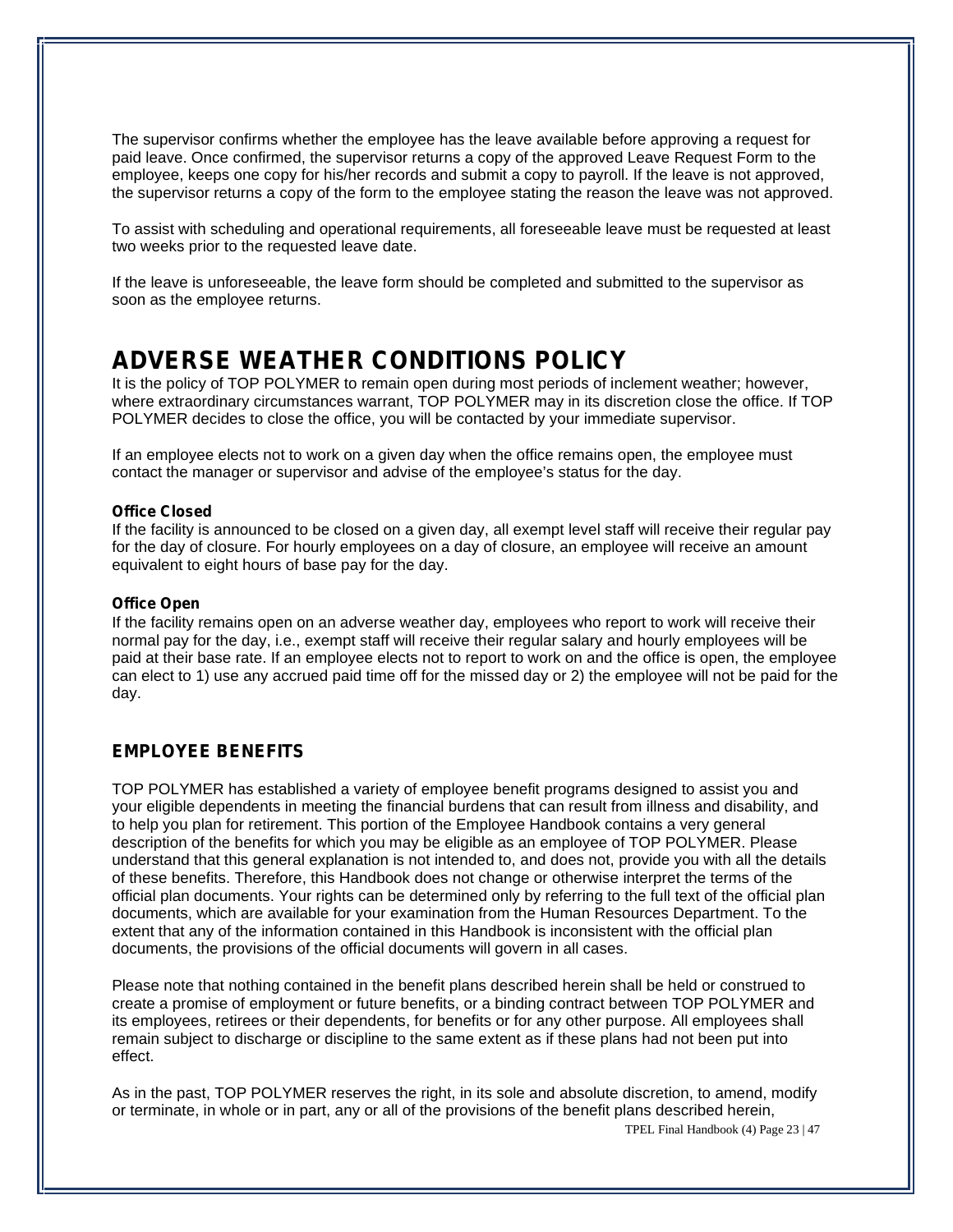including any health benefits that may be extended to retirees and their dependents. Further, TOP POLYMER reserves the exclusive right, power and authority, in its sole and absolute discretion, to administer, apply and interpret the benefit plans described herein, and to decide all matters arising in connection with the operation or administration of such plans.

For more complete information regarding any of our benefit programs, please refer to the Summary Plan Descriptions, which were provided to you separately or contact the Human Resources Department. If you lost or misplaced those descriptions, please contact the Human Resources Department for another copy.

### **ELIGIBILITY REQUIREMENTS**

All regular, full-time employees of TOP POLYMER working a minimum of 30 hours per week are eligible to participate in the benefit Plans by selecting:

**Medicall** 

- Dental
- Vision
- Pre-Tax Premium
- Disability Insurance
- **Retirementl**

TOP POLYMER will automatically provide group life/ AD&D insurance and short-term disability coverage once you have satisfied the benefits waiting period.

### **BENEFITS WAITING PERIOD**

Eligible full-time employees are allowed to participate in TOP POLYMER's medical, dental, vision, flexible spending accounts and disability plans on the first day of the month after 30 days of employment. Once your elections are made and processed, you may not make changes until the next Open Enrollment period, unless you experience a Change in Status as described below.

### **MEDICAL INSURANCE**

The plan includes preventive care, mental health, and prescription drug coverage as part of the medical plan election. The details of the medical Insurance are provided to you in an Employee Benefits Summary booklet that will be provided to you every year at open enrollment.

### **DENTAL INSURANCE**

Employees may enroll in a dental plan. The plan provides both in-network and out-of-network benefits, however, it is recommended to obtain dental services from in-network providers. The plan provides excellent coverage for preventive care which includes basic and major coverage.

### **VISION INSURANCE**

The vision plan provides coverage for routine eye exams, contact lenses, lenses, and frames from participating providers at low copayments and also includes an out-of-network reimbursement benefit.

### **PRE-TAX PREMIUM**

TOP POLYMER sponsors a premium only option whereby employee premiums for medical, dental and vision are funded with pre-tax dollars.

### **LIFE INSURANCE**

TOP POLYMER provides eligible employees with a basic term life insurance equal to \$50,000. Accidental Death & Dismemberment (AD&D) coverage equal to \$50,000 is included with the basic life.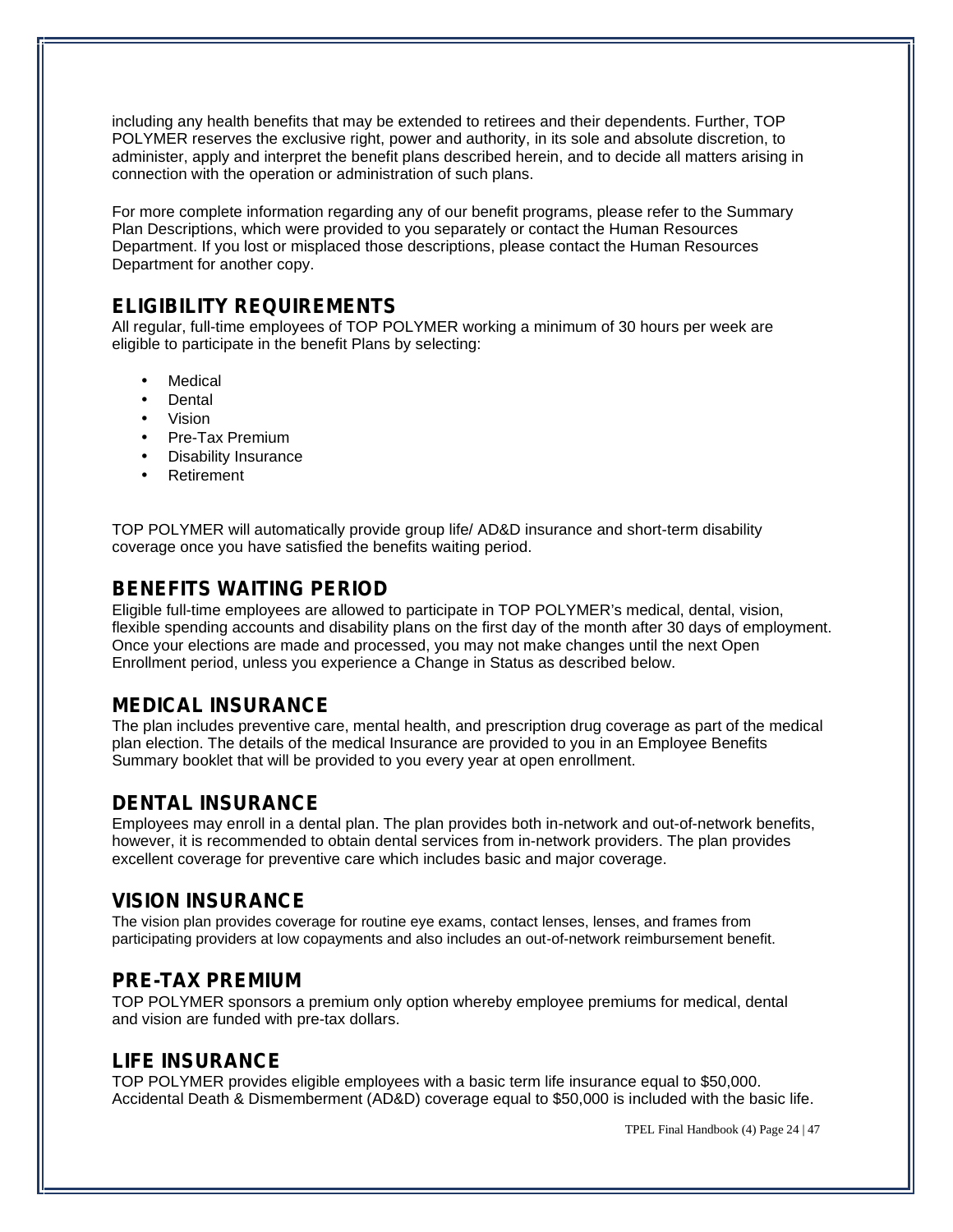### **DISABILITY INSURANCE**

Short-term and long-term disability benefits are designed to provide partial income replacement in the event an employee becomes disabled. If applicable, TOP POLYMER will comply with the requirements of the Family Medical Leave Act (FMLA).

### **RETIREMENT PLAN / 401(k) PLAN**

Our plan is currently with \_\_\_\_\_\_\_\_\_\_\_\_\_\_\_\_\_ and our benefit administrator is \_\_\_\_\_\_\_\_\_.

### **Can I change how much I contribute?**

You may change the amount you choose to contribute to the plan. Please contact Human Resource Dimensions for information about increasing or decreasing the amount of your contributions. Also, you can stop making contributions at any time. Once you stop making contributions, there may be a waiting period before you can rejoin the plan.

### **Will Top Polymer be making contributions?**

Top Polymer reserves the right to make a discretionary matching contribution to your participant account. The match benefits all participants who worked at least 1000 hours and are employed on the last day of the plan year.

Top Polymer match also applies to any catch-up contributions you are allowed to make to the plan.

Employer matching contributions made by Top Polymer; plus, any earnings they generate are subject to immediate vesting.

### **What are my investment choices?**

You are permitted to select investment choices for your entire plan account. You may change your investment choices daily in 1% increments.

### **Online retirement planning and advisory services – Guidance**

\_\_\_\_\_\_\_\_\_\_\_\_\_\_\_\_\_\_\_\_ provides asset allocation recommendations through their online service. This service integrates investment research, education and asset allocation guidance to give you a comprehensive and personalized approach to investing for retirement from a trusted independent source \*. This service can be accessed through your retirement plan website.

\*Investment advisory products and services are provided by \_\_\_\_\_\_\_\_\_\_\_\_\_\_\_\_\_\_\_\_\_\_, a registered investment advisor and a wholly owned subsidiary of \_\_\_\_\_\_\_\_\_\_\_\_. The Hartford is not affiliated with

### **Can I take money out of my account?**

Your account assets may generally be withdrawn from your 401(k) plan under the following qualifying circumstances:

- Retirement at plan's normal retirement age
- $\mathbb{R}^n$
- Termination of employment
- **Disabilityl**

\_\_\_\_\_\_\_\_\_\_\_\_\_\_\_.

- Financial hardship (your plan may limit to a portion of your account)
- After age 59.5 (employer and employee contributions)

Your Summary Plan Description provides more details about making withdrawals from the plan. Withdrawals are subject to the authorization of your employer. However, you must begin liquidating your account balances no later than April 1<sup>st</sup> of the calendar year following the year in which you attain the age of 70 ½ or retire (whichever is later). Distributions of before-tax contributions and any tax-deferred earnings are subject

TPEL Final Handbook (4) Page 25 | 47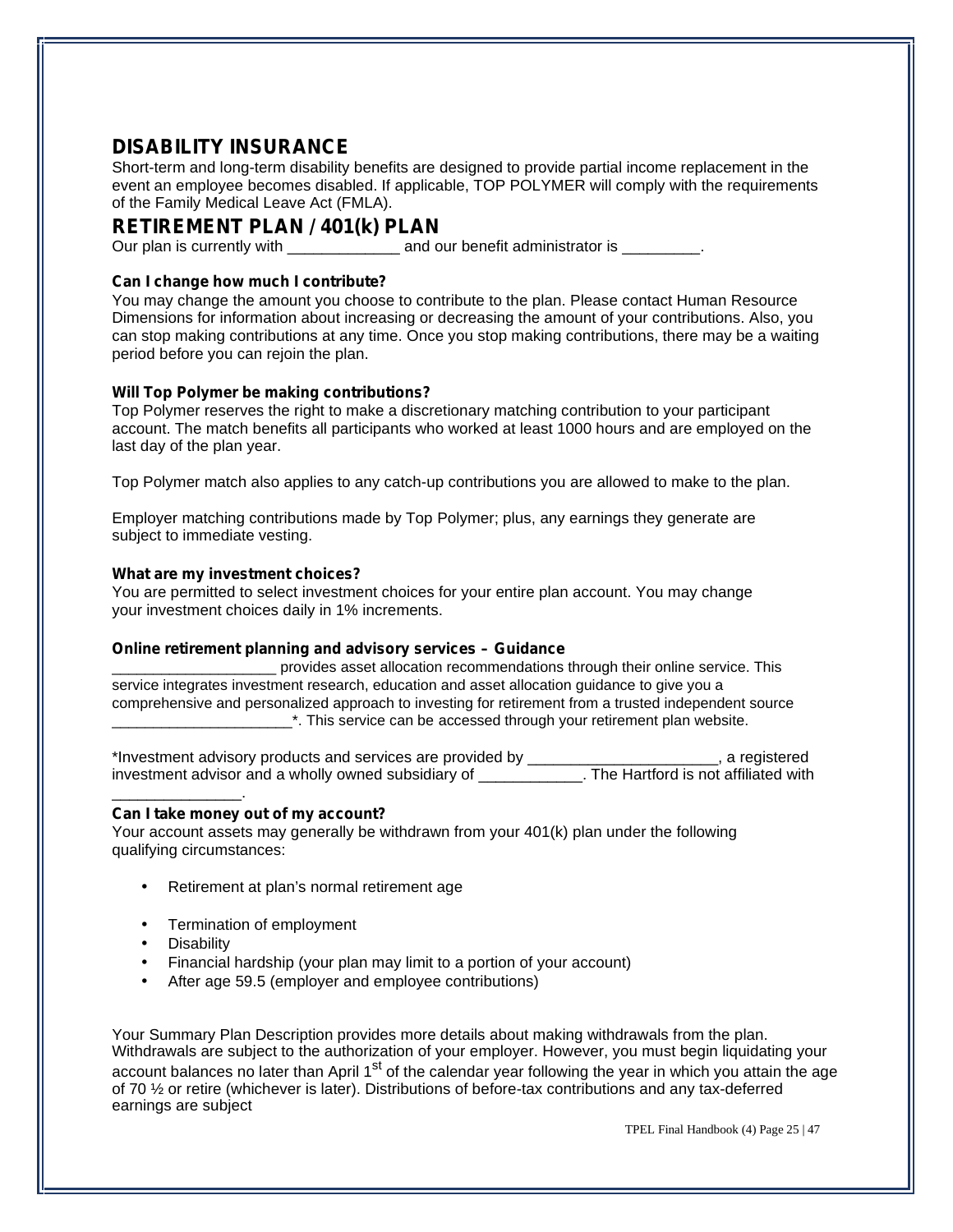to ordinary income tax and, if taken prior to age 59 ½, a 10% federal income tax penalty may apply. Roth contributions and earnings can be withdrawn tax-free if the Roth contributions have been in place for at least five tax years and the withdrawal is made after age 59 ½ or is due to disability or death. Consult Top Polymer for more details.

### **EMPLOYEE ASSISTANCE PROGRAM**

The Employee Assistance Program connects people with reliable resources for assistance and guidance with a wide range of personal concerns. The program provides employees with up-to-date health, personal, legal and financial information to help improve their lives.

### **WORKERS' COMPENSATION BENEFITS**

On the job injuries are covered by our Workers' Compensation insurance policy. This insurance is provided at no cost to you. If you are injured on the job, no matter how slightly, report the incident immediately to your supervisor. Consistent with applicable state law, failure to report an injury within a reasonable period of time could jeopardize your claim. We ask for your assistance in alerting management to any condition that could lead to or contribute to an employee accident.

### **SOCIAL SECURITY**

During your employment, you and TOP POLYMER both contribute funds to the federal government to support the Social Security program. This program is intended to provide you with retirement benefit payments and medical coverage once you reach retirement age.

### **UNEMPLOYMENT INSURANCE**

Upon separation from employment, you may be entitled to state and federal unemployment insurance benefits. Information about unemployment insurance can be obtained from the Human Resources.

### **ON THE JOB**

### **ATTENDANCE, PUNCTUALITY AND DEPENDABILITY**

Because TOP POLYMER depends heavily upon its employees, it is important that employees attend work as scheduled. Dependability, attendance, punctuality, and a commitment to do the job right are essential at all times. As such, employees are expected at work on all scheduled work days and during all scheduled work hours and to report to work on time. Moreover, an employee must notify his/her supervisor or the Human Resources Department as far in advance as possible, but not later than one shift before his/her scheduled starting time if he/she expects to be late or absent. This policy applies for each day of his/her absence. If you are absent for two days without notifying TOP POLYMER, it is assumed that you have voluntarily abandoned your position with TOP POLYMER and you will be removed from the payroll. To the extent permitted by law, absenteeism and lateness lessen an employee's chances for advancement and may result in dismissal.

### **MEAL TIME**

Hourly employees should take a 30-minute, unpaid meal break each day. Your direct supervisor is responsible for approving the scheduling of this time.

### **TELEPHONE USE**

Because a large percentage of our business is conducted over the phone, it is essential to project a professional telephone manner at all times.

Although TOP POLYMER realizes that there are times when an employee may need to use the telephone for personal reasons, it is expected that good judgment will be used in limiting the length and frequency of such calls. Additionally, no long-distance personal calls may be made on Company phones without prior approval from the employee's supervisor.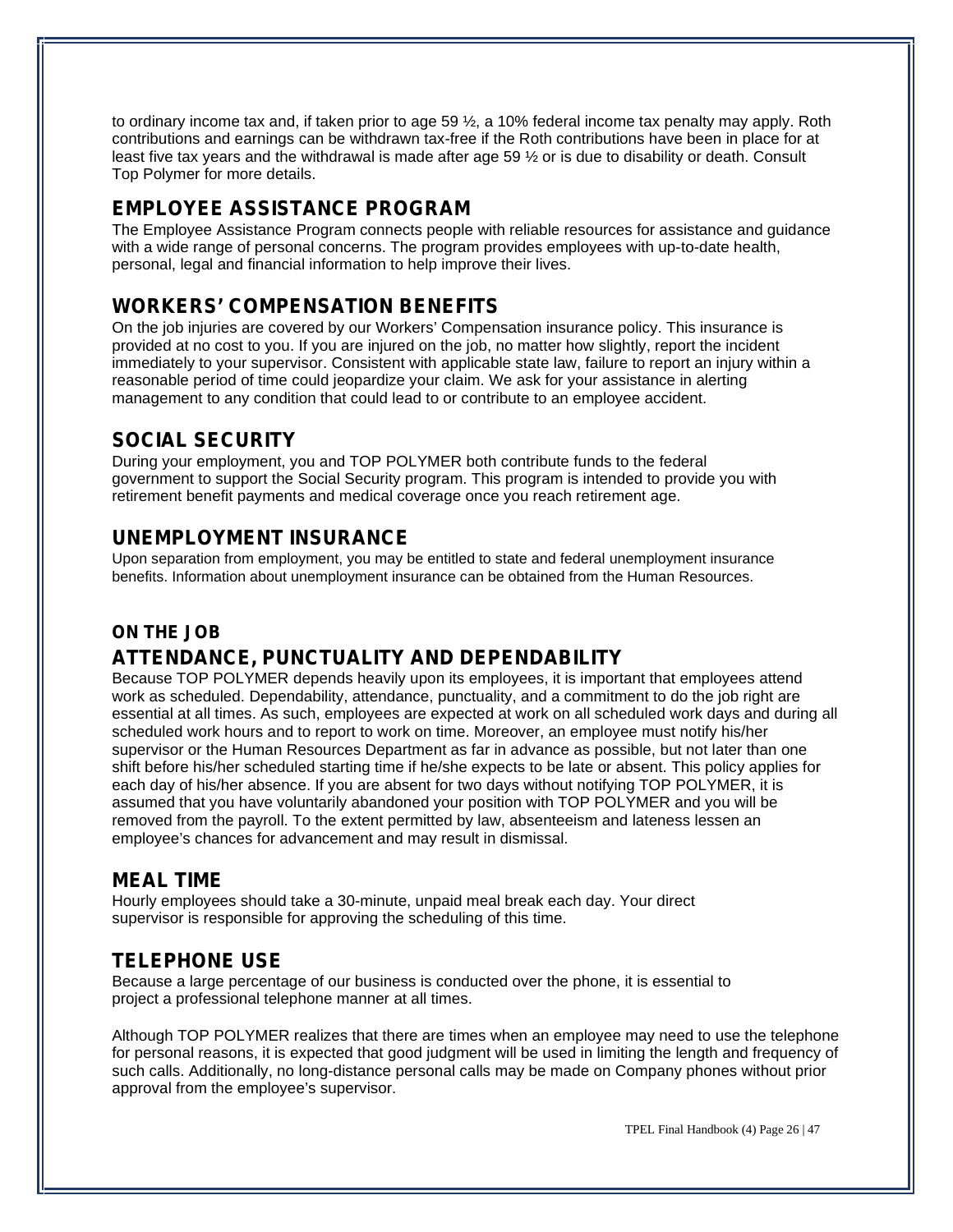### **DRESS CODE & PERSONAL HYGIENE POLICY**

TOP POLYMER requires all employees to present themselves in a professional manner, with regard to attire, personal hygiene and appearance. These standards are commensurate with our organizational practices of appropriate business conduct, professionalism and dress code.

### **Hygiene**

Employees are expected to meet hygiene requirements during regular business hours for the duration of their employment.

- Maintain personal cleanliness by bathing with soap and shampoo daily.
- Daily Oral hygiene (brushing of teeth) required. It is recommended to keep a breath mint with you to ensure your breath is fresh.
- Use deodorant / antiperspirant to minimize body odors.
- No heavily scented perfumes, colognes and lotions. These can cause allergic reactions, migraines, respiratory difficulty for some employees.
- Clean and trimmed fingernails.
- Wash Hands after eating or using the restroom.

### **Personal Grooming**

- Clothing must be clean, pressed, in good condition and fit appropriately.
- Company issued shirts must be laundered after each day.
- Neat and well-groomed hair, sideburns, mustaches and beards (no artificial colors, e.g. pink, green, etc. that would be deemed unprofessional).
- Moderate make-up.
- Secured long hair (hair back to prevent potential for being caught in equipment).
- Clothing must not interfere with the safe operation of equipment.
- No dark glasses (unless prescribed by a physician).
- Limited jewelry and no dangling or large hoop jewelry that may create a safety hazard to self or others. A general rule of thumb is that if a pencil can be pressed through a hoop earring it is not safe to wear near operating equipment.
- Body piercing must be limited to three per ear. Other visible body piercing is unacceptable, unless demanded by religion / culture.
- Tattoos that are perceived as offensive, hostile or that diminish the effectiveness of the employee's professionalism must be covered, and not visible to staff, customers or visitors.

### **Business Attire**

Any staff that maintains regular, in-person contact with customers will be required to wear appropriate business attire when customers are present.

Men – Dress shoes, jackets, shirts, ties, slacks, sweaters. |

Women – Dress tops/ blouses, dress pants, dresses, skirts, sweaters, pant-suits, dress shoes. [  $\mathbb{R}^n$ 

### **Business Casual Attire**

Any staff that is in the office when there are no customers will be allowed to wear appropriate business casual attire.

- Men –Shirts with collars, jeans with no holes, sneakers.
- Women Dress tops/ blouses, jeans with no holes, skirts and sneakers.

### **Safety Attire**

Any staff that is in the lab, warehouse, or production will be required to wear appropriate safety attire.

TPEL Final Handbook (4) Page 27 | 47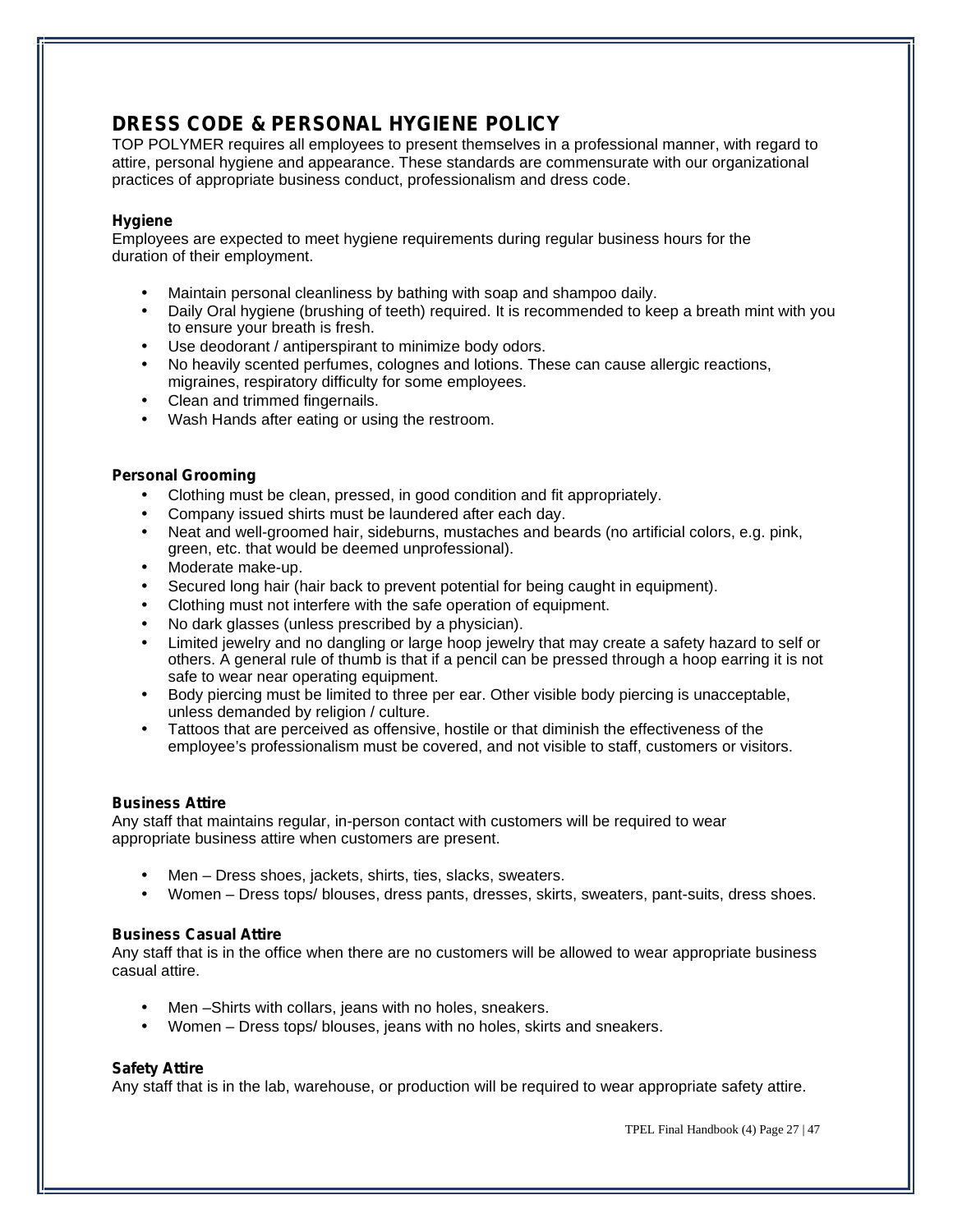- Men –Steel toe boots, safety goggles, ear plug, and other safety equipment as required by laws and/or company policy.
- Women Steel toe boots, safety goggles, ear plug, and other safety equipment as required by laws and/or company policy.

The following items are not permitted: Shirts without collars, T-shirts, pants with holes, shorts, high heels  $($ >10cm $).$ 

 $\mathbb{R}^n$ Every employee is responsible for exercising sound judgment and common sense for his or her attire at all times. If an employee is deemed to be wearing inappropriate attire, his/her Manager is responsible for coaching the employee accordingly. If you have questions about these guidelines or a particular business area's dress requirement contact your manager.

## **LACTATION BREAKS**

 $\mathbb{R}^n$ 

TOP POLYMER will provide a reasonable amount of break time to accommodate a female employee's need to express breast milk for the employee's infant child. The break time should, if possible, be taken concurrently with other break periods already provided. Non-exempt employees should clock out for any time taken that does not run concurrently with normally scheduled rest periods, and such time generally will be unpaid in accordance with state law. TOP POLYMER will also make a reasonable effort to provide the employee with the use of a room or other location in close proximity to the employee's work area, for the employee to express milk in private. An employee should notify her direct supervisor to request time to express breast milk under this policy. TOP POLYMER may deny an employee's request for a lactation break if the additional break time will seriously disrupt operations.

No provision of this policy applies or is enforced if it conflicts with or is superseded by any requirement or prohibition contained in a federal, state, or local law or regulation. Anyone with knowledge of such a conflict or potential conflict should contact your direct supervisor.

## **EMPLOYEE CONDUCT AND WORK RULES POLICY**

Each employee has an obligation to observe and follow TOP POLYMER's policies and to maintain proper standards of conduct at all times. All employees are expected to meet TOP POLYMER's standards of work performance which includes many factors, such as attendance, punctuality, personal conduct, job proficiency and general compliance with TOP POLYMER's policies and procedures.

### **PROGRESSIVE DISCIPLINE POLICY AND PROCEDURE**

If an employee does not meet the employee conduct and work rules standards, TOP POLYMER may, under appropriate circumstances, take corrective action. Corrective action may include a verbal warning, written warning, suspension with or without pay, and/or discharge. The appropriate corrective action imposed will be determined by TOP POLYMER. TOP POLYMER does not guarantee that one form of action will necessarily precede another.

The intent of corrective action is to formally document problems while providing the employee with a reasonable time within which to improve performance. The process is designed to encourage development by providing employees with guidance in areas that need improvement such as poor work performance, attendance problems, personal conduct, general compliance with TOP POLYMER's policies and procedures and/or other disciplinary problems.

### **Written Warnings**

The supervisor should discuss the problem and present a written warning that clearly identifies the problem and outlines a course of corrective action within a specific time frame. The employee should clearly understand both the corrective action and the consequence (i.e., termination) if the problem is not corrected or reoccurs.

TPEL Final Handbook (4) Page 28 | 47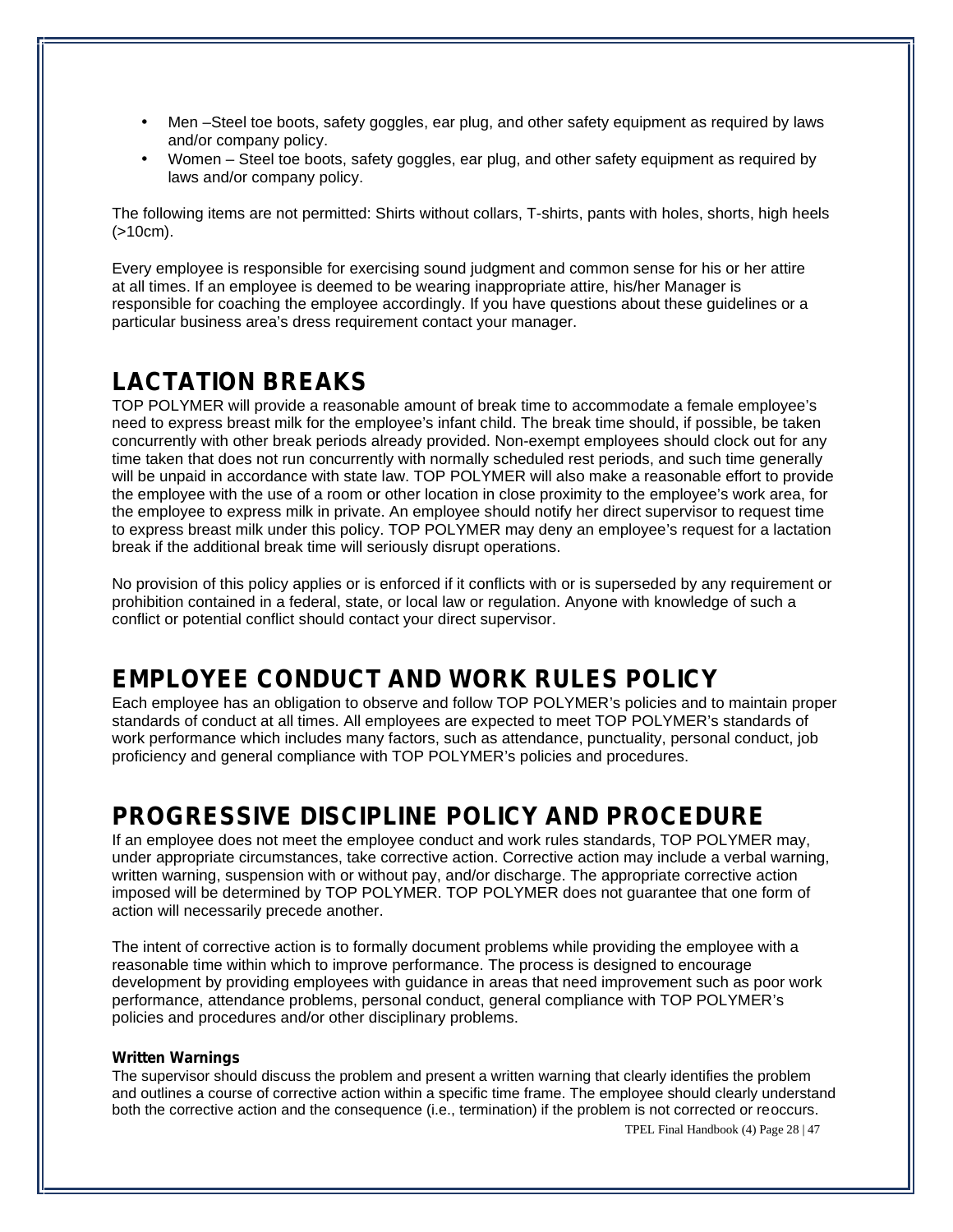The employee should acknowledge receipt of the warning and may include any additional comments of his/her own before signing it. A record of the discussion and the employee's comments should be placed in the employee file in the Human Resources Department.

Employees who have had formal written warnings are not eligible for salary increases, bonus awards, promotions or transfers during the warning period.

### **Prohibited Conduct**

Any employee whose conduct, actions or performance violates or conflicts with TOP POLYMER's policies may be terminated immediately and without warning. The following are some examples of grounds for immediate dismissal of an employee:

- Breach of trust or dishonesty  $\vert \hspace{.8cm}$
- Conviction of a felony  $\vert \hspace{.8cm}$
- Willful violation of an established policy or rule  $\vert \hspace{.8cm}$
- Falsification of Company records  $\vert \hspace{.8cm} \rangle$
- Gross negligence  $\vert \hspace{.8cm}$
- Insubordination  $\vert \hspace{.8cm}$
- Violation of the Anti-Harassment and/or Equal Employment Opportunity Policies  $\vert \hspace{.8cm}$
- Undue and unauthorized absence from duty during regularly scheduled work hours  $\vert \hspace{.8cm}$
- Deliberate non-performance of work  $\vert \hspace{.8cm} \rangle$
- Larceny or unauthorized possession of, or the use of, property belonging to any co-worker, visitor, or customer of TOP POLYMER  $\mathbb{R}^n$
- Possession of dangerous weapons on the premises  $\vert \hspace{.8cm} \rangle$
- Unauthorized possession, use or copying of any records that are the property of TOP POLYMER  $\vert \hspace{.8cm}$
- Excessive absenteeism or lateness  $\vert \hspace{.8cm} \rangle$
- Marring, defacing or other willful destruction of any supplies, equipment or property of TOP POLYMER  $\mathbb{R}^n$
- Failure to call or directly contact your supervisor when you will be late or absent from work|  $\vert \hspace{.8cm}$
- Fighting or serious breach of acceptable behavior  $\vert \hspace{.8cm}$
- Violation of the Alcohol or Drug Policy  $\vert \hspace{.8cm}$
- Theft  $\vert$   $\vert$

 $\mathbb{R}^n$ 

- Violation of TOP POLYMER's Conflict of Interest/Outside Employment Policy and/or Confidentiality Policy
- $\mathbb{R}^n$
- Gambling, conducting games of chance or possession of such devices on the premises or during work hours  $\mathbb{R}^n$
- Leaving the work premises without authorization during work hours.  $\vert \hspace{.8cm}$ 
	- Sleeping on duty

This list is intended to be representative of the types of activities that may result in disciplinary action. It is not exhaustive, and is not intended to be comprehensive and does not change the employment-at will relationship between the employee and TOP POLYMER.

In the event of dismissal for misconduct, all benefits end at the end of the month. If available, COBRA may not be available to anyone dismissed from TOP POLYMER for gross misconduct. Nothing in this policy is designed to modify our employment-at-will policy.

TPEL Final Handbook (4) Page 29 | 47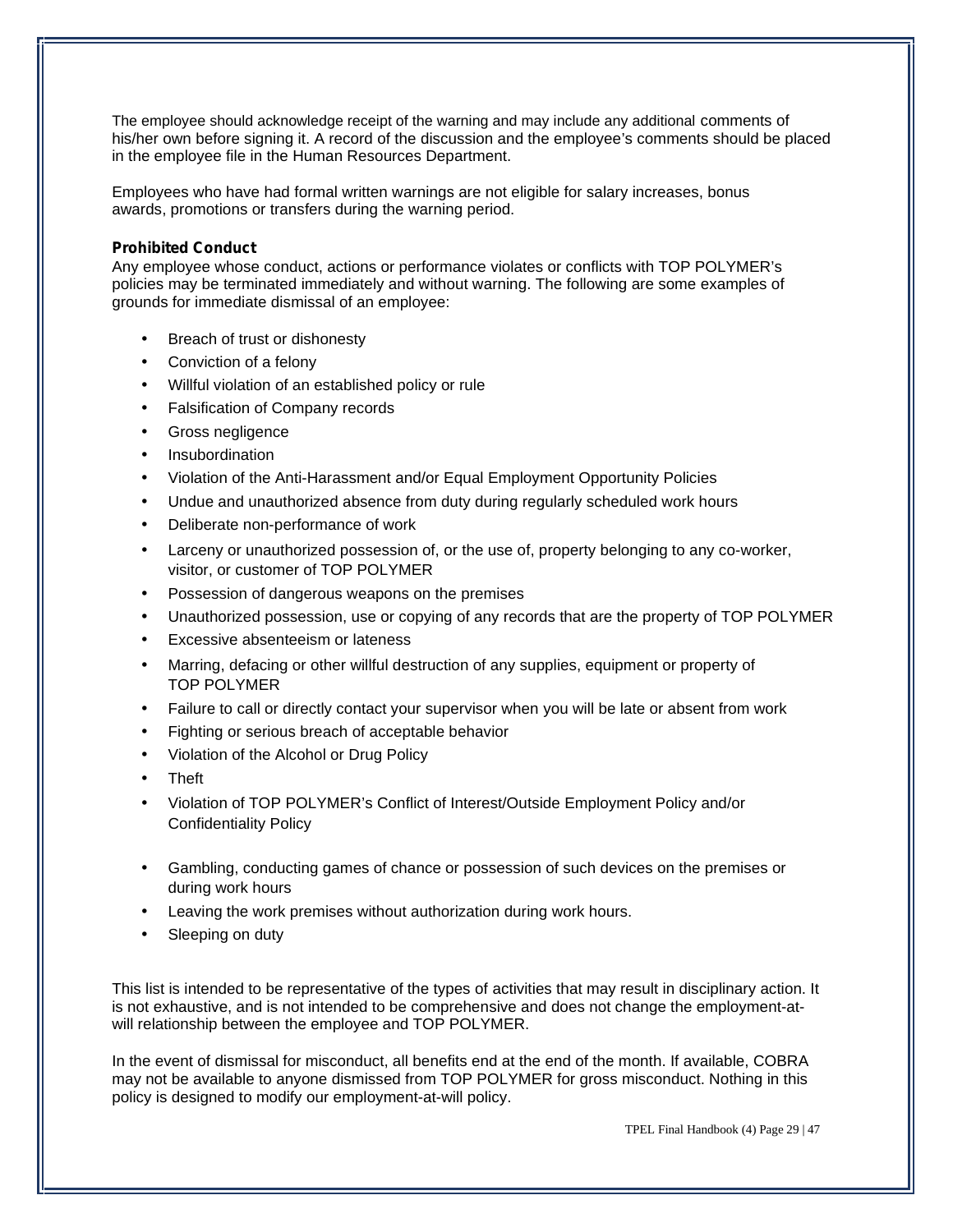### **ACCESS TO PERSONNEL FILES**

Upon request, you may inspect your own personnel file up to two times each year. Inspections will be held on company premises in the presence of a company official. Contact your direct supervisor to arrange a time to view these records. You will be permitted to review the records in your personnel file related to your qualification for employment, compensation and disciplinary action. You are not permitted access to any letter of reference maintained by TOP POLYMER. If you disagree with the accuracy of any statement in the records and no correction can be agreed upon, you may submit an explanatory statement, which will be attached to the records.

### **EMPLOYEE RECORDS CONFIDENTIALLY PHILOSOPHY POLICY**

TOP POLYMER's philosophy is to safeguard personal employee information in its possession to ensure the confidentiality of the information. Additionally, TOP POLYMER will only collect personal information that is required to pursue its business operations and to comply with government reporting and disclosure requirements. Personal information collected by TOP POLYMER includes employee names, addresses, telephone numbers, e-mail addresses, emergency contact information, EEO data, social security numbers, date of birth, employment eligibility data, benefits plan enrollment information, which may include dependent personal information, and school/college or certification credentials. All pre-employment inquiry information and reference checking records conducted on employees and former employee files are maintained in locked, segregated areas and are not used by TOP POLYMER in the course of its business operations.

Personal employee information will be considered confidential and as such will be shared only as required and with those who have a need to have access to such information. All hard copy records will be maintained in locked, secure areas with access limited to those who have a need for such access. Personal employee information used in business system applications will be safeguarded under company proprietary electronic transmission and intranet policies and security systems. Participants in company benefit plans should be aware that personal information will be shared with plan providers as required for their claims handling or record keeping needs.

Company-assigned information, which may include organizational charts, department titles and staff charts, job titles, department budgets, company coding and recording systems, telephone directories, e mail lists, company facility or location information and addresses, is considered by TOP POLYMER to be proprietary company information to be used for internal purposes only. TOP POLYMER maintains the right to communicate and distribute such company information as it deems necessary to conduct business operations.

### **COMPANY CELL PHONE POLICY**

TOP POLYMER reimburses for individual cellular plans to company representatives who are required to be in close contact with TOP POLYMER at all times. The company representatives will be required to buy and own the phone. While cell phones are a necessary convenience of the business world, we require that our employees follow the guidelines listed below for their own and others safety. All employees are required to be professional and conscientious at all times when using company phones.

TOP POLYMER has a zero-tolerance policy regarding texting while driving. For the safety of our employees and others it is imperative that you pull over and stop at a safe location to dial, to send and receive text messages. TOP POLYMER strongly encourages an employee to pull over and stop at a safe location to dial, receive or converse on a cell phone. If this is not possible, it is strongly suggested that hands-free be used if it is absolutely necessary to drive while talking on the cell phone. TOP POLYMER reserves the right to amend or alter the terms of this policy.

### **COMPANY CAR POLICY**

TPEL Final Handbook (4) Page 30 | 47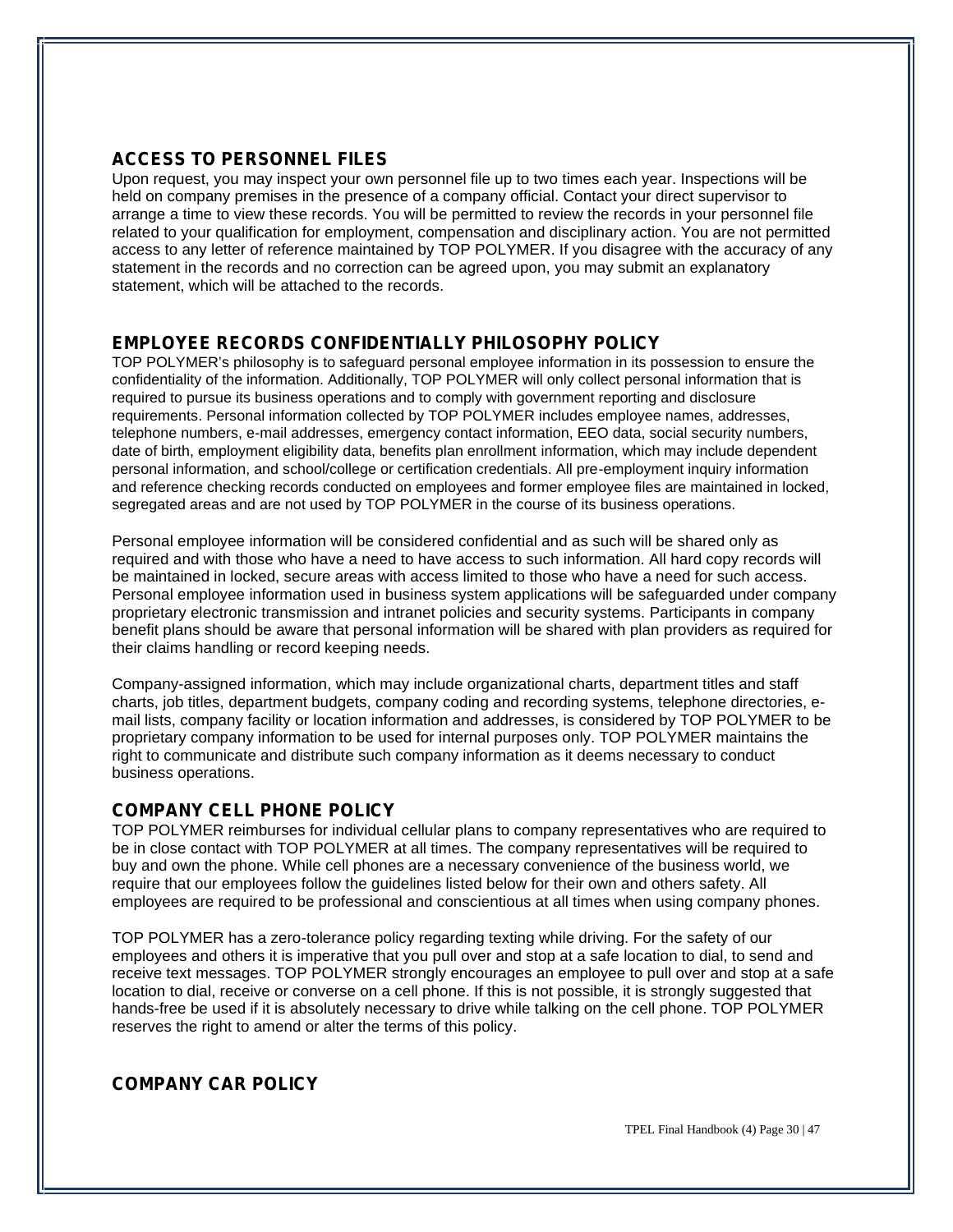TOP POLYMER may provide Company car allowances through a vehicle allowance or mileage reimbursement to top management and sales personnel.

TOP POLYMER expatriate employees in the USA have no car allowances but may ask for reimbursement when they use private cars for business.

Some TOP POLYMER employees may purchase their own transportation and submit for reimbursement on a mileage basis, using the standard mileage rate published by the Internal Revenue Service (IRS) which may be found at http://www.irs.gov/Tax-Professionals/Standard-Mileage-Rates. This reimbursement must be approved by a responsible manager. Employees using their personal auto for business use must carry a minimum of \$100,000/\$300,000 insurance coverage and provide documentation on an annual basis to TOP POLYMER. TOP POLYMER reserves the right to amend or alter the terms of this policy.

### **PRE-EMPLOYMENT DRUG TESTING POLICY**

A drug test shall be required of each applicant to whom an offer of employment has been made and who has accepted such offer as a condition of consideration of employment with TOP POLYMER.

TOP POLYMER shall not hire applicants who test positive for drugs which the employee does not have a valid prescription. Applicants denied employment due to a positive test may not reapply for employment for at least six (6) months. A refusal to execute the consent/release forms and/or be tested shall be treated as a positive test result.

### **DRUG FREE WORKPLACE PROGRAM POLICY**

I

TOP POLYMER has a vital interest in maintaining safe, healthy and efficient working conditions for its workers. TOP POLYMER believes its own well-being is dependent upon the physical and psychological health of its workforce. Accordingly, it is the expectation of TOP POLYMER and inherent in the offer employment that all employees are fit for duty and free from the influence of alcohol or illegal drugs whenever they are reporting to work, on Company premises/property or performing Company business.

Manufacture, distribution, dispensation, possession, or use of any illegal drug, alcohol, or controlled substance while on Company premises is strictly prohibited. These activities constitute serious violations of Company rules, jeopardize TOP POLYMER and can create situations that are unsafe or that substantially interfere with job performance. Employees in violation of the policy are subject to appropriate disciplinary action, up to and including dismissal. Additionally, TOP POLYMER reserves the right to require an employee to undergo a medical evaluation under appropriate circumstances.

The following is prohibited and shall be grounds for discipline, up to and including immediate termination:

- Use, purchase, possession, manufacture, distribution, sale or offering of illegal drugs, alcohol, or drug paraphernalia while on the job, performing Company-related business, or otherwise on duty, including when an individual is on Company-paid travel time or conducting Company business off Company premises/property,  $\mathbb{R}^n$
- Reporting to work under the influence of alcohol or illegal drugs or being under the influence of alcohol or illegal drugs during working hours, on Company premises/property, while performing Company-related business whether on or off Company premises/property, or in Company vehicles (including owned, leased or monthly allowance);  $\mathbb{R}^n$
- Unauthorized use of Company property, including but not limited to vehicles (including owned, leased or monthly allowance), for the storage or transportation of alcohol or illegal drugs.

TPEL Final Handbook (4) Page 31 | 47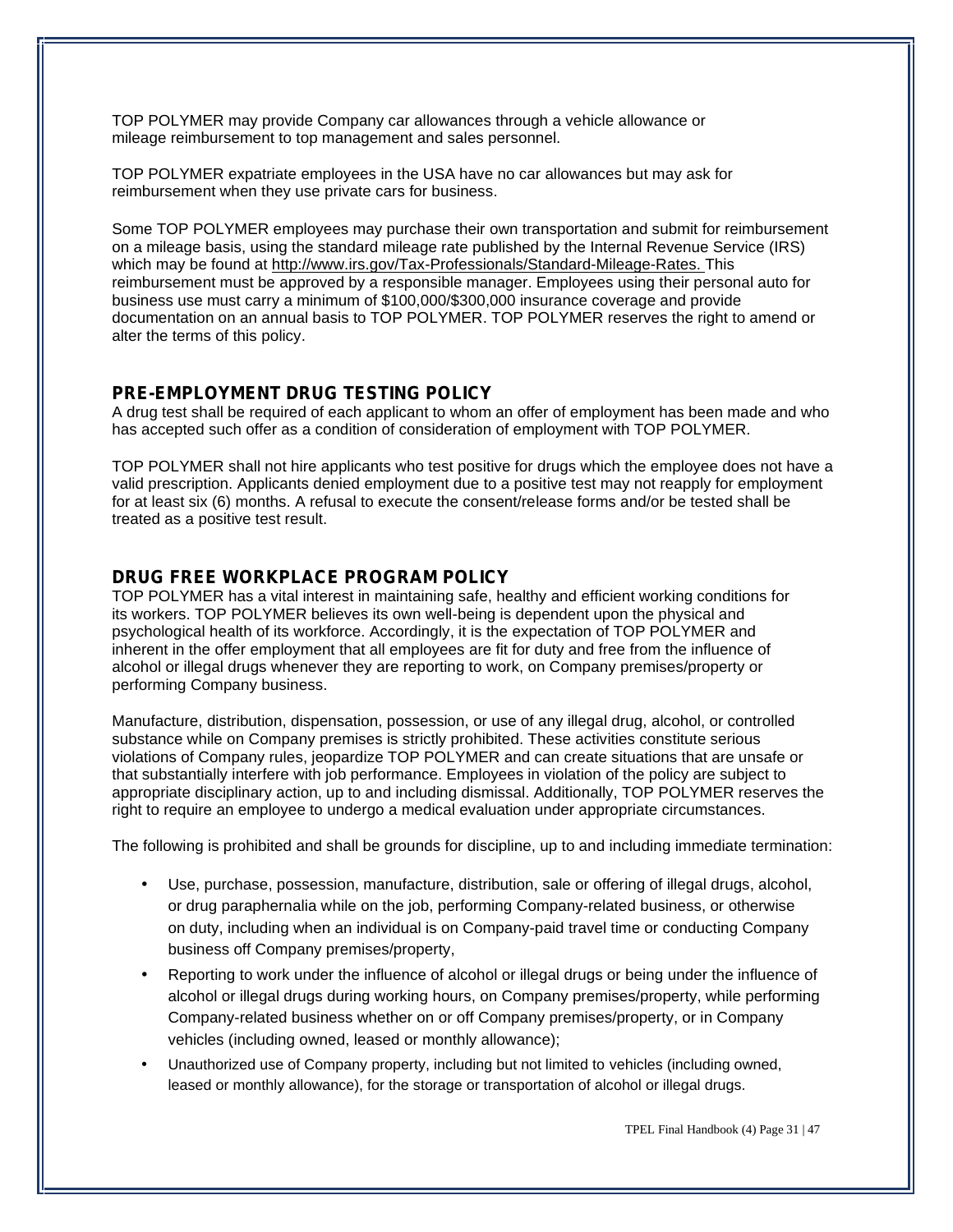Use, purchase, possession, manufacture, distribution, sale or offering of illegal drugs, controlled substances or alcohol or being under the influence of the same off Company premises which adversely affects the employees work performance, his own or others' safety, or TOP POLYMER's regard or reputation in the community.

The above prohibitions shall not include drugs taken according to the verifiable prescription, at the direction of a licensed physician and in accordance with the prescription's instructions. However, an individual who, under a physician's guidance, is taking prescription drugs or is taking any other medication, which may affect his/her ability to work or work safely, shall inform his/her supervisor or TOP POLYMER's Human Resources department that the substance could cause adverse effects before beginning work. Whether an employee is taking a prescription drug, non-prescription drug or other medication, an individual who reports to work or who is observed at work and is incapable of safely performing his/her job may be subject to disciplinary action which may include termination of employment.

### **Procedure**

TOP POLYMER may require employees to submit to a drug or alcohol test when it believes that an employee is under the influence of alcohol or drugs or has used or possessed alcohol or drugs on Company premises/property, when reporting for duty, on Company time, or while performing Companyrelated business. This may arise in a variety of circumstances, including, but not limited to:

- Following a reported workers' compensation injury; (recordable injury)  $\vert \hspace{.8cm} \rangle$
- Following an accident involving a Company vehicle (company owned, leased or monthly allowance provided) or property when the employee is deemed at fault or there is to believe alcohol or drugs may have played a part in the accident;  $\mathbb{R}^n$
- Following any other incident occurring at the workplace which would result in liability on the part of the employee of Company; and  $\mathbb{R}^n$ 
	- When management reasonably believes that alcohol or drug use may be causing abnormal behavior on the job that is affecting job performance or job attendance.

A refusal to take an alcohol or drug test will have the same effect as positive test under this policy. Under this policy, employees will take a breath test, blood test, urinalysis or other test. The type of testing will be at TOP POLYMER's discretion and expense. The employee will report to a Company approved laboratory, hospital or medical facility where a sample will be taken for testing. Any positive test will be confirmed by an approved test. The employee will be returned to work pending the results of the drug test unless the act prompting the request for the test warrants disciplinary action or suspension pending further investigation.

When the decision to test has been made, the employee will be required to sign a "Consent and Release" form authorizing the laboratory to perform the test and release the results to TOP POLYMER. An employee who refuses to sign a "Consent and Release" form will be subject to termination.

TOP POLYMER has vital business interest in the security of its property, premises, products and processes, and a responsibility in assuring a safe, productive and personally secure work environment for its employees. As such, TOP POLYMER may conduct unannounced searches anywhere on Company property or premises at any time. Searches may include a person's personal property in the workplace, such as coats, toolboxes, lunch boxes, packages, bags, etc. In addition, Company vehicles (including owned, leased or monthly allowance provided) and other items of Company property are subject to search at any time and at any place. The fact that the property or area of a person is subjected to search should not be interpreted as indicating that they have been accused of possessing, using or should not be or abusing alcohol or drugs. Consent to a search is required as a condition of continued employment, and refusal to consent will result in discipline, up to and including discharge.

TPEL Final Handbook (4) Page 32 | 47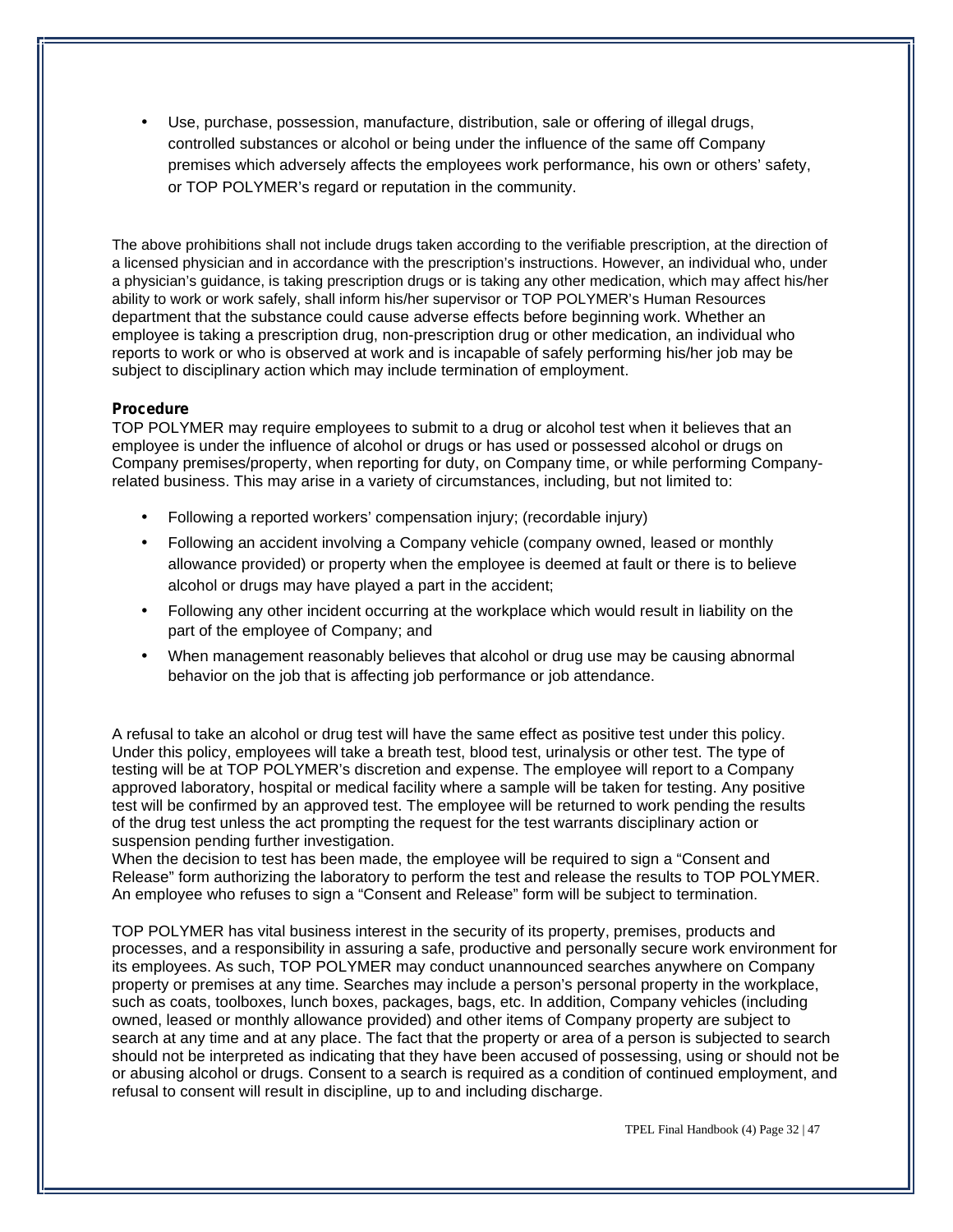### **Confidentiality**

All information, interviews, reports, statements, memoranda, and test results, written or otherwise, received by TOP POLYMER through this substance abuse testing program are confidential communications, but may be used or received in evidence, obtained in discovery, or disclosed in any civil or administrative proceeding, except as provided below.

Employers, laboratories, medical review officers, employee assistance programs, drug or alcohol rehabilitation programs, and other agents who receive or have access to information concerning test results shall keep all information confidential. Release of such information under any other circumstances shall be solely pursuant to written consent form signed voluntarily by the person test, unless such release is compelled by an agency of the State or court of competent jurisdiction or unless deemed appropriate by a professional or occupational licensing board in a related disciplinary proceeding.

Nothing contained in this policy shall be construed to prohibit TOP POLYMER or the laboratory conducting a test from using or having access to employee that information, in accordance with applicable law.

Employees may obtain a copy of the results or records relating to the test, as required by applicable law. Also, as required by applicable law, an employee may have the right to explain, in confidence, the test results. TOP POLYMER, in its sole discretion, may consider the explanation in determining what disciplinary action, if any, should be taken.

#### **Disciplinary Action**

The use, purchase, possession, manufacture, distribution, sale or, offering of illegal drugs or alcohol is prohibited on Company property/premises and/or while performing Company-related business or reporting for duty. Employees who engage in any of these prohibited activities are subject to disciplinary action, which may include dismissal.

Violation of the confidentiality provisions of this policy is also grounds for disciplinary action. Failure to comply with testing or search requests can also be grounds for dismissal.

Disciplinary measures taken by TOP POLYMER for violation of any part of this policy may include termination of employment or the severing of a business relationship with TOP POLYMER. TOP POLYMER may also take any and all other appropriate measures in response to violations of this policy including referring the matter to the police or other law enforcement personnel.

#### **Responsibilities**

Every employee is responsible for contacting the Human Resources Department or the President if any employee, contractor or visitors are suspected to be in violation of this policy as described above. Human Resources or the President will conduct an investigation to either confirm or disregard any suspicion of an employee in violation of this policy and will take necessary action.

### **WORKPLACE VIOLENCE PREVENTION POLICY**

TOP POLYMER strongly believes that all employees should be treated with dignity and respect. Acts of violence will not be tolerated. Any instances of violence must be reported to the employee's supervisor and/or President. All complaints will be fully investigated.

TOP POLYMER will promptly respond to any incident or suggestion of violence. Violation of this policy will result in disciplinary action, up to and including immediate discharge.

### **EMPLOYEE HEALTH AND SAFETY PROGRAM POLICY**

TPEL Final Handbook (4) Page 33 | 47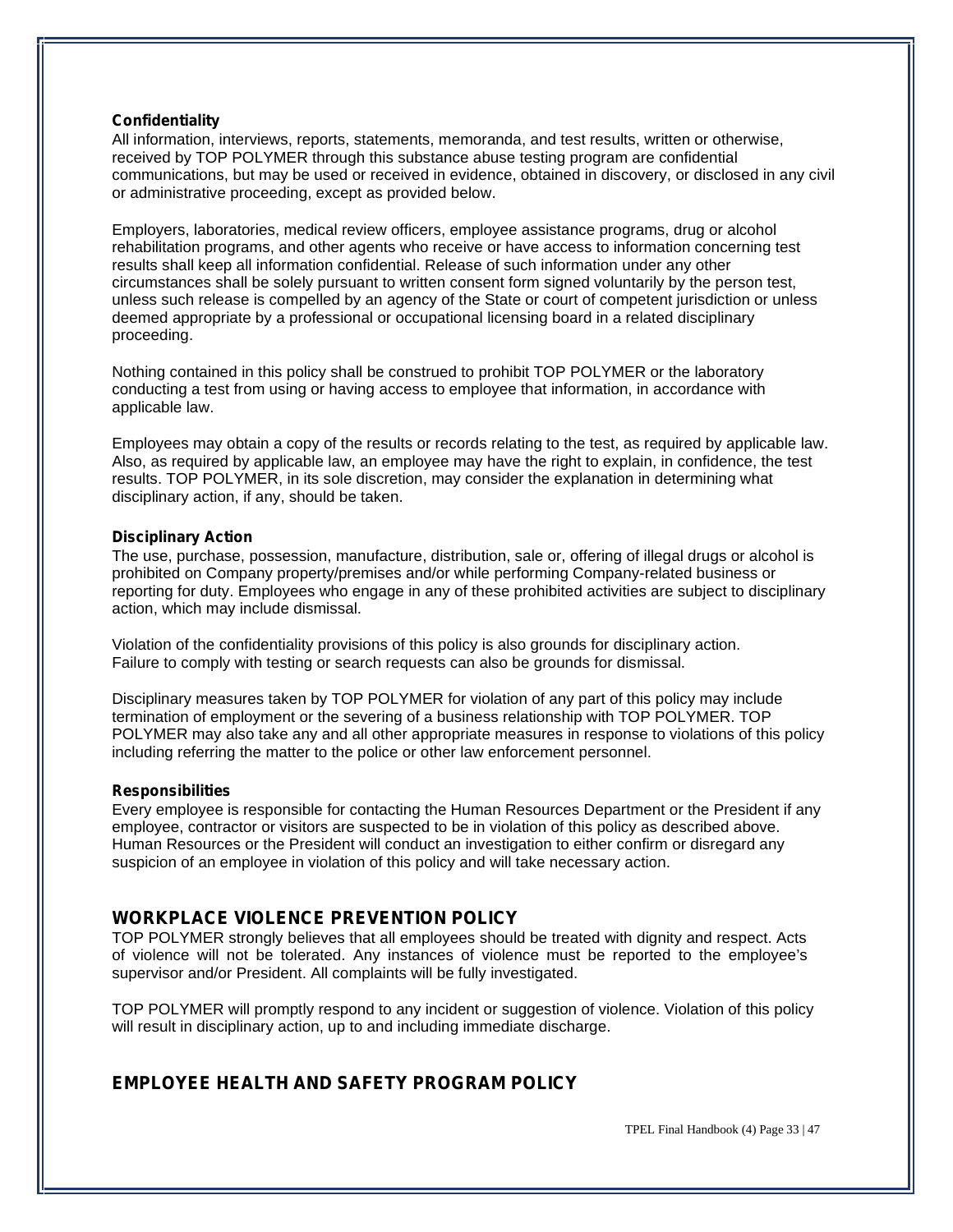Maintaining a safe work environment requires the continuous cooperation of all employees. TOP POLYMER strongly encourages employees to communicate with fellow employees and their supervisor regarding safety issues.

All employees will be provided care, first-aid and emergency service, as required, for injuries or illnesses while on TOP POLYMER premises. Employees should contact their supervisor, the nearest supervisor, and/or 911 in the event of an accident or emergency.

If an employee is injured on the job, TOP POLYMER provides coverage and protection in accordance with the Worker's Compensation Law. When an injury is sustained by an employee while at work, the injury must be reported immediately to the employee's supervisor. The supervisor will immediately notify the President of the incident.

Failure to report accidents is a serious matter as it may preclude an employee's coverage under Worker's Compensation Insurance.

### **ANTI-VIOLENCE POLICY**

TOP POLYMER takes a strong and unequivocal position against intimidation, threats or violence in the workplace. When employees demonstrate any behavior, which in management's opinion, constitutes a violation of this guideline, disciplinary action will be taken.

We request the support and cooperation of all employees in helping to keep our Company a safe and healthy place to work. Employees should immediately report to management any behavior that may constitute a violation of this guideline.

Weapons of any kind are prohibited on the company premises, including but not limited to guns and explosives. If an employee violates this guideline, disciplinary action will be taken.

If there is a reasonable suspicion that an employee has engaged in conduct listed above, management reserves the right to conduct, without notice, searches and inspections of any employee or Company property.

### **OPEN DOOR POLICY**

TOP POLYMER promotes an atmosphere whereby employees can talk freely with members of the management staff. Employees are encouraged to openly discuss with their supervisor any problems so appropriate action may be taken. If the supervisor cannot be of assistance, Human Resources is available for consultation and guidance. TOP POLYMER is interested in all of our employees' success and happiness with us. We, therefore, welcome the opportunity to help employees whenever feasible.

### **COMPANY E-MAIL AND INTERNET POLICY**

Every TOP POLYMER employee is responsible for using the electronic mail (e-mail) system properly and in accordance with this policy. Any questions about this policy should be addressed to the Human Resources Department.

The E-mail system is the property of TOP POLYMER. It has been provided by TOP POLYMER for use in conducting company business. All communications and information transmitted by, received from, or stored in this system are company records and property of TOP POLYMER. The e-mail system is to be used for company purposes only. Use of the e-mail system for personal purposes is prohibited. Employees have no right of personal privacy in any matter stored in, created, received, or sent over the TOP POLYMER mail system.

TPEL Final Handbook (4) Page 34 | 47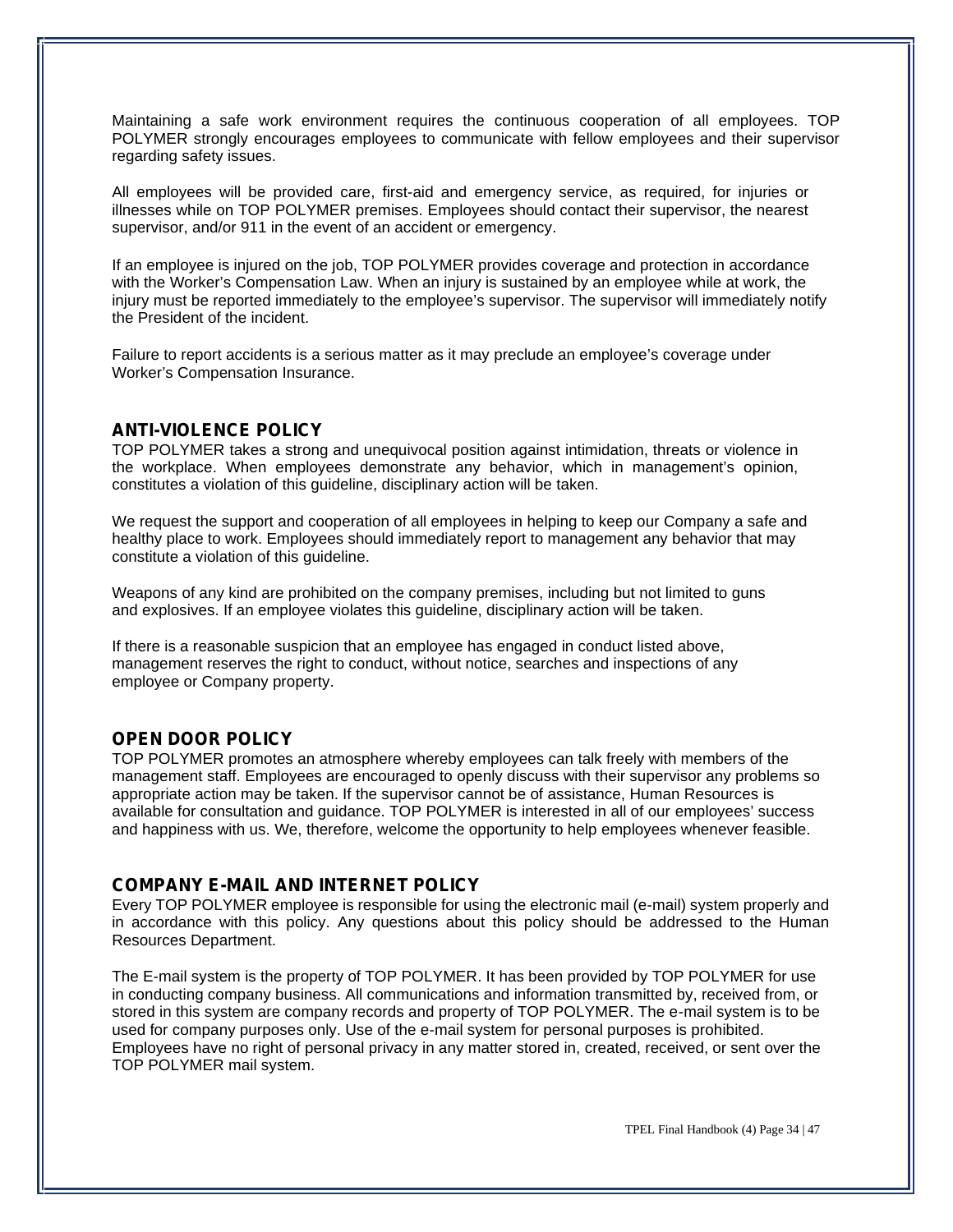TOP POLYMER, in its discretion as owner of the e-mail system, reserves and may exercise the right to monitor, access, retrieve, and delete any matter stored in, created, received, or sent over the e-mail system, for any reason and without the permission of any employee.

Even if employees use a password to access the e-mail system, the confidentiality of any message stored in, created, received, or sent from the TOP POLYMER's e-mail system still cannot be assured. Use of passwords or other security measures does not in any way diminish TOP POLYMER's rights to access materials on its system, or create any privacy rights of employees in the messages and files on the system. Any password used by employees must be revealed to TOP POLYMER's e-mail files may need to be accessed by TOP POLYMER in an employee's absence.

Employees should be aware that deletion of any e-mail messages or files will not truly eliminate the messages from the system. All E-mail messages are stored on a central back-up system in the normal course of data management.

Even though TOP POLYMER has the right to retrieve and read any e-mail messages, those messages should still be treated as confidential by other employees and accessed only by the intended recipient. Employees are not authorized to retrieve or read any E-mail messages that are not sent to them. Any exception to this policy must receive the prior approval of TOP POLYMER management.

TOP POLYMER's policies against sexual or other harassment apply fully to the e-mail system, and any violation of those policies is grounds for discipline up to and including discharge. Therefore, no e-mail messages should be created, sent, or received if they contain intimidating, hostile, or offensive material concerning race, color, religion, sex, age, national origin, disability, genetic information, or any other classification protected by law.

The e-mail system may not be used to solicit for religious or political causes, commercial enterprises, outside organizations, or other non-job-related solicitations.

The e-mail system shall not be used to send (upload) or receive (download) copyrighted materials, trade secrets, proprietary financial information, or similar materials without prior authorization from TOP POLYMER's management. Employees, if uncertain about whether certain information is copyrighted, proprietary, or otherwise inappropriate for transfer, should resolve all doubts in favor of not transferring the information and consult the President.

Although TOP POLYMER recognizes that the Internet may have useful applications to TOP POLYMER's business, employees may not engage in Internet use without prior written approval from the President, and unless a specific business purpose requires such use. Absent such approval, employees may not access the Internet using TOP POLYMER's computer systems, at any time or for any reason. "Surfing the Net" is not a legitimate business activity.

Management approval is required before anyone can post any information on commercial on-line systems or the Internet. Any approved material that is posted should obtain all proper copyright and trademark notices. Absent prior approval from TOP POLYMER to act as an official representative of TOP POLYMER, employees posting information must include a disclaimer in that information stating, "Views expressed by the author do not necessarily represent those of TOP POLYMER.

Users should routinely delete outdated or otherwise unnecessary e-mails and computer files. These deletions will help keep the system running smoothly and effectively, as well as minimize maintenance costs. Employees are reminded to be courteous to other users of the system and always to conduct themselves in a professional manner. E-mails are sometimes misdirected or forwarded and may be viewed by persons other than the intended recipient. Users should write e-mail communications with no less care, judgment and responsibility than they would use for letters or internal memoranda written on TOP POLYMER letterhead.

Because e-mail records and computer files may be subject to discovery in litigation, TOP POLYMER's employees are expected to avoid making statements in e-mail or computer files that

TPEL Final Handbook (4) Page 35 | 47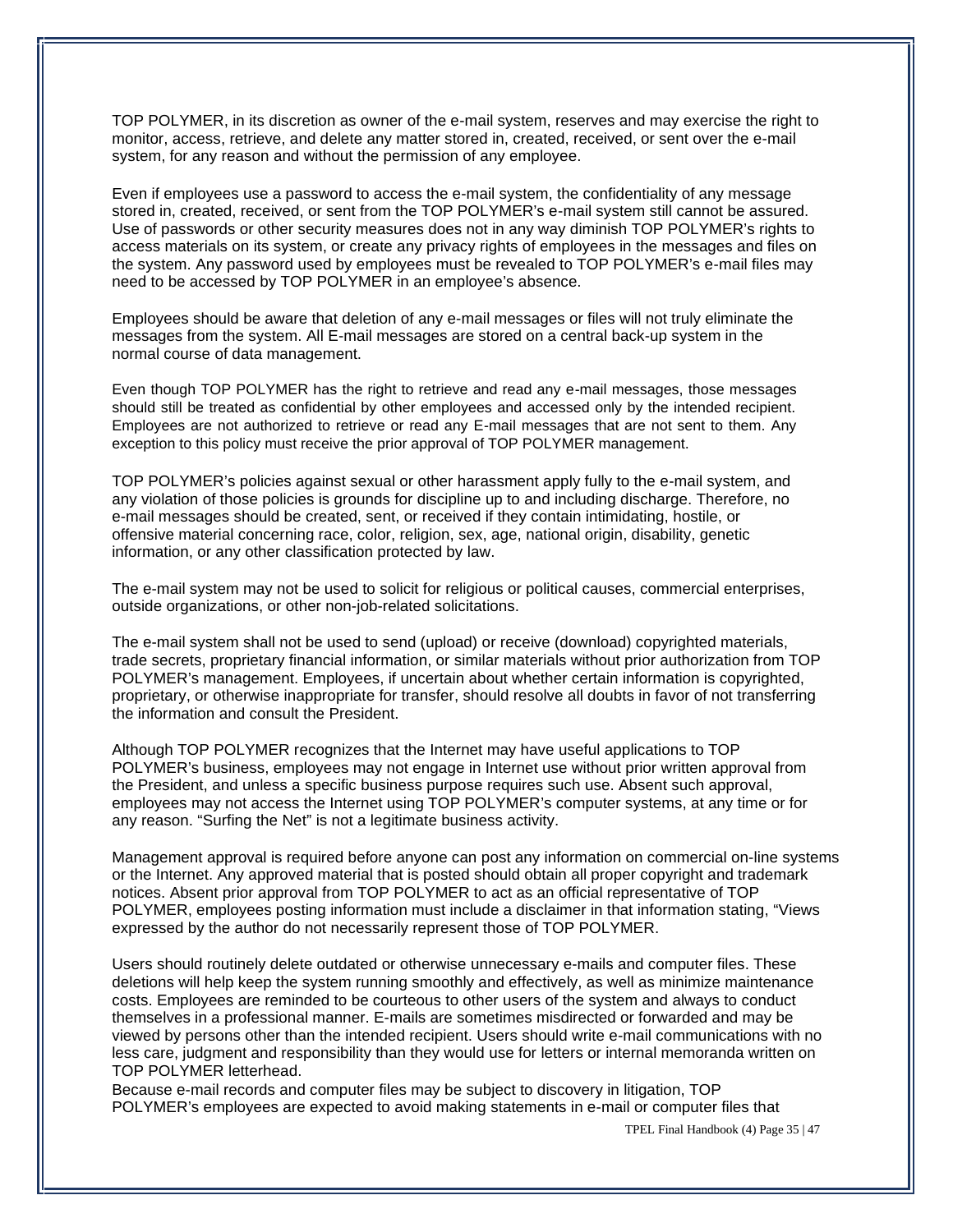would not reflect favorably on the employee or TOP POLYMER if disclosed in litigation or otherwise.

Any employee who discovers misuse of the e-mail system should immediately contact the President or the Human Resources.

Violations of TOP POLYMER's e-mail policy may result in disciplinary action up to and including discharge.

TOP POLYMER reserves the right to modify this policy at any time, with or without notice.

Employees are required to sign an e-mail and Internet policy Acknowledgment Form as a condition of employment. The form is to be signed on acceptance of an employment offer by TOP POLYMER.

### **INTERNET USE POLICY**

Certain employees may be provided with access to the Internet to assist them in performing their jobs. The Internet can be a valuable source of information and research. In addition, e-mail can provide excellent means of communicating with other employees, our customers and clients, outside vendors, and other businesses. Use of the Internet, however, must be tempered with common sense and good judgment.

If you abuse your right to use the Internet, it will be taken away from you. In addition, you may be subject to disciplinary action, including possible termination, and civil and criminal liability. Your use of the Internet is governed by this policy and the e-mail Policy.

### **Disclaimer of liability for use of Internet**

TOP POLYMER is not responsible for material viewed or downloaded by users from the Internet. The Internet is a worldwide network of computers that contains millions of pages of information. Users are cautioned that many of these pages include offensive, sexually explicit, and inappropriate material. In general, it is difficult to avoid at least some contact with this material while using the Internet. Even innocuous search requests may lead to sites with highly offensive content. In addition, having an e-mail address on the Internet may lead to receipt of unsolicited e-mail containing offensive content. Users accessing the Internet do so at their own risk.

### **Duty not to waste computer resources**

Employees must not deliberately perform acts that waste computer resources or unfairly monopolize resources to the exclusion of others. These acts include, but are not limited to, sending mass mailings or chain letters, spending excessive amounts of time on the Internet, playing games, engaging in online chat groups, printing multiple copies of documents, or otherwise creating unnecessary network traffic.

### **No expectation of privacy**

The computers and computer accounts provided employees are to assist them in performance of their jobs. Employees should not have an expectation of privacy in anything they create, store, send, or receive on the computer system or any other TOP POLYMER electronic system. The computer system belongs to TOP POLYMER and may only be used for business purposes.

### **Monitoring computer usage**

TOP POLYMER has the right, but not the duty, to monitor any and all of the aspects of its computer system, including, but not limited to, monitoring sites visited by employees on the Internet, monitoring chat groups and news groups, reviewing material downloaded or uploaded by users to the Internet, and reviewing e-mail sent and received by users.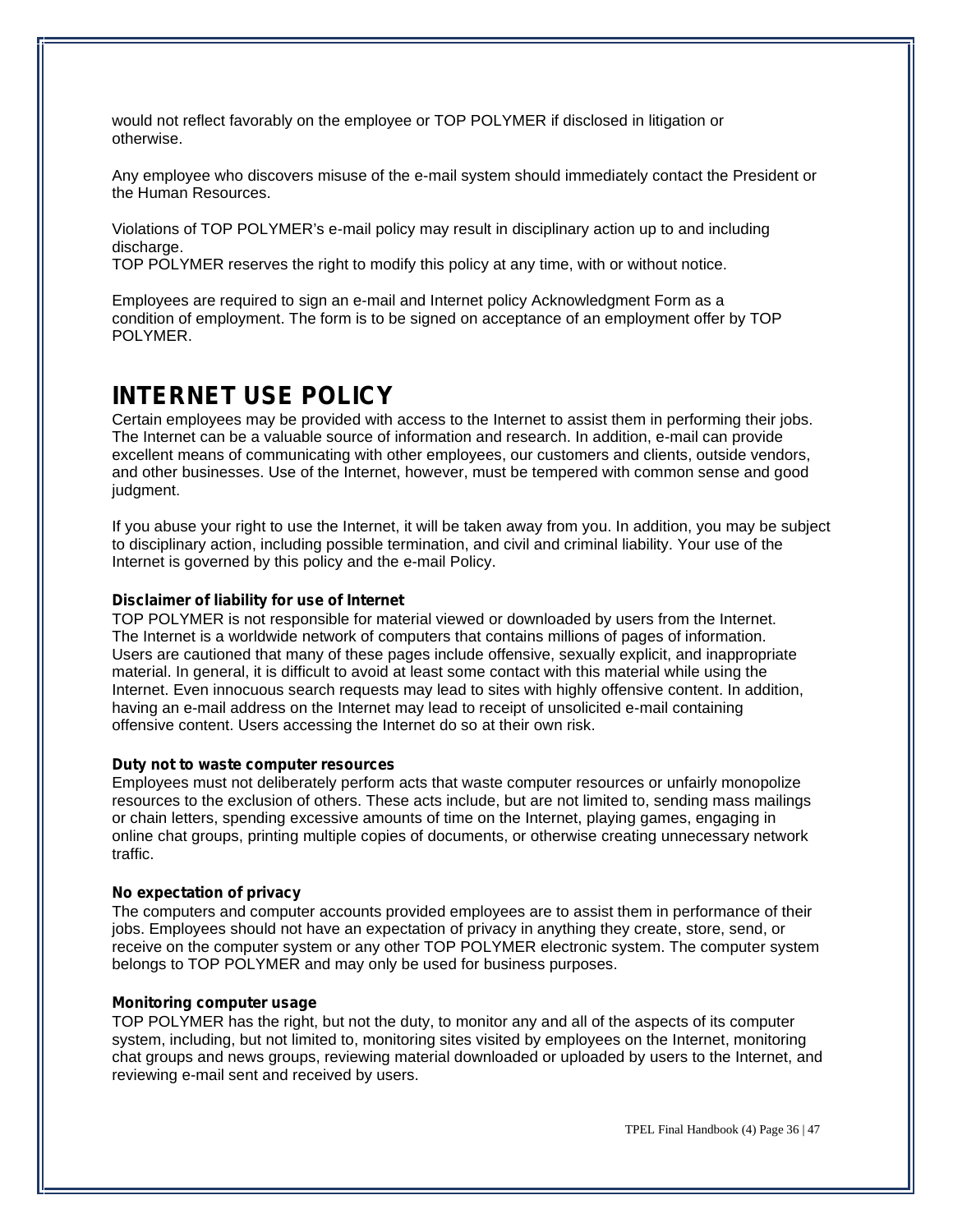### **Blocking of inappropriate content**

TOP POLYMER may use software to identify inappropriate or sexually explicit Internet sites. Such sites may be blocked from access by Company networks. In the event you nonetheless encounter inappropriate or sexually explicit material while browsing on the Internet, immediately disconnect from the site, regardless of whether the site was subject to company blocking software.

### **Prohibited activities**

Material that is fraudulent, harassing, embarrassing, sexually explicit, profane, obscene, intimidating, defamatory, or otherwise unlawful, inappropriate, offensive (including offensive material concerning sex, race, color, national origin, religion, age, disability, or other characteristic protected by law), or violates TOP POLYMER's equal employment opportunity policy and its policies against sexual or other harassment may not be downloaded from the Internet or displayed or stored in TOP POLYMER's computers. Employees encountering or receiving this kind of material should immediately report the incident to their supervisors or the Human Resources Department. TOP POLYMER's equal employment opportunity policy and its policies against sexual or other harassment apply fully to the use of the Internet and any violation of those policies is grounds for discipline up to and including discharge.

### **Illegal copying**

Employees may not illegally copy material protected under copyright law or make that material available to others for copying. You are responsible for complying with copyright law and applicable licenses that may apply to software, files, graphics, documents, messages, and other material you wish to download or copy. You may not agree to a license or download any material for which a registration fee is charged without first obtaining the express written permission of the President.

#### **Accessing the Internet**

To ensure security and to avoid the spread of viruses, employees accessing the Internet through a computer attached to TOP POLYMER's network must do so through an approved Internet firewall. Accessing the Internet directly by modem is strictly prohibited unless the computer you are using is not connected to TOP POLYMER's network.

#### **Virus detection**

Files obtained from sources outside TOP POLYMER, including disks brought from home; files downloaded from the Internet, newsgroups, bulletin boards, or other online services; files attached to e mail; and files provided by customers or vendors may contain dangerous computer viruses that may damage TOP POLYMER's computer network. Employees should never download files from the Internet, accept e-mail attachments from outsiders, or use disks from non-Company sources, without first scanning the material with Company-approved virus checking software. If you suspect that a virus has been introduced into TOP POLYMER's network, notify the Information Technology Department immediately.

#### **Amendments and revisions**

This policy may be amended or revised from time to time as the need arises. Users will be provided with copies of all amendments and revisions. Violations of this policy will be taken seriously and may result in disciplinary action, including possible termination, and civil and criminal liability. Use of the Internet via TOP POLYMER's computer system constitutes consent by the user to all of the terms and conditions of this policy.

### **USE OF COMPANY PROPERTY POLICY**

The protection of TOP POLYMER business information, property and all other Company assets are vital to the interests and success of TOP POLYMER. No TOP POLYMER related information or property, including without limitation, documents, files, records, computer files, equipment, office supplies or similar materials (except in the ordinary course of performing duties on behalf of TOP POLYMER) may, therefore, be removed from TOP POLYMER's premises. In addition, when an employee leaves TOP POLYMER, the employee must return to TOP POLYMER all TOP POLYMER related information. And

TPEL Final Handbook (4) Page 37 | 47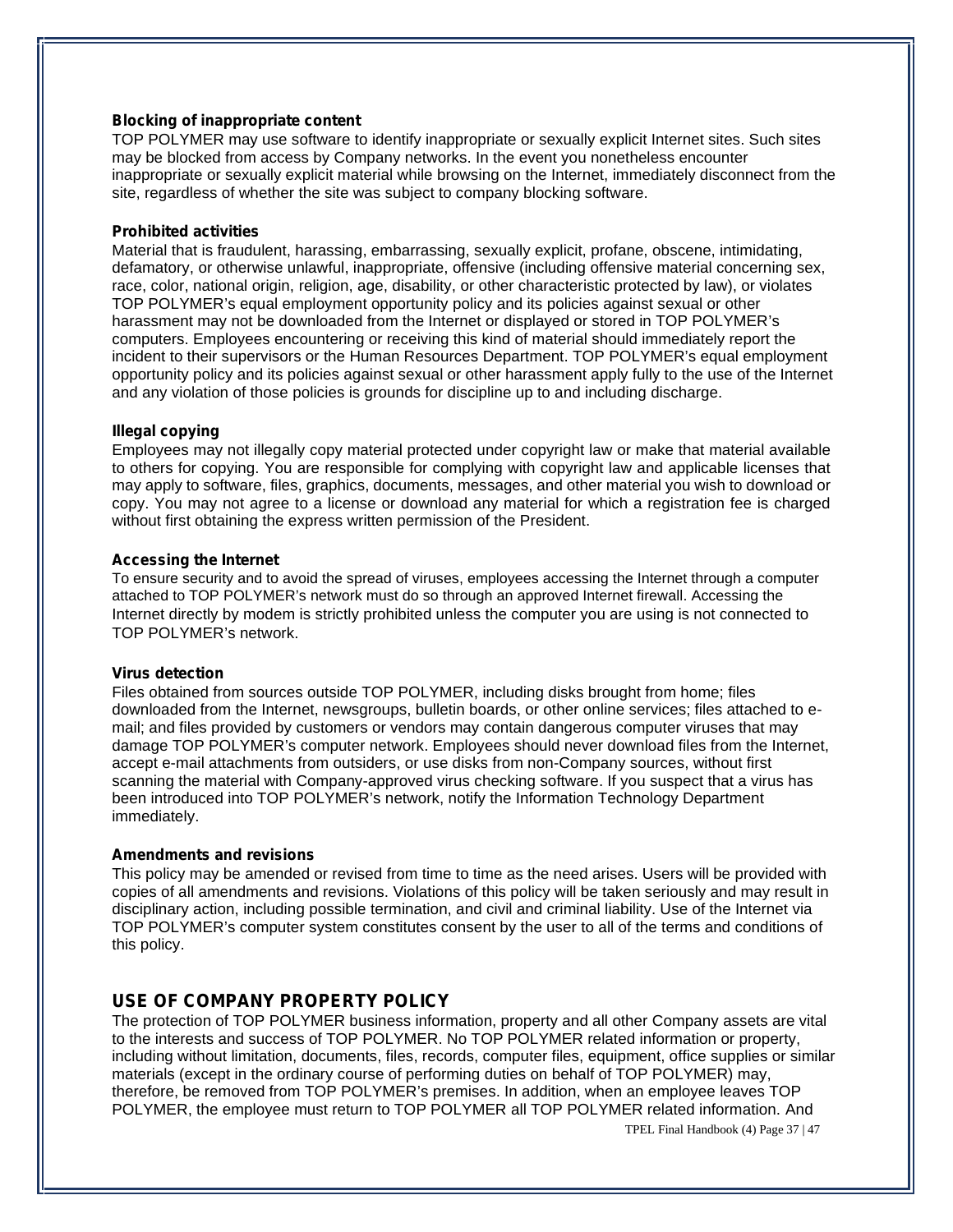property that the employee has in his/her possession, including without limitation, documents, files, records, manuals, information stored on a personal computer or on a computer disc, supplies, and equipment or office supplies. Violation of this policy is a serious offense and will result in appropriate disciplinary action, up to and including discharge.

### **USE OF COMPANY EQUIPMENT AND COMPUTER SYSTEMS**

TOP POLYMER provides any supplies, equipment, automobiles and materials necessary for you to perform your job. These items are to be used solely for TOP POLYMER's purposes. Employees are expected to exercise care in the use of Company equipment and property and use such property only for authorized purposes. Loss, damages or theft of Company property should be reported at once. Negligence in the care and use of Company property may be considered grounds for discipline, up to and including termination.

TOP POLYMER's equipment, such as computer systems, telephone, postage, facsimile and copier machine, is intended to be used for business purposes. An employee may only use this equipment for non-business purposes in an emergency and only with the permission of his or her supervisor. Personal usage, in an emergency, of these or other equipment that results in a charge to TOP POLYMER should be reported immediately to your supervisor or accounting so that reimbursement can be made.

Upon termination of employment, the employee must return all Company property, equipment, work product and documents in his/her possession or control.

### **COMPANY COMPUTER SYSTEM**

It is the policy of TOP POLYMER that the use of its computers and software is limited solely to appropriate business use. Employees are not allowed to use the computer system for their personal benefit. Employees are strictly forbidden from installing software on the system. Further, this policy reaffirms that TOP POLYMER's employees have no reasonable expectation of privacy with respect to any computer hardware, software, electronic mail or other computer or electronic means of communication or storage, whether or not employees have private access or an entry code into the computer system. TOP POLYMER reserves the right to monitor the use of its computer system.

### **SOCIAL MEDIA**

Personal web sites and blogs have become prevalent methods of self-expression in our culture. The Company respects the right of employees to use these media outlets during their personal time; however, if you as an employee choose to identify yourself as a Company employee on a website or blog, you should adhere to the following guidelines:

- 1. Make it clear to the readers that the views expressed in social media are yours alone and that they do not necessarily reflect the views of the Company.
- 2. Do not use or disclose the Company's confidential and/or proprietary information. This includes information regarding the development of systems, processes, products, know-how and technology. Do not post internal reports, policies, procedures or other internal business-related confidential communications.
- 3. Do not use or disclose confidential and/or proprietary information such as data about certain financial transactions, or any pending reorganizations.
- 4. Be respectful of the privacy and dignity of your co-workers. Just as you would not want information about you posted without consent, you should obtain the consent of your co-worker before you post any information or photos of co-workers.

TPEL Final Handbook (4) Page 38 | 47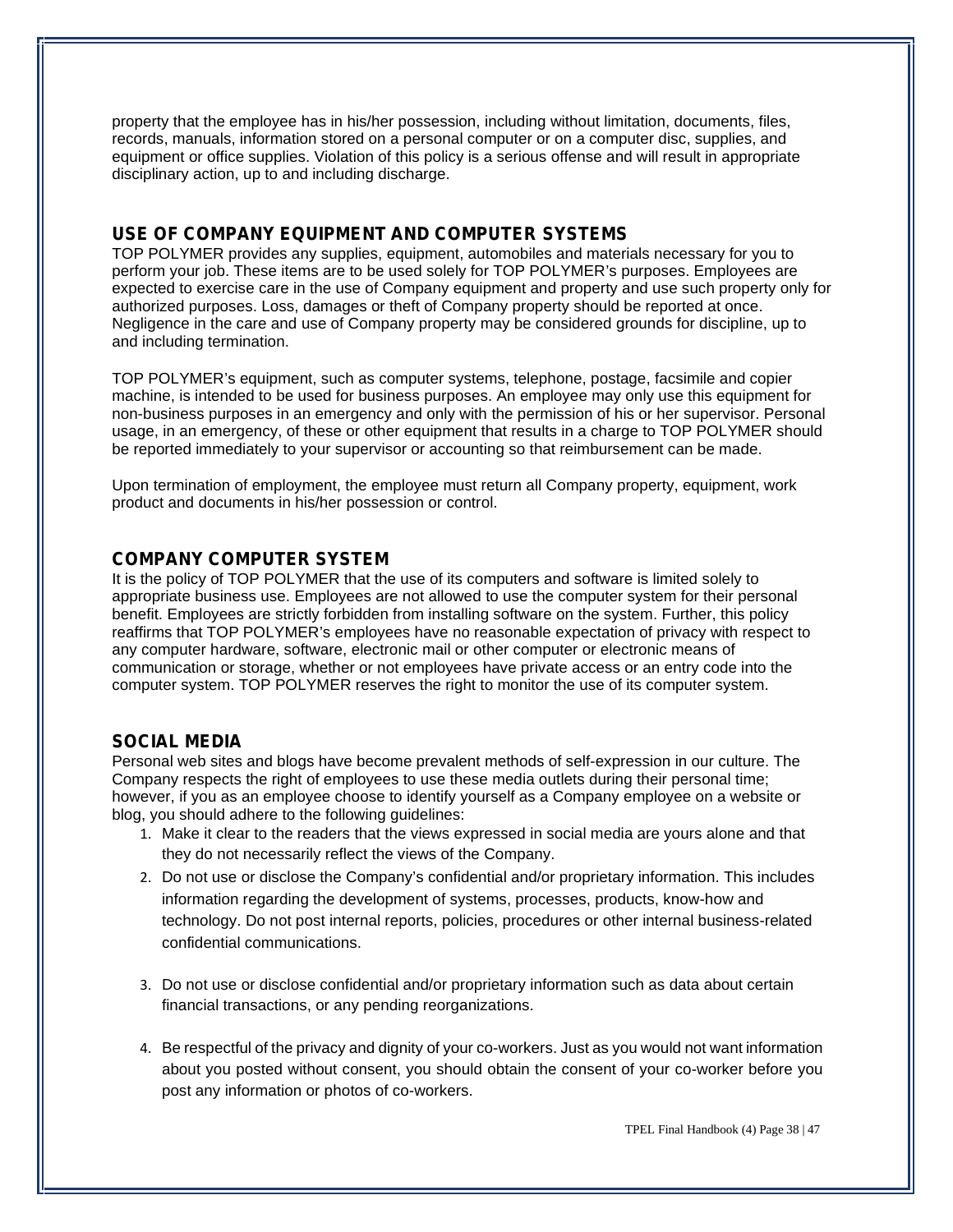5. Posting comments or displaying comments about co-workers, supervisors or the Company that are vulgar, harassing, obscene, defamatory, threatening, or other offensive content is prohibited. Harassing or discriminating comments, particularly if made on the basis of gender, age, race, religion, ethnicity, national origin, disability or other protected class, status or characteristic, is a violation of the Company's workplace policies such as Anti-Harassment and Standard of Conduct.

Social media and similar communications have the potential to reflect on both you and the Company. Be careful not to let social media interfere with your job or customer commitments. You will be more likely to resolve complaints by speaking with co-workers or going through the Company, rather than posting grievances online.

If social media activity is seen as compromising the Company, the Company may request a cessation of such commentary and the employee may be subject to coaching and potentially, disciplinary action.

**Nothing in this policy is intended to interfere with employee rights to engage in discussions regarding terms of employment.** You should not interpret any provisions of this policy in that way. For any questions about these guidelines, please contact Human Resources. We hope that you will show respect for our employees, customers, affiliates and competitors.

### **PHYSICIAN PAYMENT SUNSHINE ACT**

The company requires that employees assist the company in complying with the Physician Payment Sunshine Act which requires applicable manufacturers of drugs, devices, biologicals, or medical supplies to report annually to the Secretary of HHS certain payments or other transfers of value to physicians and teaching hospitals. It also requires applicable manufacturers and applicable group purchasing organizations (GPOs) to report certain information regarding the ownership or investment interests held by physicians or the immediate family members of physicians in such entities.

### **EXPENSE REIMBURSEMENT: EMPLOYEE BUSINESS EXPENSE REPORTS POLICY**

This policy provides a uniform system for reporting and reimbursement of ordinary and necessary business expenses incurred by employees. A deviation from the policy and procedures may result in the loss of a tax deduction to TOP POLYMER or additional taxable income to the employee. Therefore, it is very important for employees to adhere to these procedures. Items not provided for herein are considered to be personal in nature and therefore not reimbursable.

#### **Scope of Policy**

All employees are required to follow this policy. Employees are required to utilize approved vendors whenever they are available. An updated listing of approved vendors can be found on the Company's website.

### **Approval and Responsibilities**

Employees are required to obtain supervisory approval for their expense reports. It is the responsibility of each employee to understand and comply with the business expense policy prior to submitting expenses for payment. Any questions or guidance should be directed to the employee's supervisor or the President. Periodic audits will be conducted on expense reports for compliance with the policy. Non compliance with the policy is grounds for immediate termination.

By signing an expense report form you are representing to TOP POLYMER that the expenditures incurred are in accordance with this policy. The completed expense report should be submitted through Expensify. Expense reports should be submitted on a monthly basis. Upon submission of a proper expense report, employees will be reimbursed by check for ordinary and necessary expenses incurred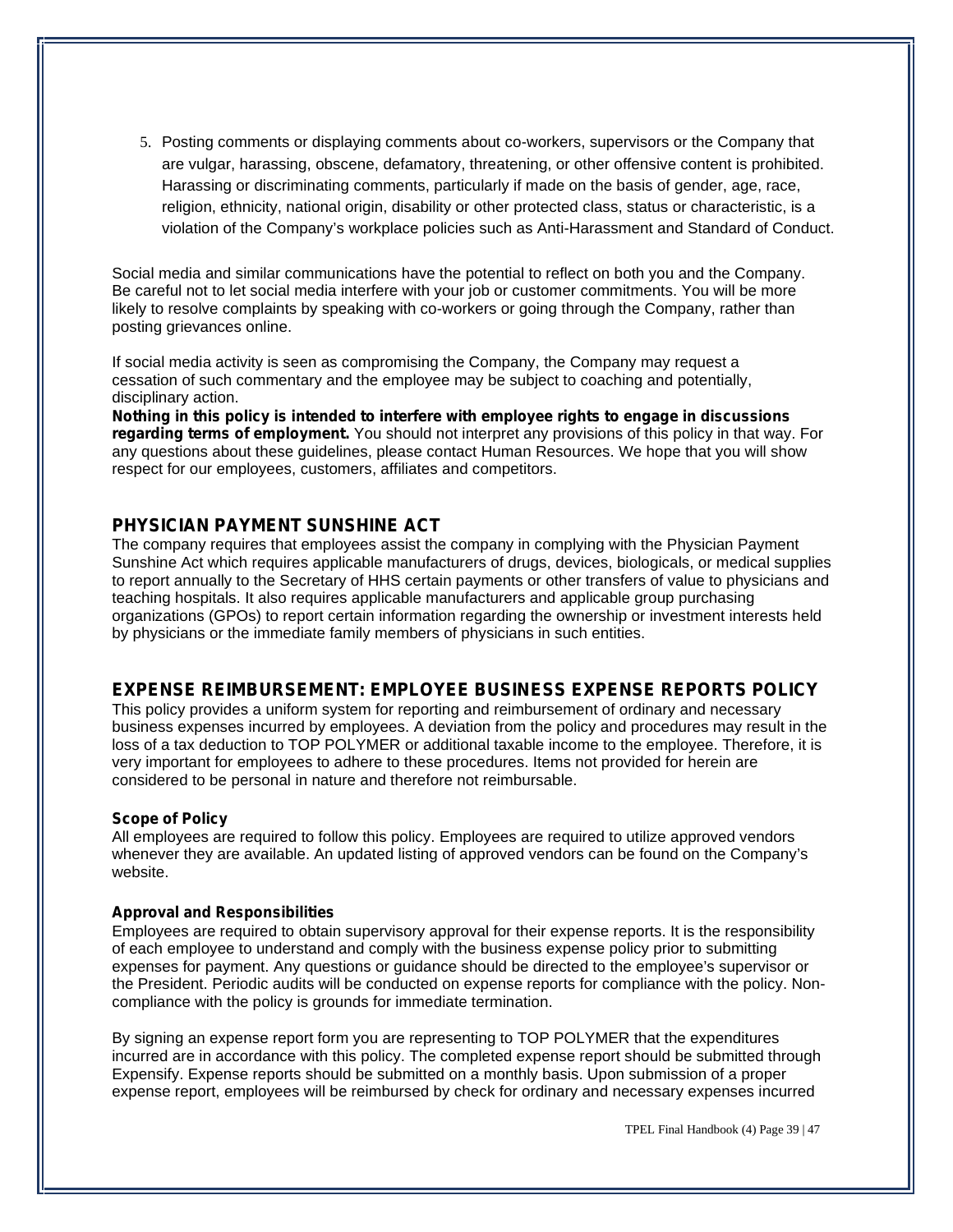while on Company business (as described elsewhere herein). No exception to the policies and procedures defined elsewhere herein should be approved by the President.

Only the President may approve changes to the Employee Business Expense Policy.

### **Documentation Requirements**

A daily record of expenses is required. All items listed on the expense report should show date, business location (city and state) and business purpose. Receipts must be attached for all individual meals, entertainment, lodging, auto rental, cab fare and commercial travel. Although receipts are not readily available for individual miscellaneous expenditures (gratuities, parking, baggage handling, etc.), employees are encouraged to submit receipts whenever possible. All receipts should be scanned in chronological order. Original receipts are required for processing.

Additional requirements unique to a particular type of business expense are detailed in the appropriate sections that follow.

### **Expenses Charged to Company by Employee**

Certain expenses may be paid directly by TOP POLYMER or by employee to be reimbursed by the company with prior approval. If not on the Pre-Approved Vendor List available on the portal, the employee will need supervisor's approval before booking. Examples include such items as airline tickets, rental cars, leased vehicles, hotel deposits and seminar registration. The fact that certain allowable business expenses may be paid directly by TOP POLYMER does not relieve an employee from complying with the substantiation requirements of this policy (original receipts, airline tickets and other supporting documentation must be attached). Expenses directly paid by TOP POLYMER are included in the gross total of the expense report when assessing signatory approval.

#### **Lodging**

Safety is the main concern for TOP POLYMER employees. Choose a hotel that is in as a safe a location as possible. The expense for the lodging will be reimbursed within the limit including internet, telephone and taxes. Food and taxes are not included in this expense limit. The following list are examples of personal expenses that are non-reimbursable, this is not an all-inclusive list: gym personal service, laundry unless traveling for more than 5 days.

- Standard Reimbursement  $\vert \hspace{.8cm} \rangle$ 
	- Management and Sales Employees \$150 per night

Non-sales Employees \$120 per night

Receipts must substantiate lodging expense. When a guaranteed reservation is made and the employee has a change of plans, every reasonable effort should be made to cancel the reservation on a timely basis. In certain cities and locales, TOP POLYMER may have negotiated discounted room rates with specific hotels, motels or apartments. Knowledge of these arrangements will reside with TOP POLYMER's travel agency and/or administrative staff of the local office. Employees should make every effort to utilize such lodging in locations where these arrangements exist.

#### **Transportation**

Every effort should be made to use the lowest priced transportation available. Reimbursement will be made for the following modes of transportation:

- Commercial airline travel will only be reimbursed for coach class unless approved by management.
- Rental cars. Please note additional insurance should not be purchased. In some cases, negotiated discount rates for auto rental may be available. Employees should utilize these arrangements where possible. TOP POLYMER's travel agent and/or local administrative office should be aware of these arrangements.

TPEL Final Handbook (4) Page 40 | 47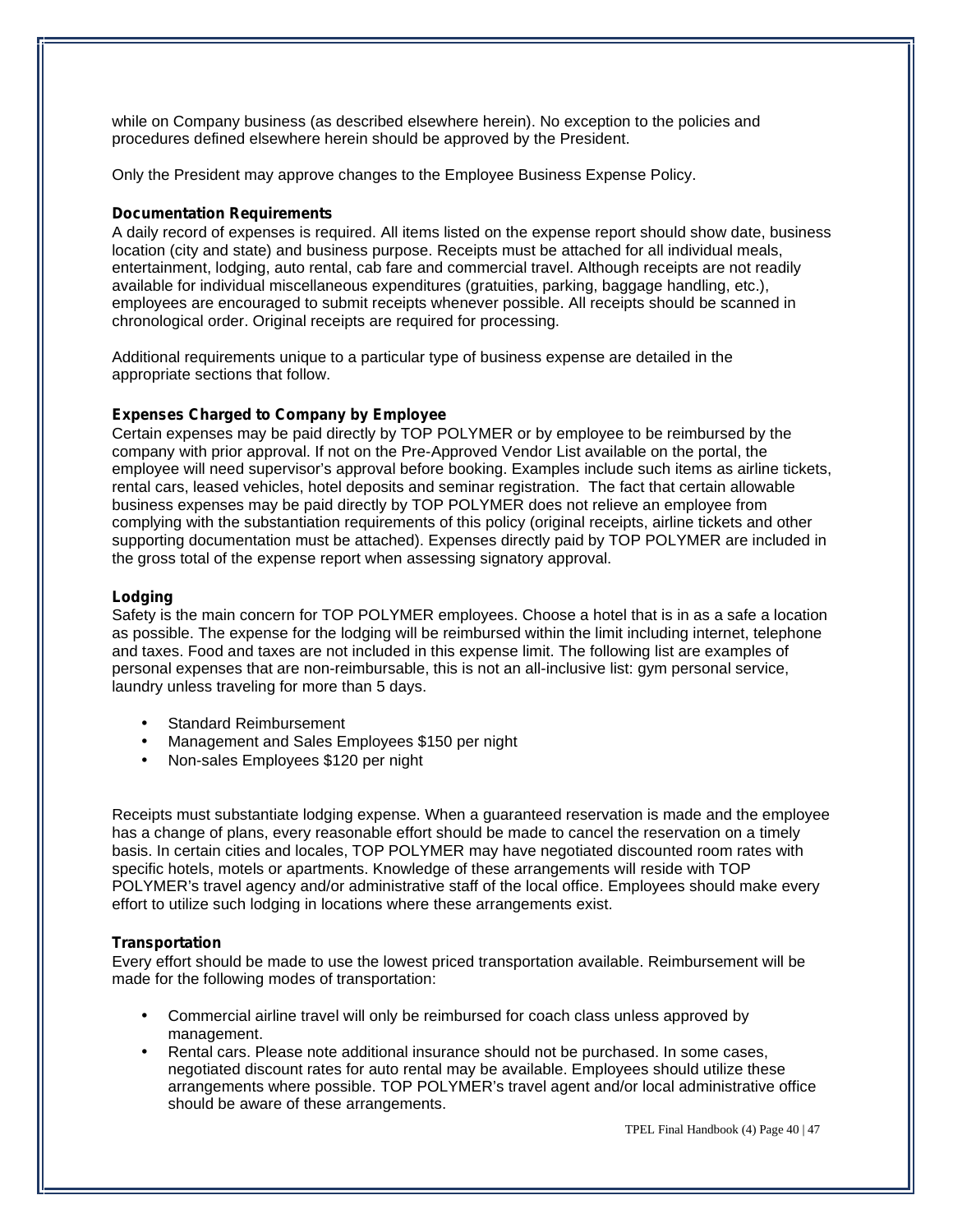- Cost of taxi or bus to hotels or airports from place of business or residence.
- Employees using their personal auto for business use must carry a minimum of \$100,000 liability/\$300,000 comprehensive vehicle insurance coverage and provide documentation on an annual basis to TOP POLYMER.

### **Meals**

Reimbursement will be made for the actual cost of meals, including reasonable gratuities, up to \$50 per day before taxes.

- When away from home or headquarters overnight on Company business.
- When served as an integral part of formal business meetings, seminars, etc.

### **Miscellaneous Expenses**

Costs incurred for items of a business nature not provided for above (such as telephone, postage, service gratuities, small supplies on an emergency basis, etc.) will be reimbursed. Laundry and valet expenses are allowed when an employee is requested by TOP POLYMER to extend regularly scheduled trips or when an employee is away from home for extended stays (trips exceeding five days). These items should be detailed on the expense report and substantiated by applicable receipts.

While away from the office on Company business, a reasonable expense for personal telephone calls will be allowed. Purchases of miscellaneous supplies, software or computer hardware should be purchased through the appropriate department and not included on employee expense reports. Exceptions must be approved by management.

### **Business Entertainment**

- A. General
	- o Expenditures for entertaining individuals, other than employees of TOP POLYMER, must be ordinary and necessary to be allowable and must meet Company standards for appropriate business conduct. The person(s) must have an influence on Company business or business activities and their entertainment should be "direct" or "associated" as defined in the following paragraphs (B) and (C), respectively.
	- o Employees may claim reimbursement for the business meals with Company employees away from home to the extent that their expenses are reasonable and necessary to the conduct of Company business.
	- $\mathbb{R}^n$ o When faced with project/duty time constraints, management level personnel may claim reimbursement for a reasonable amount for business meals with other Company employees to facilitate the conduct of Company business. This is to be strictly interpreted and no reimbursement will be allowed for reciprocal meals not meeting this description.
	-

 $\mathbb{R}^n$ 

 $\mathbb{R}^n$ B. Business Meals and Directly Related Entertainment

Reimbursement is allowed for ordinary and necessary business meal and entertainment expenses with person(s) outside TOP POLYMER who have an influence on Company business. Business meal expenses must be directly related to business and incurred under circumstances conducive to a business discussion. Generally, a restaurant, hotel dining room or similar place would be considered conducive to a business discussion. Entertainment expense is directly related to business if the employee is actively engaged in a business meeting, negotiation, discussion or other bona fide business activity, other than the entertainment itself.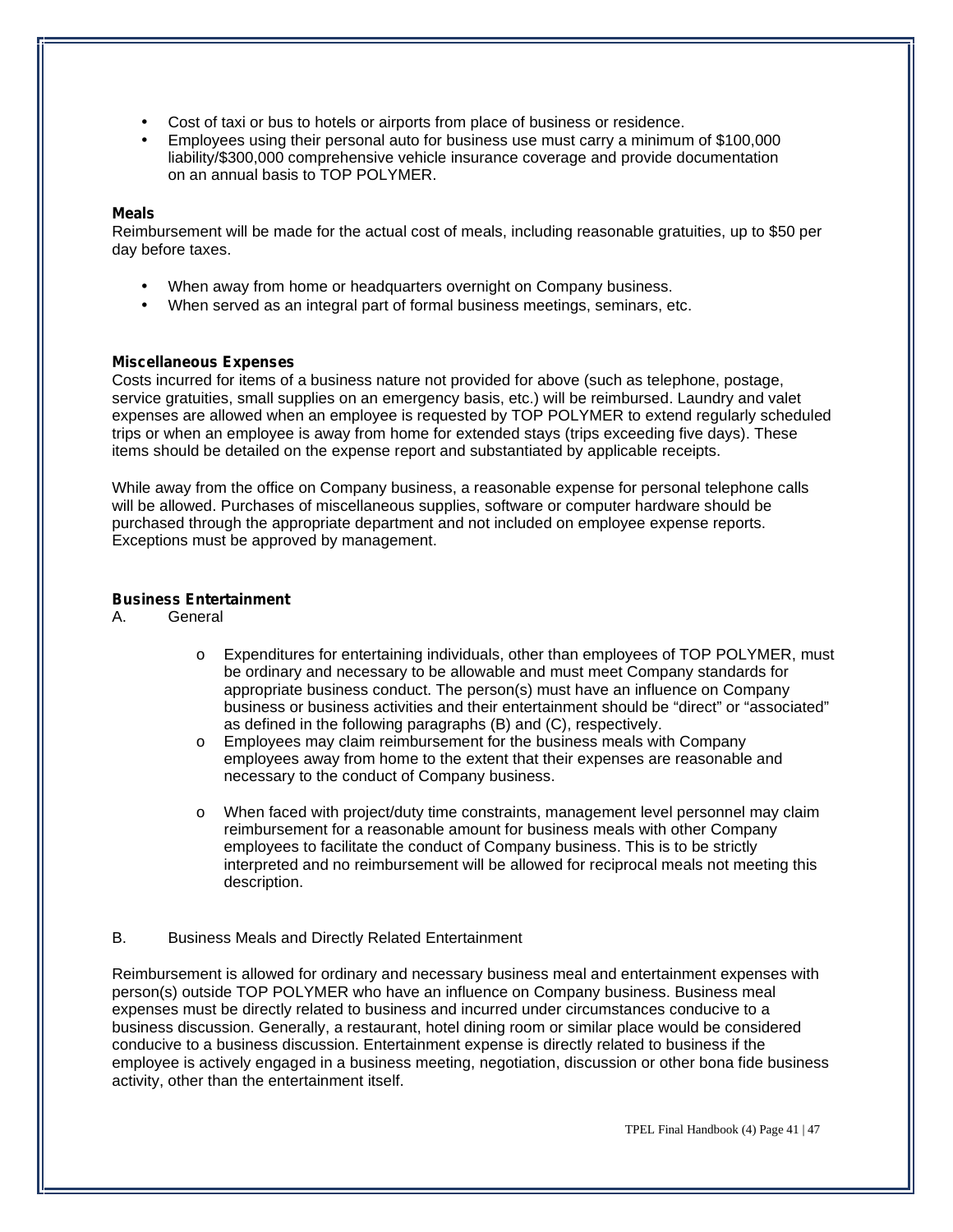### C. Associated Entertainment

Entertainment directly preceding or following a substantial and bona fide business discussion is associated with the active conduct of business and is reimbursable. Generally, the entertainment should occur on the same day the business associate arrives from out of town, on the day before or the day after the business discussion.

### D. Documentation Requirements

When reporting expenditures for entertainment, the following should be shown on page two of the expense report form:

- Date.
- Name and address or location of restaurant or other facility.
- Name, title and company of the person(s) involved. Where expenses are incurred for a large number of people readily identifiable as a particular group or individuals, the group itself may be identified rather than the individual participants.
- Business reason: The nature of the expected business benefit to be derived.
- If associated entertainment: Date, duration and location of the related business discussion or activity.
- Amount of each separate expenditure.

#### **International Travel**

International Travel may be required from time to time. The President or Financial Manager will provide the international traveler with any exceptions or modifications provided for international travel.

#### **Business Gifts**

Gifts in excess of \$50 per year to any individual are not reimbursable unless approved in advance by management. It is the responsibility of the employee to supply all required information to the Tax Department related to all gifts for which reimbursement is made by TOP POLYMER.

#### **Expenses of Spouse**

With advance approval of the management, travel and related expenses of a spouse are allowable to the extent they are reasonable and necessary to the conduct of business. It is the responsibility of the employee to inform TOP POLYMER of all spousal related charges. Travel expenses for spouse and dependents related to relocation is addressed in a separate Human Resources Policy.

### **Personal Loss**

Personal loss while on business will not be repaid by TOP POLYMER.

#### **Donations or Contributions**

Donations or contributions are not reimbursable expense items.

#### **Relocation of Employees**

Reimbursement of expenses incurred in relocating should be processed through the Human Resources Department. Relocation costs should be filed on the separate Relocation Expense Statement and not on the Employee Business Expense Report. The total amount of maximum cumulative relocation expenses on a move must be prior approved in writing by the President.

#### **Expense Advances**

TOP POLYMER provides petty cash advances for travel and general expenses, when an employee's petty cash is approved, there will not be additional cash advances for travel. All cash advanced must be cleared to a balance of zero at the time of employee separation or at the end of each calendar year.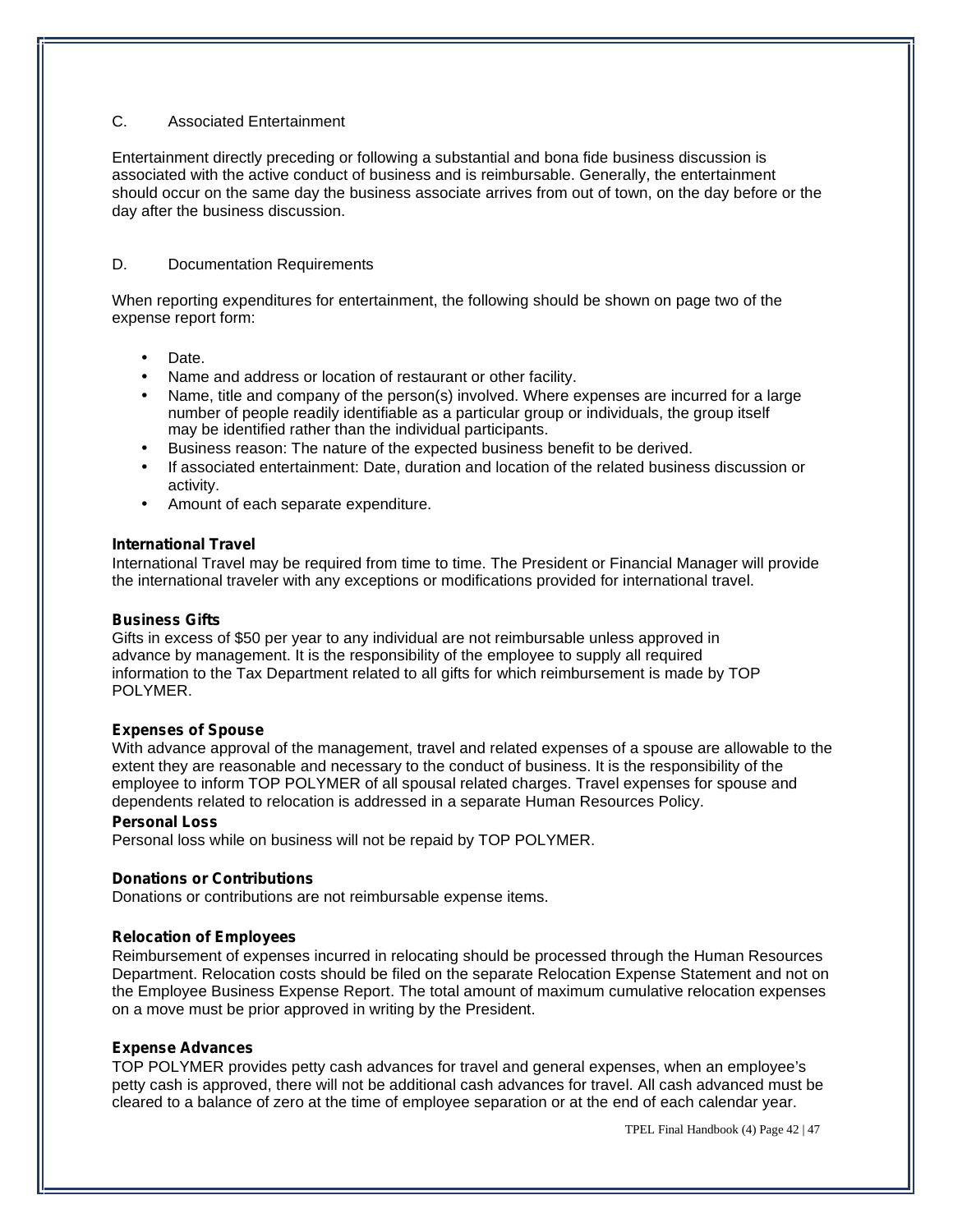Employees traveling regularly on Company business are encouraged to personally obtain a widely accepted credit card. Prior approval for annual credit card fee is required. Any interest charges incurred are considered personal expenses and will not be reimbursed to the employee. Exceptions to this policy will need functional approval from the President.

### **TUITION REINBURSMENT, PROFFESIONAL MEMBERSHIPS AND DESIGNATIONS REV 4-10-2019**

The Company recognizes that for development purposes or continuing education requirements, employees may need to attend training seminars or workshops conducted off-site or join professional associations that will enable them to remain abreast of best practices in their fields.

In support of employee's professional development, the Company may approve reimbursement of the costs of the tuition for the following types of programs to full-time employees who have been employed for a minimum of twelve (12) months. The programs include:

- Professional exams (e.g., PMP, PE, Six Sigma, CPA) and exam preparation courses.<br>■ Certificate programs and credentials
- Certificate programs and credentials.
- Courses offered by an accredited institution, including e-learning.
- Workshops, seminars and conferences.
- **Membership in professional organizations.**
- **EXECONTER FIGULER** Courses for designations or licenses
- **Pursuing Higher Education Degrees in your field**

The training must have a direct relationship to the job the employee performs. The Company's President must preapprove the request. (Utilize the TPEL Educational Assistance & Professional Membership Form that can be requested from Human Resources). Educational Assistance reimbursement will be provided according to the following table:

#### **Final Grade Received Reimbursement %**

B Grade or 80% to 89% 75% of Tuition or Course Costs C Grade or 70% to 79% 600 50% of Tuition or Course Costs D Grade or below 70% No Reimbursement

A Grade or 90% to 100% 100% of Tuition or Course Costs Courses taken on pass/fail basis 50% of Tuition or Course Costs if passed

The company does not pay for any fees, course materials or books.

Employees may be permitted to join professional associations, membership fees for which will be paid for by the Company. The association selected must have a relationship to the job the employee performs. Membership will require the President's prior approval.

The Company reserves the right to determine all training functions and association memberships the employee may elect. (Utilize the TPEL Educational Assistance & Professional Membership Form)

#### **PROCEDURE**

To participate in this program, the employee must submit the following information: Receipt of payment for preapproved Classes or Membership and a description of the course, training program or professional organization.

After concluding training, the employee must submit a certificate of completion or similar document to HR to be filed in the employee's personnel file. After paying for a preapproved professional membership the employee will be reimbursed for the cost of the membership upon receipt of the above documentation by Human Resources.

If employee leaves within six (6) months of after being reimbursed for any of these classes, memberships, designations, degrees, etc., The Company may request reimbursement of the fees paid on the

TPEL Final Handbook (4) Page 43 | 47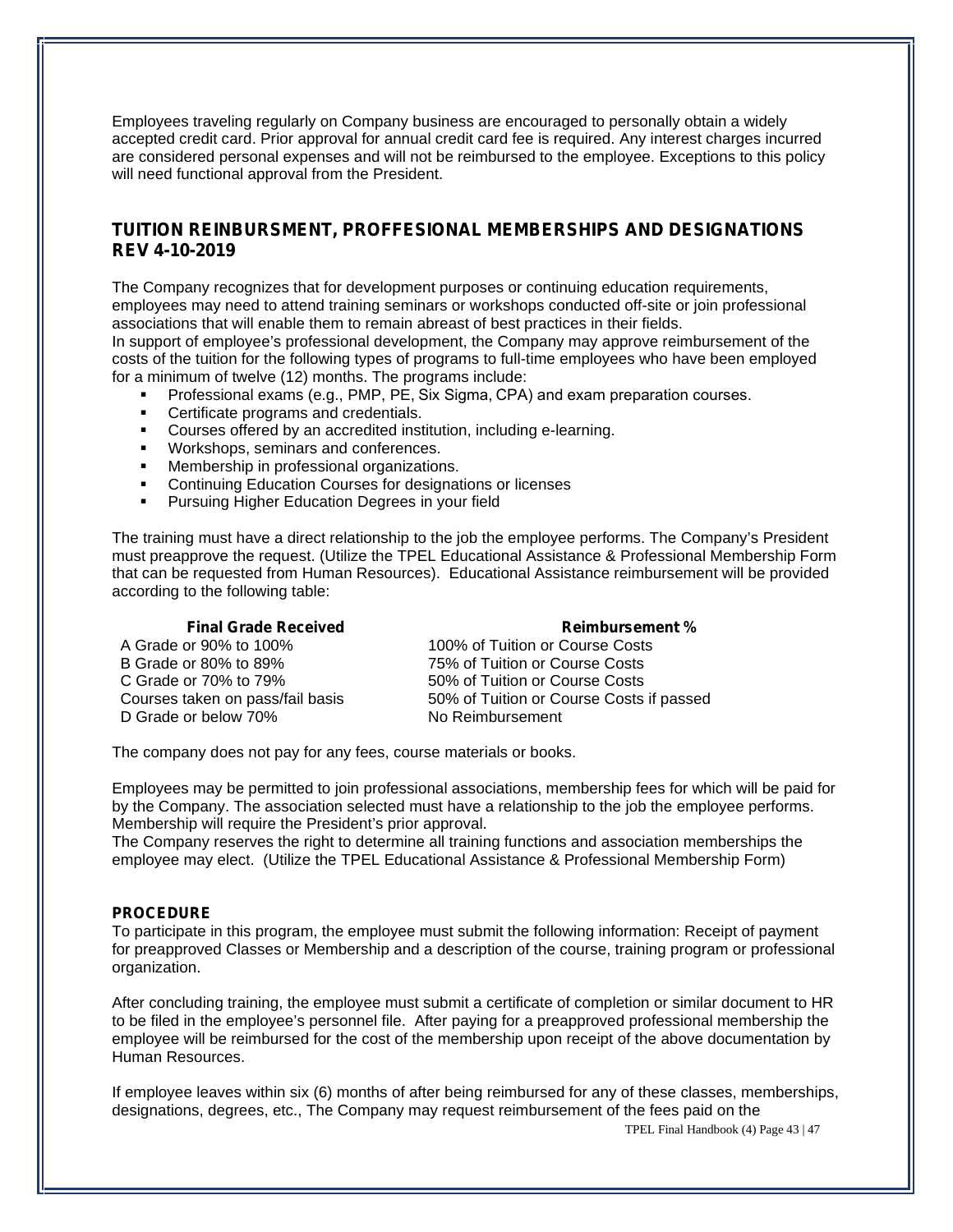employee's behalf. The maximum educational assistance that will be reimbursed is \$5,000.00 per calendar year.

### **RELEASE OF EMPLOYEE INFORMATION**

All inquiries regarding a current or former TOP POLYMER employee must be referred to the Human Resources Department. Should an employee receive a written request for a reference, he/she should refer the request to the Human Resources Department for handling. No TOP POLYMER employee may issue a reference letter to any current or former employee without the permission of the Human Resources Department.

Under no circumstances should any TOP POLYMER employee release any information about any current or former TOP POLYMER employee over the telephone. All telephone inquiries regarding any current or former employee of TOP POLYMER must be referred to the Human Resources Department.

In response to an outside request for information regarding a current or former TOP POLYMER employee, the Human Resources Department will furnish or verify only an employee's name, dates of employment, job title and department. No other data or information regarding any current or former TOP POLYMER employee, or his/her employment with TOP POLYMER, will be furnished unless the employee authorizes TOP POLYMER to furnish this information in a writing that also releases TOP POLYMER from liability in connection with the furnishing of this information or TOP POLYMER is required by law to furnish any information.

### **SMOKE- FREE WORKPLACE POLICY**

In order to comply with government regulations, TOP POLYMER has prohibited smoking of cigarettes and electronic cigarettes throughout its workplace. Employees are requested to confine smoking to designed areas.

Employees are protected from retaliatory action or from being subjected to any adverse personal action for exercising or attempting to exercise his/her rights under the smoking policy. Any violation of this policy may result in appropriate corrective disciplinary action, up to and including discharge.

Any questions regarding the smoking policy should be directed to the Human Resources Department.

### **TERMINATION POLICY AND PROCEDURES**

### **Voluntary Termination of Employment Policy**

When an employee decides to leave for any reason, his/her supervisor and the Human Resources Department would like the opportunity to discuss the resignation before final action is taken. TOP POLYMER often finds during this conversation that another alternative may be better. If, however, after full consideration the employee decides to leave, it is requested that the employee provide TOP POLYMER with a written two-week advance notice period (bear in mind that PTO days or personal days may not be included in the two-week notice period). TOP POLYMER will only compensate employees for unused PTO when the employee works throughout the notice period, and is not terminated for gross misconduct or cause; otherwise, unused PTO will be forfeited. If, as sometimes happens, the employee's supervisor wishes for the employee to leave prior to the end of the employee's two-weeks' notice, the employee may be paid for the remainder of that period.

Our company does not provide a "letter of reference" to former employees. Generally, we will confirm upon request our employees' dates of employment, salary history and job title.

You should notify TOP POLYMER if your address changes during the calendar year in which discharge occurs so that your tax information will be sent to the proper address.

### **Dismissals**

Every TOP POLYMER employee has the status of "employee-at-will," meaning that no one has a contractual right, express or implied, to remain in TOP POLYMER's employ. TOP POLYMER may

TPEL Final Handbook (4) Page 44 | 47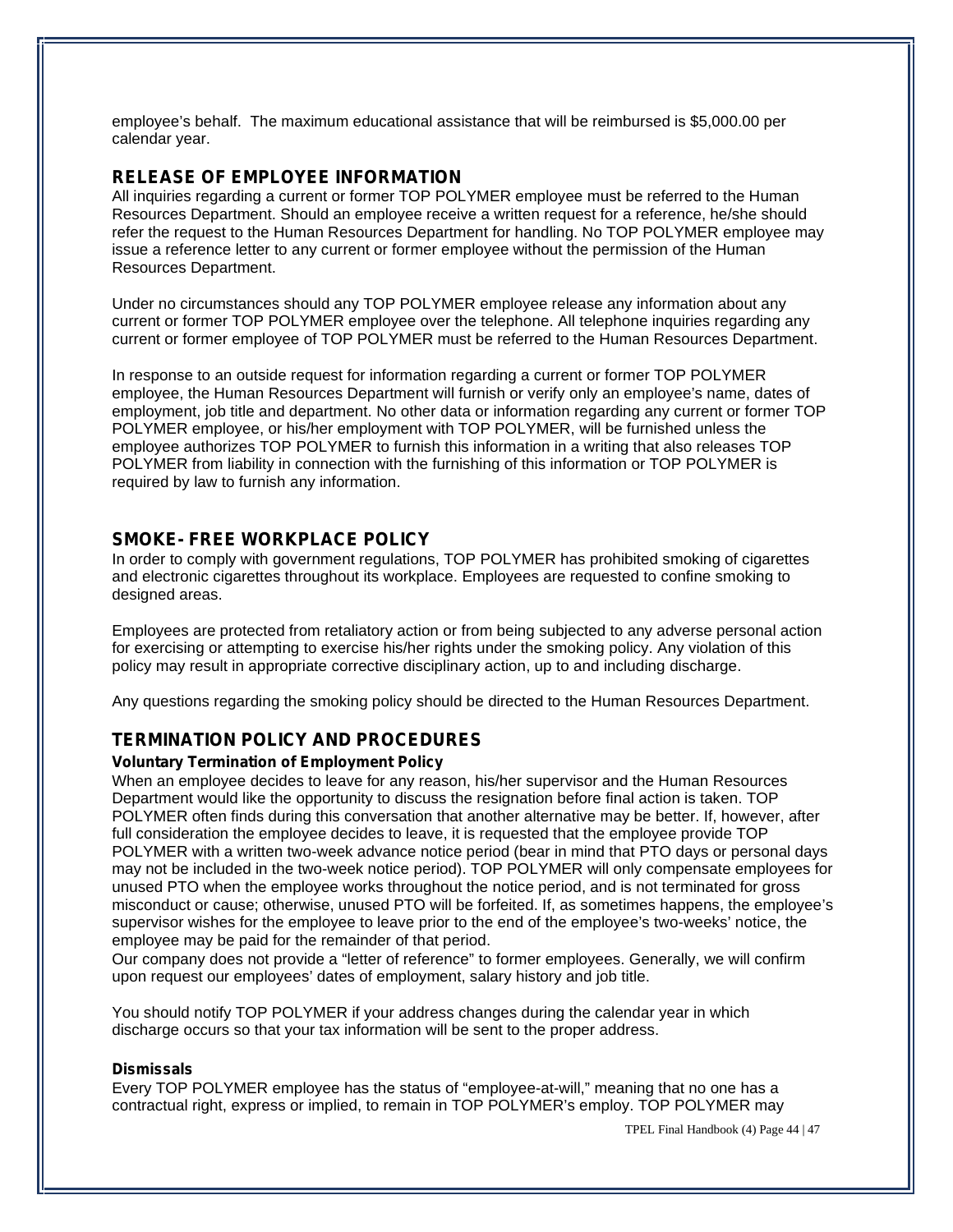terminate an employee's employment, or an employee may terminate his/her employment, without cause, and with or without notice, at any time for any reason. No supervisor or other representative of TOP POLYMER has the authority to enter into any agreement for employment for any specified period of time, or to make any agreement contrary to the above. Accrued but unused PTO will be paid out to the employee. PTO will stop accruing as of the effective date of termination. Any commissions earned as of the date of the termination will be paid out. Health and dental insurance coverage, if applicable, end on the last day of the month in which the employee receives the severance benefit. If applicable, upon termination of coverage, COBRA notification will be forwarded.

#### **Exit Interview**

Human Resources is responsible for scheduling an exit interview with a terminating employee on the employee's last day of employment and for arranging the return of Company property including: Office keys, Company-issued credit cards, Company manuals, and any additional Company-owned or issued property

In order to receive a disbursement of any amounts due from the Retirement Plan, the employee is required to complete and sign a distribution form and submit it to the Human Resources Department. Specific information will be provided at the exit interview.

#### **Benefits**

Benefits (Life, Medical and Dental) end on the last day of the month in which your last day of employment falls. An employee, unless dismissed for gross misconduct, has the option to convert to individual life insurance, and/or to continue Medical/Dental Benefits in accordance with the Consolidated Omnibus Budget Reconciliation Act ("COBRA") regulations, if applicable.

#### **Final Paycheck**

Employees leaving TOP POLYMER must return office keys, corporate credit cards, etc., before their final paycheck can be issued. This final paycheck will be deposited during the next normal pay period. If there are unpaid obligations to TOP POLYMER, the final paycheck will reflect the appropriate deductions, as allowed by law.

### **FINAL THOUGHTS**

This Handbook outlines the basic employment policies governing your employment with the Company. We pledge to do everything possible to establish and maintain a constructive and satisfying working relationship with you. We will endeavor to act fairly and honorably in all our dealings with you and we expect you, as our employee, to do the same.

We reserve the right and responsibility to review the contents of this Handbook and our other personnel policies and to revise the contents of this Handbook and the conditions of your employment from time to time. This may be done without prior notice or consultation with employees.

We have tried to make this Handbook comprehensive and to anticipate the questions you may have. However, because no handbook can answer all questions or concerns, please feel free to speak to Human Resource Dimensions with any questions or concerns regarding topics in this Handbook or your employment with the Company in general.

Once again, we hope that you will find your employment with us to be satisfying and rewarding.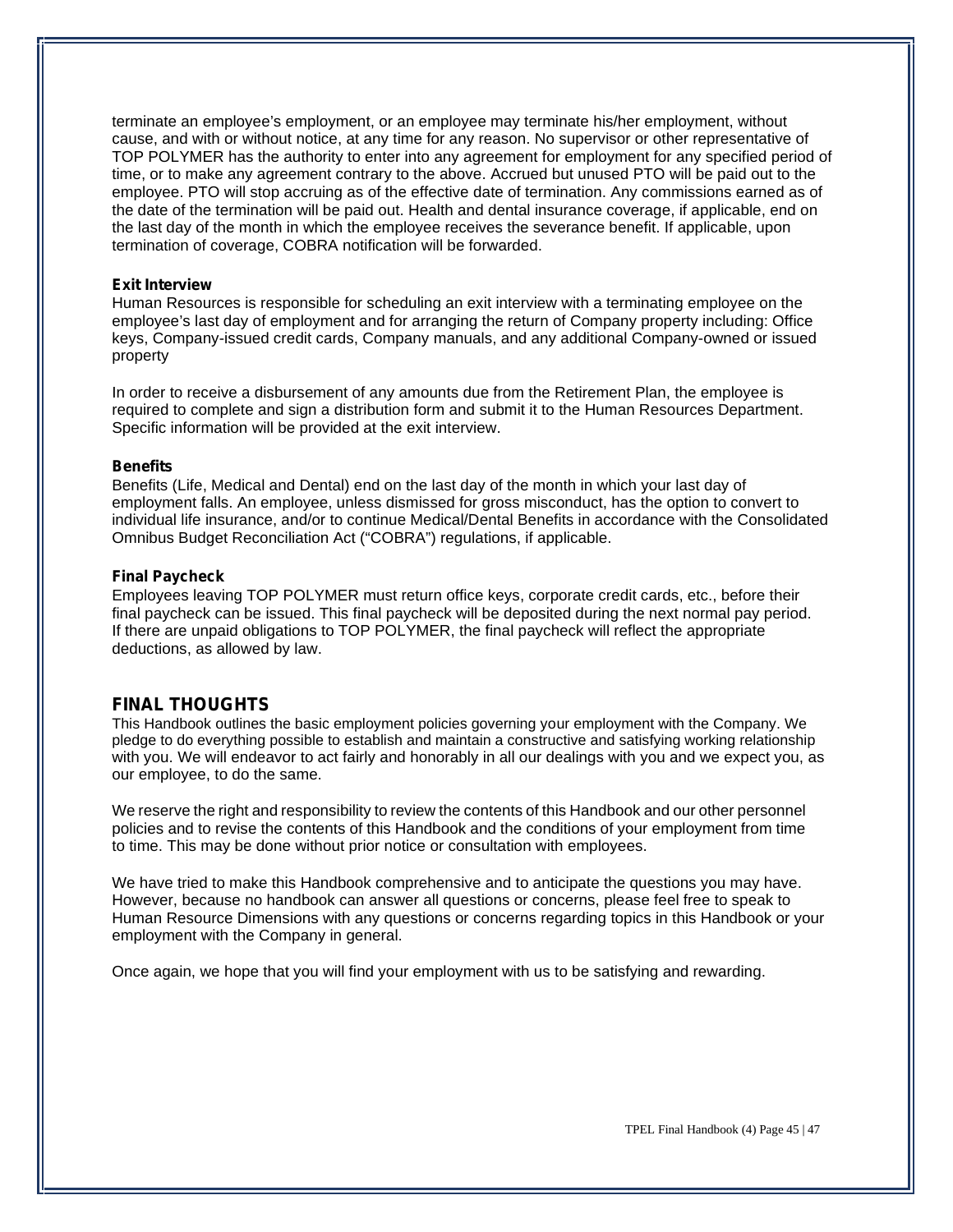### **EMPLOYEE HANDBOOK RECEIPT**

I have received the 2019 Top Polymer Employee Handbook. I understand that this Handbook is intended to provide guidance about the Company's policies and procedures and to answer the most common questions about my employment, and is not intended to be construed as a contract of employment for any definite period of time. I also understand that the provisions of this Handbook supersede all prior oral and written communications to employees regarding their employment at the Company on matters addressed by this Handbook.

I also understand that the policies contained in the Handbook are subject to change or modification by the Company, or according to specific policies or requirements to my particular job assignment at any time, with or without notice.

TPEL Final Handbook (4) Page 46 | 47